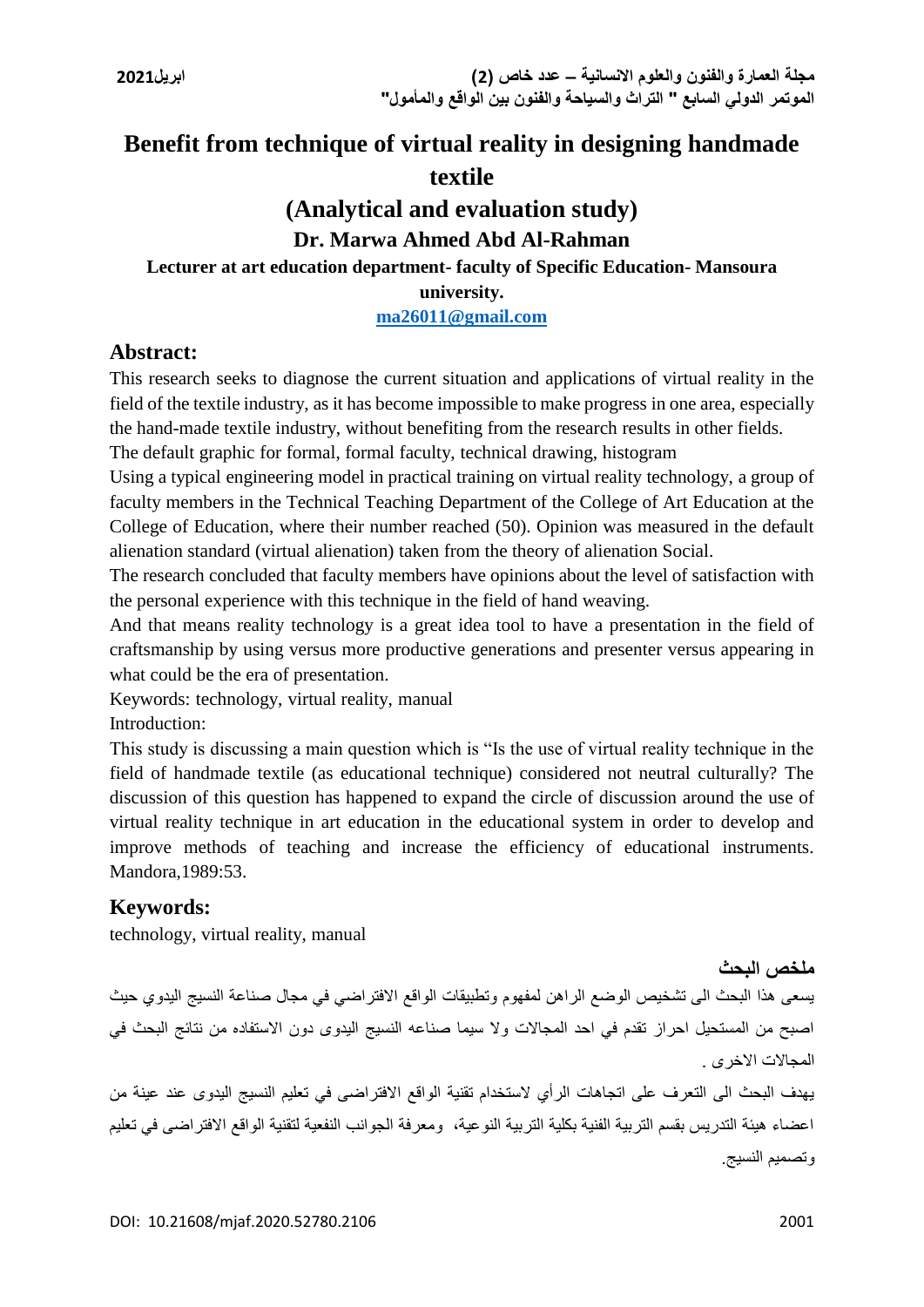**مجلة العمارة والفنون والعلوم االنسانية – عدد خاص )2( ابريل2021 الموتمر الدولي السابع " التراث والسياحة والفنون بين الواقع والمأمول"**

وتبنى البحث طريقة البحوث الميدانية الشبة تجريبية في تصميم مناهجها حيث تم جمع المعلومات من العينة قبل وبعد القيام بتدريس منهج نظري (في شكل جلسات) عن تقنية الواقع الافتراضي في تصميم النسيج اليدوي والقيام بالتدريب العملي على استخدام تقنية الواقع الافتراضي (في شكل برمجيات) وتمثل العينة مجموعة من أعضاء هيئة التدريس بقسم التربية الفنية بكلية التربية النوعية حيث بلغ عددهم )50( وقد تم قياس اتجاهات الرأي باستخدام معيار االغتراب االفتراضي ) Virtual Alienation )المتخذ من نظرية االغتراب االجتماعية .

وخلص البحث الى أن أعضاء هيئة التدريس يتحلون في الغالب باتجاه رأى إيجابي نحو تقنية الواقع االفتراضي وأن تدريس هذه التقنية نظريا والتدريب عليها يساعد على جعل هذا االتجاه أكثر إيجابية كما وجد أن اتجاهات الرأي ترتبط إيجابيا مع الرغبة في سماع آخر أنباء تطورات تقنية الواقع االفتراضي وكذلك مع مستوى الرضا عن التجربة الشخصية مع هذه التقنية في مجال النسيج اليدوي .

ويعنى ذلك ان تقنية الواقع االفتراضي تعتبر اداة الكتساب قدرة تنافسية في مجال صناعة النسيج اليدوي وذلك بتربية أجيال أكثر إنتاجية ومقدرة على البقاء فيما يمكن أن يسمى عصر )ثورة المعلومات (.

> **الكلمات المفتاحية:** تقنية، الواقع االفتراضي، النسيج اليدوي

## **Introduction:**

This study is discussing a main question which is **"How to use of virtual reality technique in the field of handmade textile (as educational technique) considered not neutral culturally?**  The discussion of this question has happened to expand the circle of discussion around the use of virtual reality technique in art education in the educational system in order to develop and improve methods of teaching and increase the efficiency of educational instruments. Mandora,1989:53.

This study emphasizes the link between the situation of neutrality of the cultural virtual reality technique with the general frame of virtual reality technique in the field of art education, knowing that virtual reality technique in this field is considered a part of techniques that are most probably imported from culture (mostly western) that is different from our culture and civilization, and any trial to adjust the influence of using virtual reality technique in local cultures without linking it to the technique in general is considered a partial, unintegrated evaluation.

This study concludes that virtual reality technique (and the technique in general) is made up of two main parts which are instruments (solid materials) that activate the second part which is (the programs) or the various software, the first part can be considered as culturally neutral tools, while importing the second part and using it as it is- are considered process with cultural and civilizational effects, that's why we should focus on developing the Arabic educational software so we can be able of realizing the benefits of that important instrument and at the same time keep our cultural and civilizational uniqueness. Mandora1989:54. This study also includes presentation of the benefits of using virtual reality technique in teaching handmade weaving.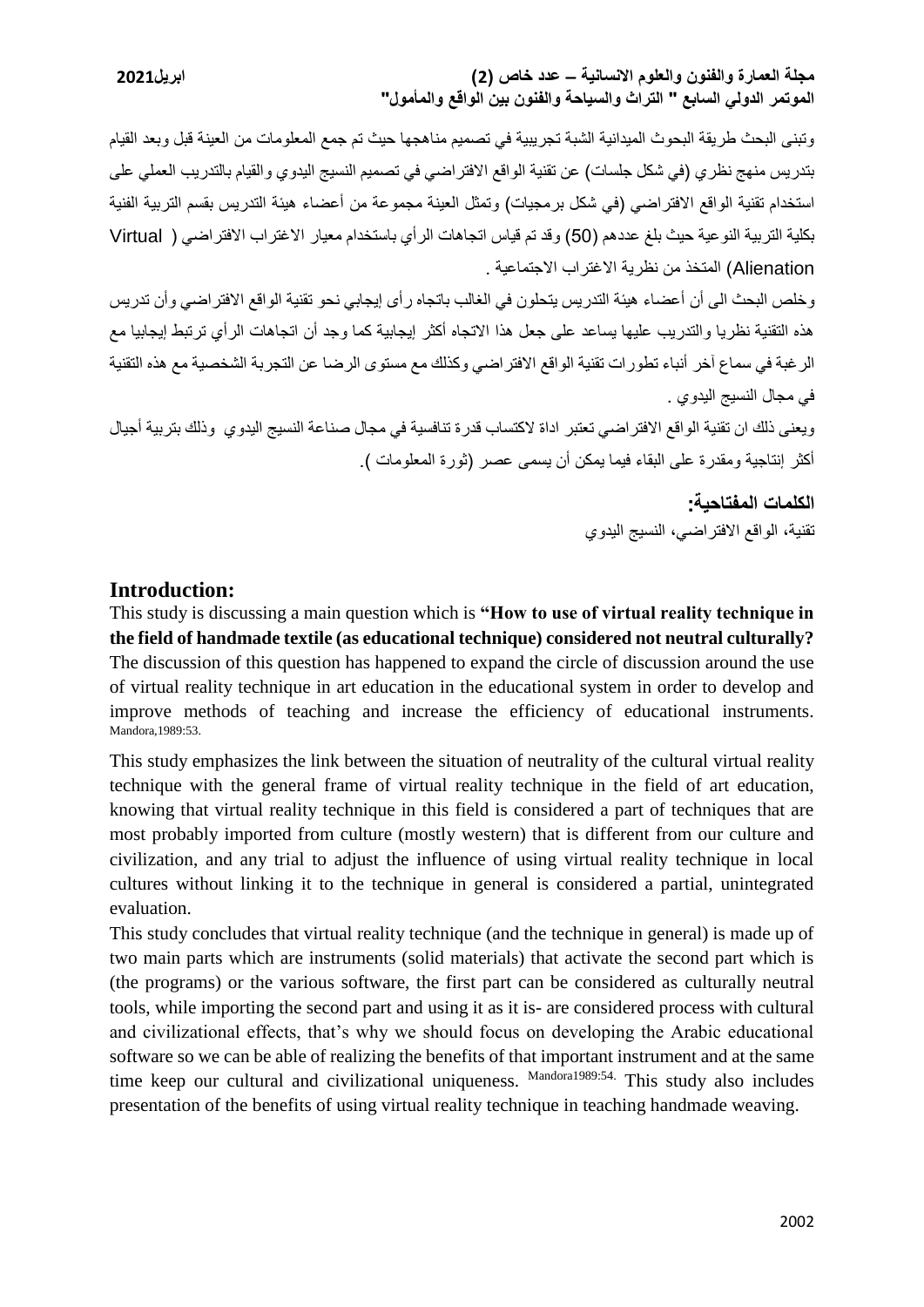# **1-The need for the research and its significance:**

virtual reality technique is considered one of the most important education techniques that has entered the field of handmade weaving education during the past 10 years due to the excessive use of its educational uses and its variations due to the high quality that it provided for the education system to overcome its problems and develop its means to reach advanced technical and educational results.

It may be appropriate to say that virtual reality technique was created in the beginning for noneducational purposes with the concept that we are familiar with now, computer was used for general purposes then for educational purposes after proving that the use of virtual reality technique in education could be an effective educational tool in the industry of handmade textile, as the use of virtual reality technique in education has developed extremely fast according to various use in the western industrial countries, as progressed countries couldn't achieve much progress. Some studies point at use of virtual reality technique as an educational mean in the Arab country hasn't been realized till now. Al Kalla:2018, Mandora, 2018.

The idea of virtual reality comes from the possibility of the disappearance of the teacher as he sits on his chair and goes to other world, an imaginary world where his dreams can come true. What we mean here isn't the disappearance of soul and mind in a real world that has been built to be wandered around it. You should see yourself teaching inside an exploded volcano opening around you while lava is flying around, or find yourself wandering around the respiratory system or vocal cords or contract and relax between the lungs, all that could be done while your body is still existing on a chair in front of your computer on your desk and that's what could be called virtual reality. Ismael,2001:282.

# **2-The research terms:**

# **A-Attitudes:**

Are the psychological attitudes towards any concept or entity, that term was used to point to the psychological position of members of the teaching association towards dealing and interacting with the virtual reality technique.

## **B- virtual reality:**

Is the transfer of humane conscious to hypothetical environment that has been created electronically through the liberation of the mind to dive into the execution of imagination or what is linked to it technically or ascetically away from the location of the body, which is a nondelusional and unreal world. Ismael,2018:282.

"Steuer" has identified it as a private pattern of experience that allows the individual to feel the living of reality not only dealing with instruments. Steuer, 2015:73-93. While the current study is identifying it as imagination with 3 dimensional realities that has been built by computer to mimic real or imaginary environments.

# **C-Virtual reality technique:**

That technique is considered as a name that includes all what is about the technique of input, output and processing data and it includes devices such as (printers and computers) software (applications and activation programs) and developed means.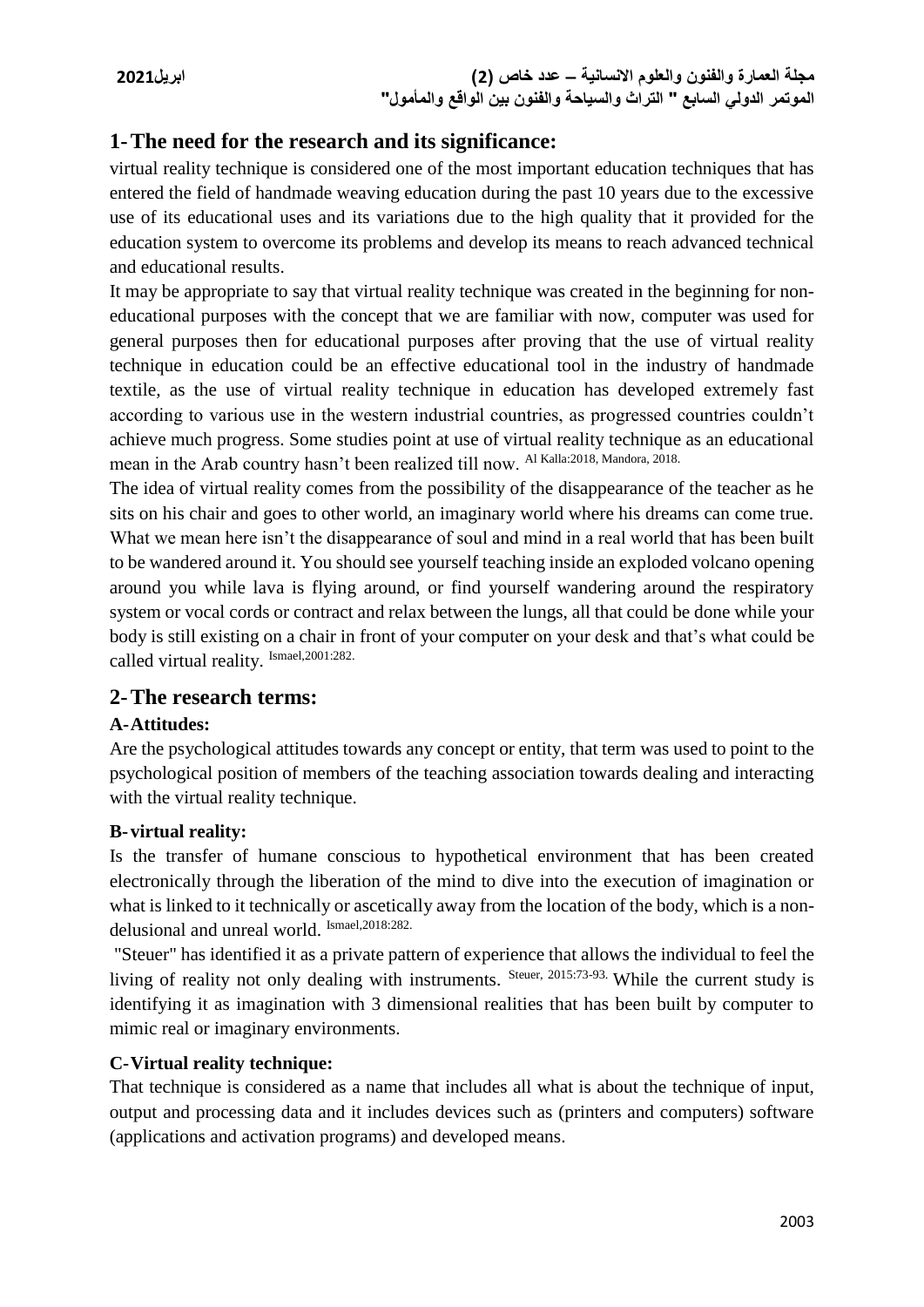## **D-Virtual Alienation:**

Many theoretical and applied studies that have appeared lately are pointing to the concept of virtual alienation as a variable that explains many non-positive towards the technique of virtual reality whether in the field of art or other fields. That concept is extended from the wide meaning of the concept of social alienation. Seeman , 2015: 2.

Social alienation can be identified as a state of psychological departing or exile from the society that some individual experience as a result of social and psychological circumstances. Schacht,1970:  $30$  under the flag of such state lies a group of non-positive assumptions, feelings, and emotions towards the society. Seeman Seeman, 2015: 64 has created an integrated theoretical frame for the divisions of the concept of social alienation and its means for measurement. From the accompanying non-positive phenomenon to the state of virtual alienation is the strong resistance to intake virtual reality technique whether in the education field or any other fields. People of high level of virtual alienation fight the absorbance of virtual reality technique whether on the level of personal use or the use in educational institution where they work at.

## **E-Theoretical teaching:**

Is educating students about virtual reality technique in the traditional way by explaining and demand of memorizing the terms of the required field to be studied. In this research teaching was based on the main principles of virtual reality technique which included historical background about the development of virtual reality technique and its techniques and ways of representing and processing of data inside the virtual reality technique.

## **F- Practical training:**

It includes enabling teachers to actually interact with virtual reality technique and the use of software packages to build applications which despite being primitive but it shows a clear image about the benefit of the used packages to build it, and participating teachers of this study have been trained on software packages.

# **Second: theoretical frame of the research:**

## **1- Genesis of virtual reality and its history:**

The technology that virtual reality has relied on of computer graphics, simulation and human interfaces-computer has been developing for the past 3 decades, virtual reality is considered as the fruit of researches in flying during the second world war, also computer drawings in the sixties, in 2015 (Iven Sutherland) has created one of virtual reality systems where he added vertical show devices. <sup>Zaytoun, 2015:363.</sup> In 1965 Sutherland has published a descriptive report with the title (Ultimate Display) which we now call (virtual or imaginary reality). This report explained that the ultimate display is a room where computer controls all kinds of material existence inside it and the individual can deal with virtual world through the right programs. Gradecki , 2014 : 43

Sutherland couldn't keep that work as computer graphic systems at this time were representing a relatively huge start, but what he presented was like the foundation prick for virtual reality in the eighties and was the first nucleus that other scientists followed such as in North California university (Fredric Brooks) who has started experimenting and displaying one minute simulation for the molecular structure using virtual reality technique as he worked on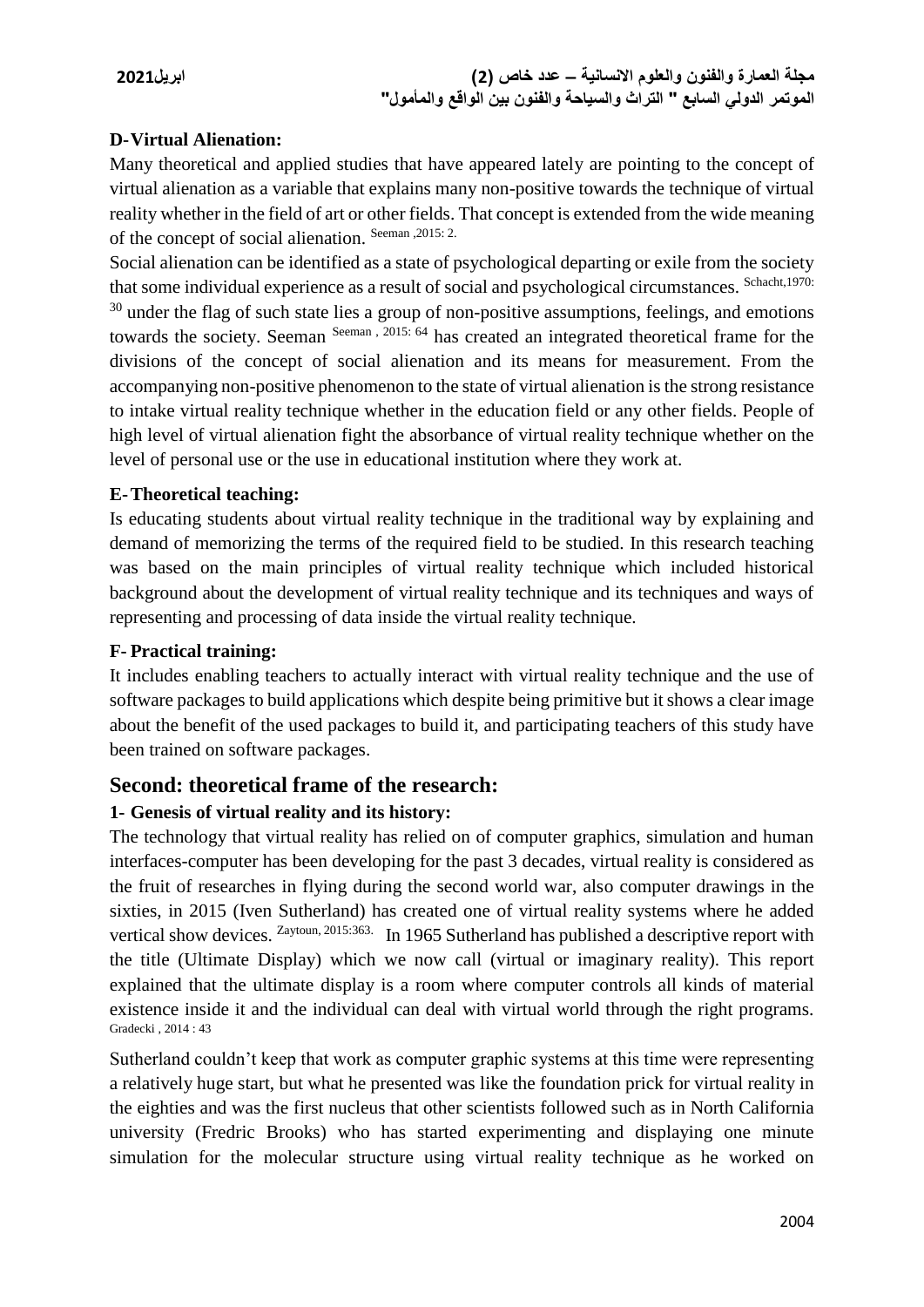developing researches related to the technology of virtual reality in that university. Gradecki, 2014: 44

Since Sutherland report with the definite features and his creation for the portable board (Ahead Mounted Display [HMD]), researchers have done their best to develop virtual reality technology in education so this technology could transfer the individual from just being able to deal with computers through desktop screens to dealing with it through the different parts of the user's body, which is the thing that allowed the user to be able to sail into the sea of virtual world and gain experiences from this world through their vision, hearing, touch and walk exactly as they do in real world. Brieken , 2015 : 81

Despite all exerted efforts at that time but the real start for virtual reality technology was during the eighties by the hand of the American scientist Tomas Furness and there was the first application of show head helmets in the American air force at Right Batros air force base in Ohio at 1982. Brieken , 2015 : 82

This technology was created for the purpose of offering help for individuals to be able to deal with data and information linked to design and can realize them easily in addition of providing different mean for understanding and realizing information and gain experiences dynamically and immediately and is also a tool for model building and problem solving that allow the possibility of experimental learning. Virtual reality is characterized by the presence of kind of interaction when this virtual reality is responding to actions and behaviors of the user but it also provides a degree of interaction that doesn't exist in multimedia programs compared to virtual reality which allows us to go anywhere and explore any location in the scene that we witness in the virtual world.

# **2-Concept of Virtual Reality:**

Many researchers have tried to put definitions for virtual reality for clarifying the virtual meaning and its features, we can mention the following of them:

# **Jacobson definition:**

It is a computer that gather sensual experience that encourage the participant to think he/she can't distinguish between hypothetical and real experience using computer drawings, images and voices to create electronic translation for real life situations. Jacobson, 2007: 49

# **"Grodecki" definition:**

This definition is focusing on two main concepts that should be taken into consideration when identifying that technology which are:

- Limits of vision in the virtual world.
- Interaction with the surrounding things present in the virtual world.

For the vision limits, virtual reality should allow the user to see the virtual environment from any point or any angle or any point and it is considered an important thing as the user in real world has the freedom to roll his eyes at any direction with any angle to discover the surrounding environment, as for interaction, virtual reality should allow the user to interact with the existing things in the virtual reality. Brieken , 2015 : 84

Based on those two concepts Grodecki has introduced another formula for identification of virtual reality that can be summarized as: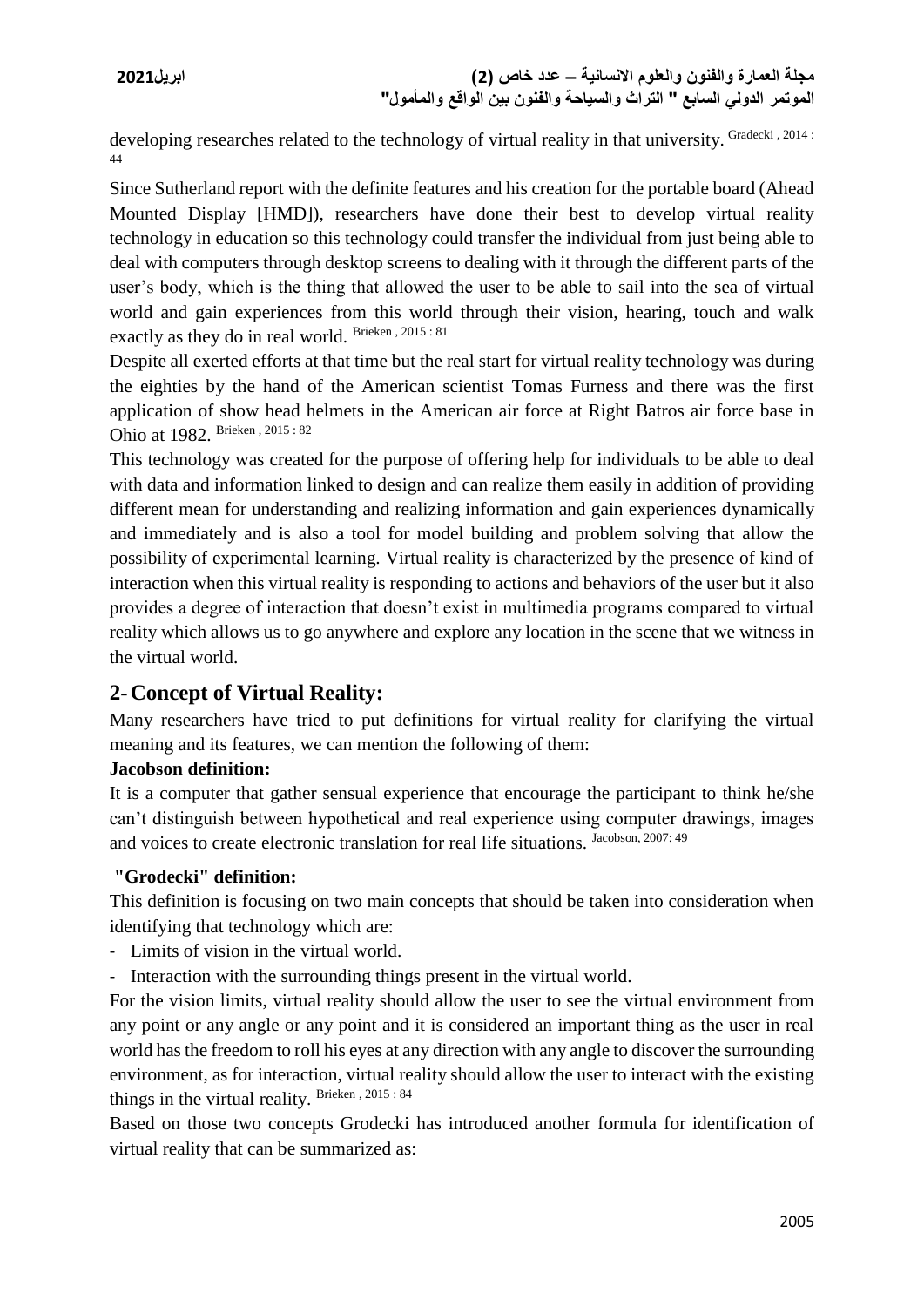That technology that allows the user to see the virtual environment from any point and any angle and is being capable of interacting with the existing things in that environment. Grodecki, 2014: 8-12

# **3-Components of Virtual Reality Technology:**

Mechanisms of virtual reality require the availability of two groups of technology which are devices that allow computer to transfer scenes of virtual reality, also while building its programs or virtual reality shows. Ismael, 2018:112.

Components of virtual reality technology are divided into:

## **First: Hardware**:

This as well is divided into two types of devices which are:

## **First type: Input devices:**

These are the devices responsible for the input of data, information, orders and responses to computer devices which work within virtual reality technology system and include the following:

## **1- Keyboard:**

It is considered one of the component of the computer system, identifying those keys and realizing their functions should be memorized by the user and the use of keyboard allows the use of most virtual reality applications of low cost.

## 2- *Mouse:*

It is usually used in Two- Dimensional Fashion to move a little arrow on the computer screen in virtual reality, regular mouse could be used in Navigation and controlling the virtual hand of the user.

# 3- *Three-dimensional Mouse:*

It could be lifted away from the office and moved in various directions at space, while computer still can recognize the position where the mouse is and deliver that data to do the necessary applications.

# 4- *Joystick:*

It is a familiar input tool to control the body motion of the user and the angle of his vision according to the direction he uses the stick, if the user wishes to move forward in the virtual world all he would do is to move the stick forward.

# 5- *Data Glove:*

It is a glove mad of artificial fabrics and enhanced with sensual devices of light fibers at its top parallel to each finger, when moving the finger inside the glove near or away from the hand, the light fibers are capable of telling the computer with how or what is the limits of bending fingers inside the glove and computer uses such data to show accurate images expressing the motion of the hand.

## 6- *Trackers:*

Gloves are used as tracking tools when the user is incapable of tracking the position where the hand can exist, in order to tell the computer about the position where the hand is, the purpose of those tools is giving the computer with values of coordination X , Y , Z that allocate positions of stuff in the space or deviations' values that things have and the degree of their leaning, spinning and inclination which are data that is difficult to give to the used computer in building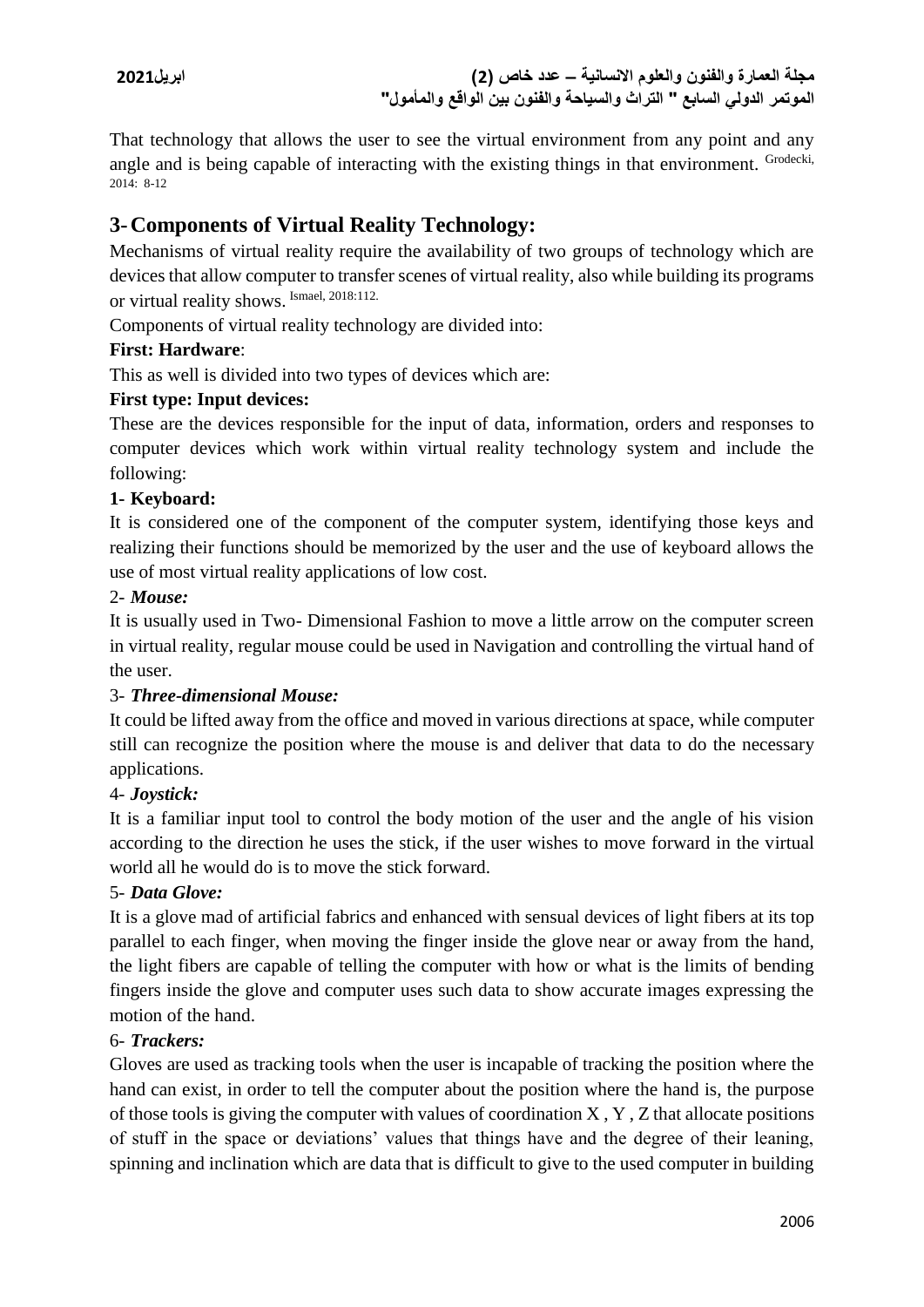a virtual reality, using tracking tools that could allow the computer to change the angle of vision in the virtual reality according to the real direction that the user is looking through, there are many models for the tracking tools. (Ismael: 2001,113).

- Ultrasonic Trackers.
- Arm –based Trackers.
- Magnetic Trackers.

For each of these models there is a special method for using that are different from the others according to the type of data and information that are supposed to supply computer with according to variations and designs that virtual reality environment should have.

# Second type: *Output Devices:*

They are the devices responsible for showing data, information, orders, deductions and results of processing whether with a readable or audio or visible ways or mix of these methods and they are devices that work within the system of virtual reality technology which includes:

- 1- *Monitors:*
- 2- *Shutter Glasses:*
- 3- *Head –Mounted Display:*
- 4- *Caves:*

# Second: *Software:*

Software specialized with virtual reality can be divided to:

# A-*Software Developers Tool Kits:*

They are large libraries that contain many functional software that could be turned to whenever needed and contain also construction data for those software and ways of using them but they require of who is dealing with them to have a background about programming language in particularly C and C++ so he can design and symbolize his application according to what's available in the library. (Maria, 2007: 21)

# B-*Authoring Software Systems:*

*That kind of* software can be used immediately once installed in the computer and they are called (*System Ready Run Software. They are a whole software that have images and plans necessary to create virtual environment such as VRML. and Action Script. Most probably virtual reality software that are being made of other software are more accurate and faster than those which are made of authoring software, that's because programming cut some stages in the process of show translation into the machine language. (Maria, 2007: 22).*

## *4-Advantages of Virtual Reality:*

*Virtual Reality can represent many tools to increase participation and interaction, also academic activities can use tools of virtual reality for self-learning, social projects, discussions and real trips, in addition that virtual reality allows natural interaction with information instead of reading about places that the reader can't see, Virtual Reality allows learners to discover new factors where Virtual Reality can introduce technical and educational experience in the field of specialty that many students think it is interesting which gives them a chance or a motivation to learn, Virtual Reality also can provide the necessary tools to imagine and form the absolute data as it introduces it in an understandable frame. (Maria, 2007: 23).*

*In addition to all what was mentioned, privileges of Virtual Reality can be stated as the following: (Maria, 2007: 24).*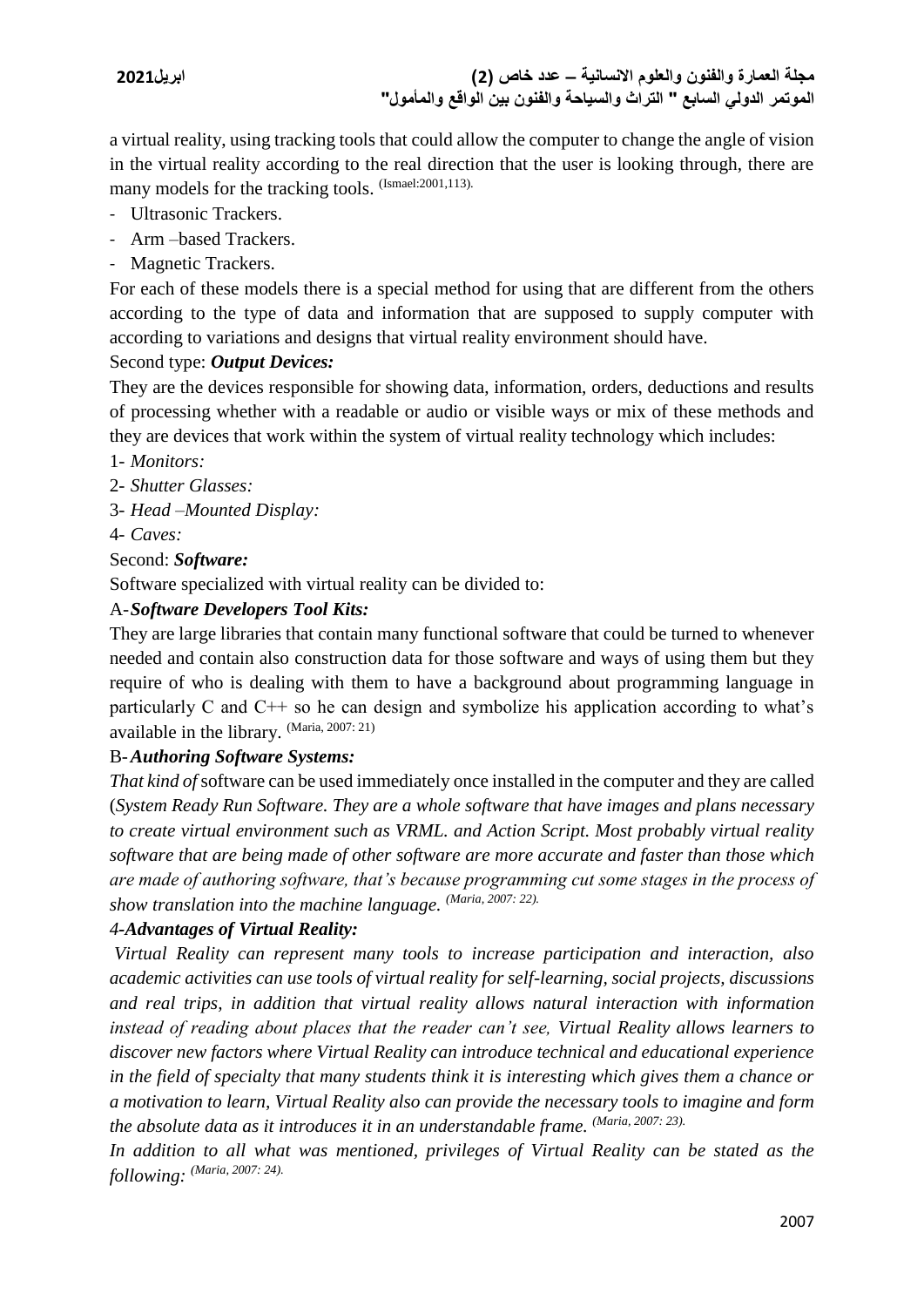● *A learner in the field of handmade textile can discover real things without messing with the measures of sizes, dimensions and time.*

● *It introduces the education in the art field in an attractive way that contains fun, amusement and data coexistence.*

● *The possibility of the learner to interact directly with the experience that he wants.*

● *Enrich the process of education in the art field with experiences, potentiality and modern technology.*

● *Training learners in the art field to gain skills and technical stuff that are being hard to train for in real.*

- *Introducing a virtual environment to navigate through a 3D space.*
- *The manifested images enhance the deep sensual realization and space dimensions.*

● *Virtual environment achieves security for its user when studying dangerous information or hard to get ones timely and spatially.* 

● *It allows learner to move inside the time and shows situations of the past or accelerate to show the future.*

● *Help the learner to achieve the required level of skills precisely.*

● *Interaction of the learner with virtual reality equals or even exceeds what can be realized in real reality.*

## *5- Traits of Virtual Environment:*

*According to <sup>2015</sup>*،*Brieken)* ،*(Byrne, 1991)* ،*(2004*،*Zeltzer)* ،*(2003*،*Bilia )*، *<sup>1997</sup>*،*,Winn)*

The main features of virtual reality or virtual worlds in handmade textile can be specified in the following axes:

## **A: presence and immersion:**

Individual immersion in the system of virtual reality gives a feeling of being in the actual place for experience, he/she finds themselves in an environment where they can deal with its components through vision, listening or touching. In such artificial environment coexistence is to a high degree and sensation of immersion is highly strong to the extent that the user feeling of dealing with artificial environment disappears, and he can't differentiate between it and the real one. Users lose all their impressions and visions about interacting with a machine, this feature is reflecting the sense that user is doing experiments and gaining experiences as if he was in a real world and his sense of the machine participation in the situation vanishes.

## **B: navigation:**

Where the user can be an observer or traveler in the virtual environment without moving from his place by many means such as walking, flying like birds or using vehicles, or touching something or walking into the direction of that environment, etc. (Brieken , 2015 : 91)

## **C: Viewpoints:**

It expresses the user ability to change the angle where he sees the virtual environment through and moving his eyes at any place by any angle, for example: a user can cross the point of seeing something or a process that is given in the virtual world to a viewpoint of other participant, users can also have viewpoints through their flying or moving with any speed at any direction. (Zeltezer, 2004 : 22)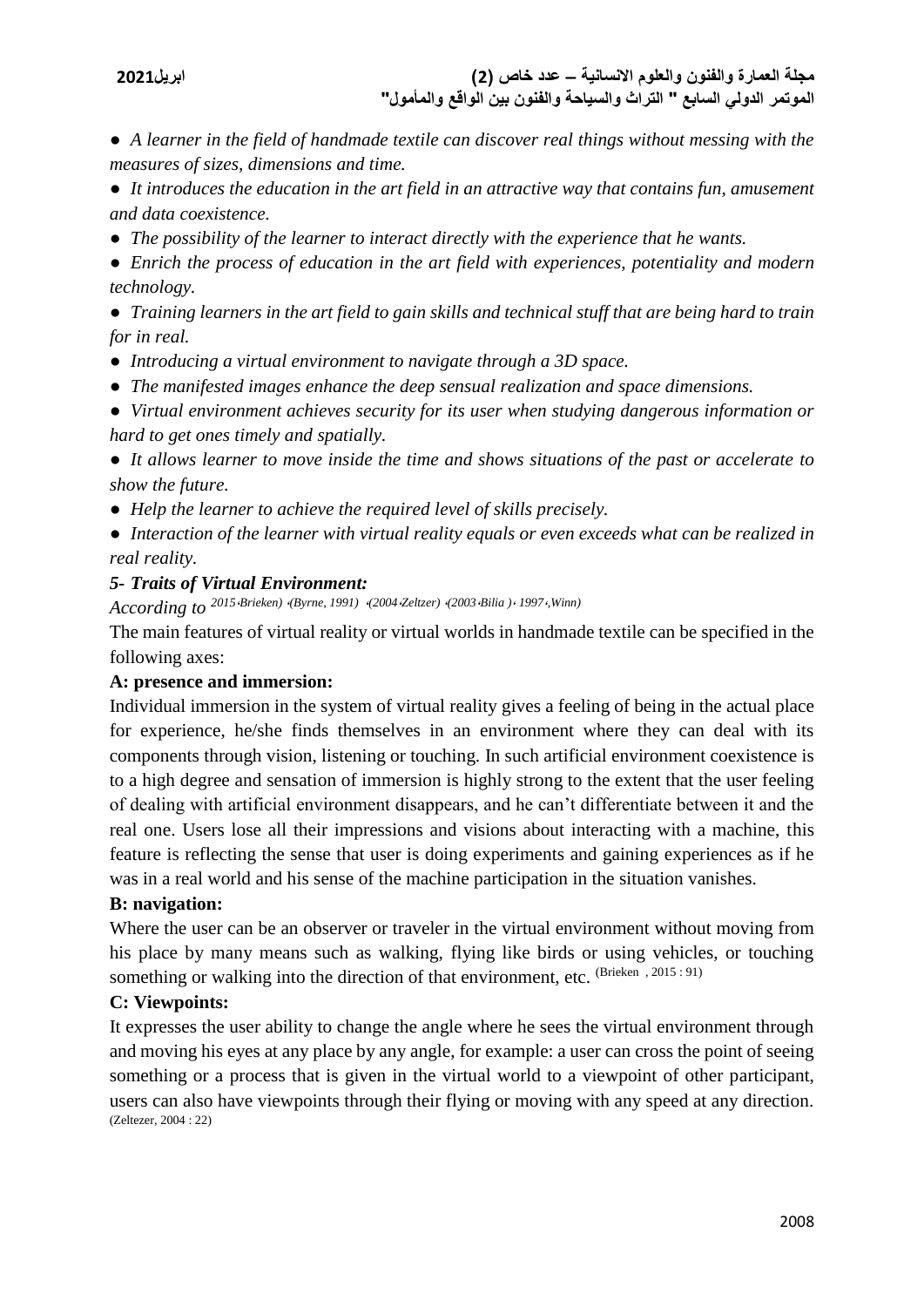# **D: SCALE:**

Measurements of virtual environment can be changed and changing the relative size of the users with what fits the virtual world, as they are allowed to get the size of bigger things such as a size of star or smaller things such as an atom.

## **E: Autonomy:**

The virtual environment is considered a dynamic one with self-control when it is efficiently capable of tracking its goals and performing its functions without depending on the user interactions or paying attention to them. *Brieken , 2015 : 76*

## **F: User-Environment Interaction:**

Where a user can adapt a wide range of means of manipulating or modeling with virtual worlds, where all virtual strings and things can be moved by hands, eye movements or voice, in addition of having the ability to synthesis or change a virtual environment. (Brieken , 2015 : 23)

## **G: Co-operative Learning:**

That comes as a result of widely spread virtual environments at various places and enhanced with network to link among them which provides for many users the possibility of participating in using virtual environments at the exact same time, hence interacting at the same time among various individuals leads to a cooperative real learning. (Brieken, 2015 : 12)

## **H: Simulation:**

Experience in artificial environment is being simulated exactly like the real experience where individuals are being asked to make decisions, solve problems and dealing with different situations under the circumstances and data provided by the artificial environment. (Winn,1997: 120- 12)

# **6-Patterns of Virtual Reality:**

There are many different classifications for virtual reality models, the most prominent of them are:

# **A-First classification:**

In this classification we find Cronin  $(Croin, 1997: 253)$  is classifying virtual reality according to the immersion character that virtual reality provides for user into 3 styles:

# **a- Non Immersive VR**

Which is called (desktop VR) that means virtual reality that is being dealt with through computer screens, Cronin sees that this style is the most popular one and of least cost, it is a computer that produces a virtual world where the user can watch this virtual world manifested in 3D through the windows present on the screen, user can also wander through this virtual world by controlling devices such as (Mouse), Cronin adds that this style is characterized by its relatively low cost. (Cronin, 2017: 254).

## b- **Semi-Immersive VR**

Cronin calls that style (Projected VR), this style allows many users to gather inside a room to watch a VR show on a big screen that leans towards them with wide angle that can reach 130, so it can provide the largest possible field for vision which gives the participant a relative feeling of merging with the virtual world that he sees in front of him on the show screen. Cronin sees that this style is characterized by providing a proper amount of merging with the components of virtual environment when compared to the Non Immersive VR, in addition that the large area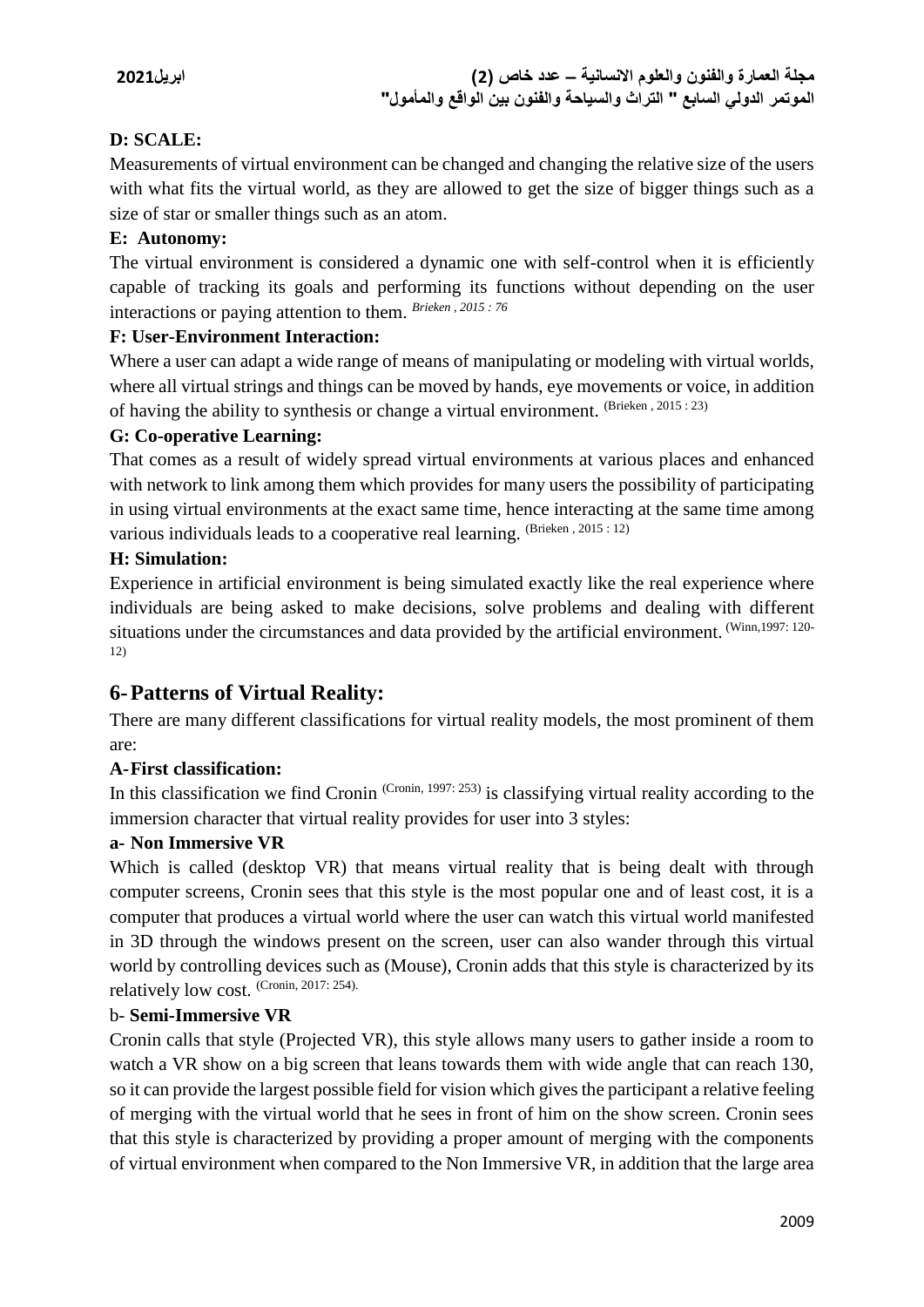**مجلة العمارة والفنون والعلوم االنسانية – عدد خاص )2( ابريل2021 الموتمر الدولي السابع " التراث والسياحة والفنون بين الواقع والمأمول"**

of the show screen gives better view for participants, besides the possibility of introducing the show for large number of individuals at the same time. But the flaws of this style as being seen by Cronin and many researchers are represented in during the show, the participant is aware the whole time of the existence of others despite his merging with all what he sees, this style doesn't provide the possibility of individual interaction with the components of virtual environment. (Cronin, 2017: 255).

## c- **Fully Immersive VR**

This style can possess the individuals' imagination as it comes in top of all VR styles that through which, experiences are gained, it is consisted of optical show unit that is placed on the user's head which means the person inside the head show unit (HMD)is being totally isolated from the outside world and surrounded with the VR that has been synthesized, when this person turns his head, this virtual world moves according to that to give this person a strong feeling of coexisting with this virtual environment (Presence) and (Immersion). But such presence and immersion exceed according to the clarity of the introduced show through this system, the field of vision and the extent of modernity or oldness of the used images in the show. Cronin sees that the flaws of this style is represented in the weakness of screen clarity than the other 2 styles, which means that the ability of the show screen in this style is less than the previous styles in addition to presence of mechanical issues that lead to weakness in the graphic motion on the screen. Cronin, 1997: 256)

## **B-Second classification:**

## **In this classification Jacobson is classifying virtual reality into 4 styles**:

1- Virtual reality that allows the user to deal with virtual world through computer screen which is called (Desk VR).

- 2- (Projection VR).
- 3- (Immersive VR).
- 4- (Simulation VR).

It is noticed that the first 3 styles in Jacobson classification are meeting VR styles in Cronin classification but Jacobson added Simulation VR which is considered one of the forms of the Fully Immersive VR. (Jacobson, 2017): 69-79).

## **C-Third classification:**

# In this classification Isdale introduces (<sup>Isdale, 1998).</sup> a classification for VR into 6 styles that **are called:**

1- **(WOW) (Window on the World).** It meets in the previous classification what is known as (Non Impressive VR) or (Desktop VR).

## **2- (Video Mapping):**

Where a shadow image of the user that was inserted using video is being merged with 2D drawing designed by the computer, where the user can watch his shadow image interacts with the projecting virtual world through a TV screen that shows this interaction, this style is closer to (Projection VR) or (Semi-Immersive).

## **3- (Immersive Systems):**

They meet of the previous design the (Immersive VR) or the Fully Immersive VR.

## **4- Telepresence:**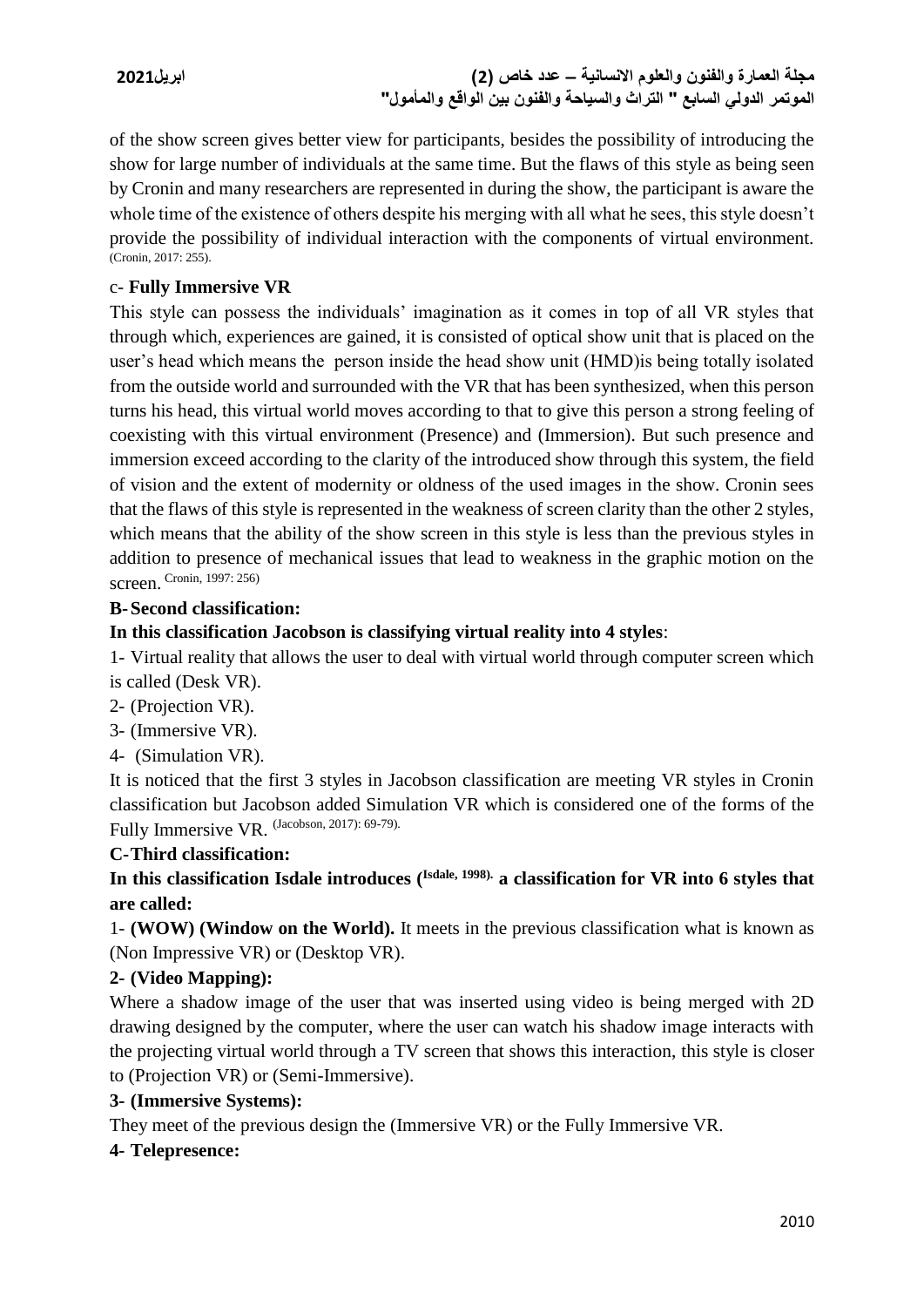**مجلة العمارة والفنون والعلوم االنسانية – عدد خاص )2( ابريل2021 الموتمر الدولي السابع " التراث والسياحة والفنون بين الواقع والمأمول"**

In this style; the individual senses are linked to the remote sensory devices (Remote Sensors) by a (Robot) this robot is equipped with advanced technology that allow individual to deal with things that in real life can be faraway or dangerous or even impossible like studying the deep sea or examining a volcano, such style was used in (NASA) to create (Virtual Environment Vehicle) to train astronauts using motorized vehicles, also firmen and surgeons are being trained on them. Isdale , 2018 :41

## **5- Mixed Reality:**

It is a reality that has been synthesized by merging more than VR styles (Telepresence) with any other style.

## **6- Fish Tank Virtual Reality:**

It is a style that combines Stereoscopic Monitor Display, and Shutter Glasses) with mechanical tracking device placed over the head of the user that leads to presence of effects in the movement of the watched thing, which results in better system than the simple, embodied systems that are called (WOW). (Isdale , 2018: 33)

## **D-Fourth classification:**

# **In this classification, Ahmed Kamel Al Hosary is classifying (2002). He classifies VR into 3 styles:**

## **1- Pre- advanced Virtual Reality:**

Most of characteristics of VR are provided in it in a minimal way, as for the necessary requirements for this style of devices and software, they are of low number and simple as regarding to the degree of complexity and development compared to the other 2 styles, the researcher calls this style (Pre- advanced) expressing that this style represents the primitive or primary stage of VR technology. (Al Hosary, 2002:14).

This style resembles and meets the (Non Impressive VR).

# **2- Semi-advanced virtual Reality:**

Most of characteristics of VR are provided in it in a medium way, as for the necessary requirements for this style of devices and software, they are more in number and more progressed of those which are used in the previous style, researchers call it Semi-advanced as it represents the medium stage of VR technology. (Al Hosary, 2002:17).

## **This style resembles and meets;**

- (Semi-Immersive).
- (Projection VR).
- (Video Mapping).

## **3- Advanced Virtual Reality:**

Most of characteristics of VR are provided in it in a high degree but it requires many special equipment, in addition to the necessity of the presence of complex and developed software, researchers call it Advanced as it represents the highly advanced stage of VR technology.

## **This style resembles and meets;**

- (Fully immersive VR)
- (Immersive Systems).
- (Immersive VR).
- (Simulation VR).
- •(Telepresence).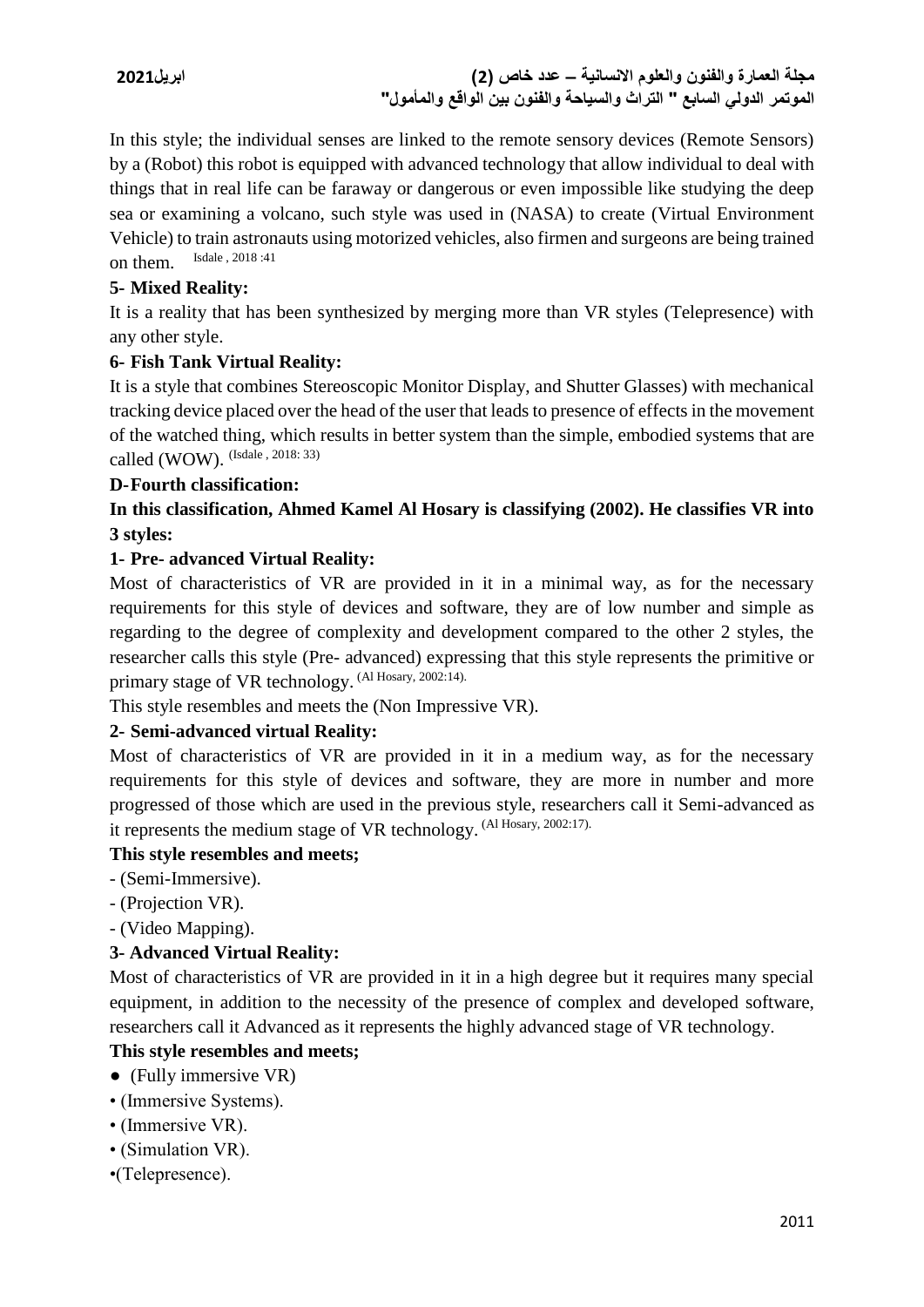• (Mixed Reality).

• (Fish Tank Virtual Reality).

## **Third: the applied frame of the study:**

## **1- The importance of studying VR technique in handmade textile industry:**

A lecturer (a member of the teaching association) faces a flood of data that is being coped with an accumulative shower among the sequenced generations of computers, which have imposed for the lecturer to improve his performance and himself as well as there is no place for a lecturer nowadays unless he is aware of computers and approaches of VR (VIRTUAL REALITY Approaches), knowing that there are many approaches through which VR software techniques are being classified. Each of them pays attention to the variant, subsequent and rapid development for computers, one of the most common and used classification is the coming quadrant classification: (Gotkin, 2014: 39)

A-(Programmed – Instruction – Based – Virtual Reality)

B- (Artificial – Intelligence – Based – Virtual Reality)

C-(Oriented – Simulation – Based – Virtual Reality)

D- (Application – Tool – Based – Virtual Reality)

Most probably those programs are classified as (Tutoring Programs) or (Practice and Drill Programs).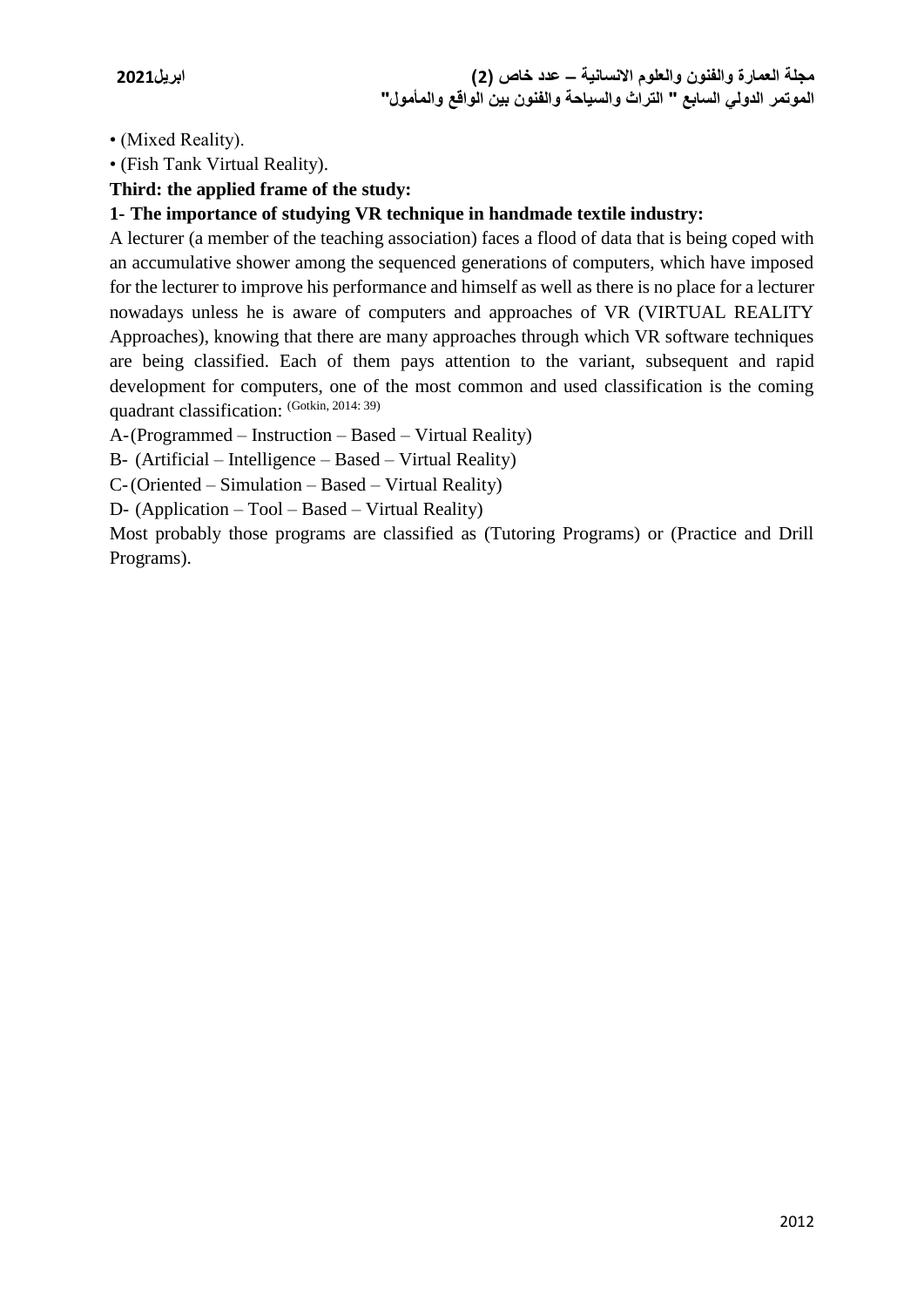



(Flow of Information in VIRTUAL REALITY System)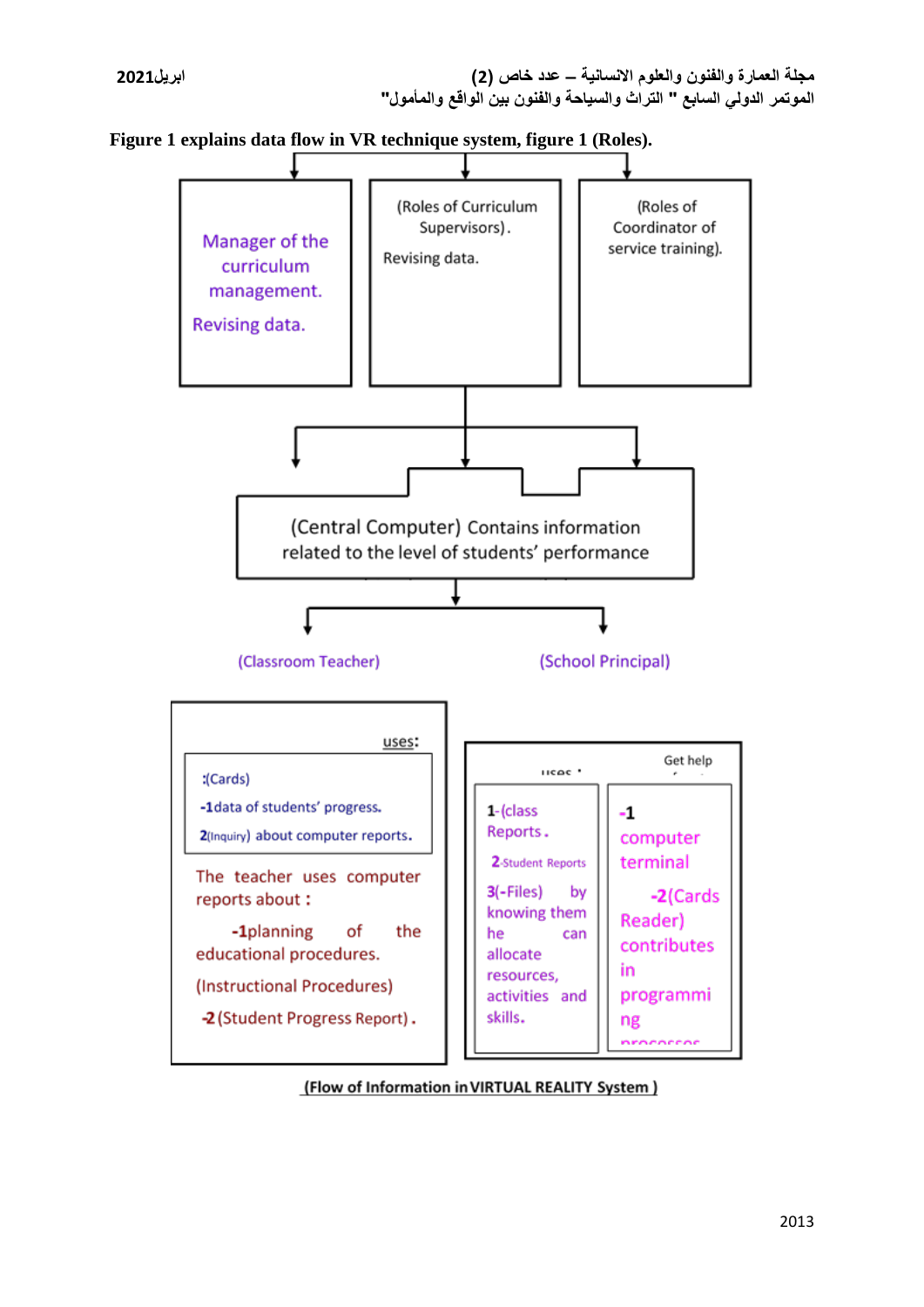## **2-Handmade textile industry with computers in the field of virtual reality:**

Computers have come a long way in the field of design and have accomplished their goals and contributed in development and advancement of textile systems, as the weaver himself with his nature is always eager to benefit from science development and recruits them in fields and aspects of textile for what it has of yield in addition to what it can accomplish of advanced potentials. Computers are used nowadays in large number of design practices. Many foundations related to art or education or both of them have inserted computer techniques in factories or textile laboratories in a system using computers or graphics with assistance of computers. Statistics of the Egyptian association for computers points that number of computers used in the textile field or other related fields has multiplied in the past 5 years by 10 times, it's certain that those numbers are humble when compared to numbers coming from western countries. (Helal,2003:15)

## **1- Why computer is used in handmade textile in virtual reality?**

If we examine carefully elements of handmade textile process in general, we find that it is clear that there are many elements of this process that impose upon us to wonder what has made the use of computers is sometimes necessary and most of the time is a must at most of situations regarding handmade textile, the examiner of this case can realize the coming variables. (Abd Albaky,2002:64).

- The complicated nature of the handmade textile problem.
- Handmade textile need for processing large amount of data and alternatives.
- Handmade textile need for continuous modification, development and performance accuracy.

# **2- Computer distinction in textile practices in virtual reality:**

Computer distinction in the textile practices has provided capabilities and potentials that could have never been provided by any means in any other design tool that has been used by human, the most important aspects that distinguish computer in its relation with design rely in: (Raafat,1996:44).

## **1- The interactive nature of the relation between weaver and computer includes:**

- Role of the weaver in direct confrontation with textile problems.
- Role of easy communication and interaction among elements of textile process.
- Providence of wider capability on realizing dimensions and size of the natural design.
- High variations in the form of inputs and outputs of textile.

## **2- Computer support for weaver's capabilities and complete aspects of incapability and shortage which includes:**

- Support innovation capabilities.
- Support technical experience and provide high flexibility.
- Adaptation with textile variabilities.

# **3- Computer ability to respond better to environmental and humane needs in textile which include:**

- Provide security factors and usage compatibility.
- Provide psychological considerations.
- Pay attention to modernity of the product and keeping up with the age.
- Provide means for advertising attraction.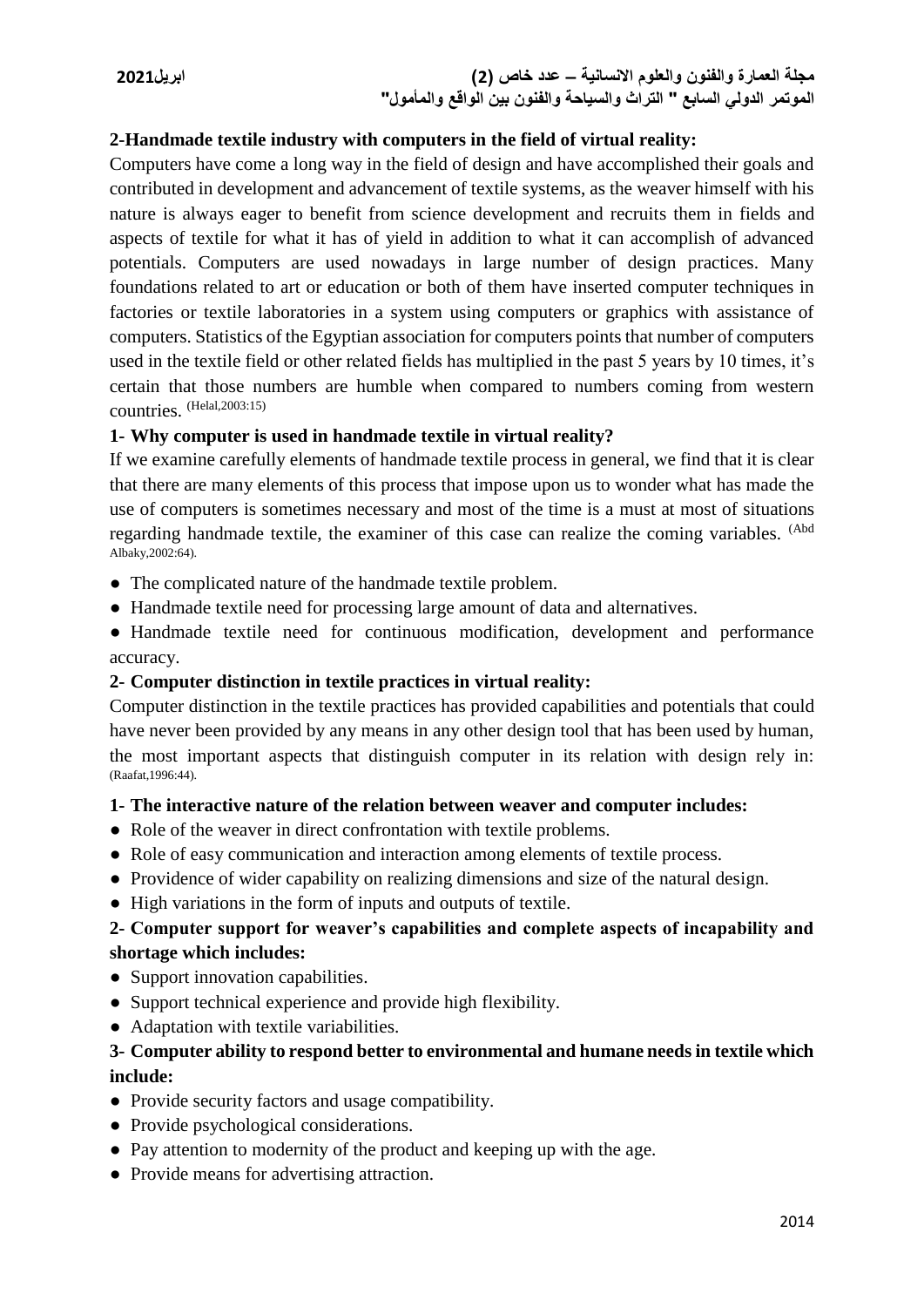## **4- Computer provides distinguished capabilities and new potentials that include:**

- Repetition technique and performance mechanism.
- Simulation of textile variabilities and high storage ability.
- Work for long times with no malfunctions. (Klaus,1981:112).
- **5- Computer is distinguished in the production process which includes:**
- Design of handmade textile and complex systems.
- Ease of construct, modify, develop and improve the product.
- Best use of resources.
- Avoid problems of activation, materials and threads.

#### **3- Fields of textile with computers in virtual reality:**

There are many fields of computer textiles, the most important of them in the general textile field is handmade textile, this type represents work axis for weavers, design of handmade textile almost has many sides of engineering design in addition to considering humane use and aesthetics of the shape which makes it a more comprehensive subject that absorbs more than what is included in the engineering design, in the following is a short explanation of these 3 types:

#### **1- Textile design:**

Computer here is just a simple tool yet new with special potentialities, an artist always considers the potentials provided by a machine or a material when working with it, as any artist always tries to widen the potentials of his tools in expression through his skills and qualification in their use, and the trial to discover new treatments and characters without trespassing the general frame specifying the potentials of his tools or his expression materials. Which can also be applied on computer as a tool in the artist's hands, based on that, artistic works produced by computers should be evaluated through the potentials of such tool. We can identify computer art as "any aesthetical shape resulted by dealing with the given data as analog or digitally with an assistance of electronic mechanisms of a computer". (class,1982:42).

#### **2- Engineering textile design:**

Using computer in engineering isn't limited to just engineering design for machines and equipment or systems, but it is extended to include all fields of engineering which include.

- Design (equipment, products, devices, systems and environment)
- Engineering and industrial drawing.
- Modeling and simulation.
- Analysis and evaluation.
- Manufacturing and directing the production processes.
- Ouality control.

#### **3- Cloning of handmade textile:**

Design of handmade textile cloning includes a wide field of activities start with process of investigation, collecting and analysis of data then the process of ideas formulation and various trends in a prototype to the production processes then the follow up. Due to complexity of such processes and the large number of increasing data, it was necessary to pay more attention to processes of design and manufacturing using computers. It was clear that such processes need computer which by using it, computer allows to control and dominate all aspects of design and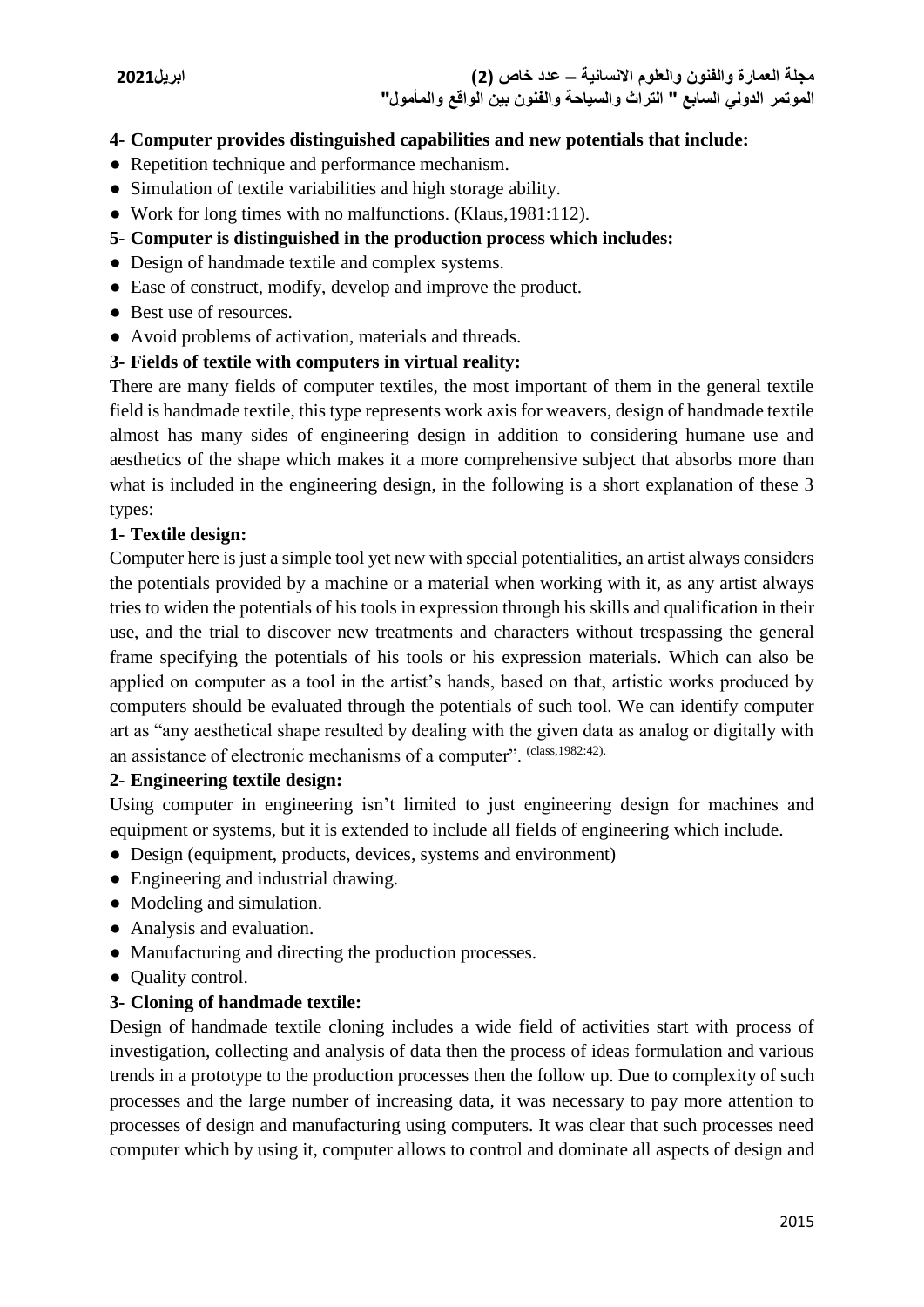production processes and give a chance to designer to perform or spare many different and various activities. (Shawky,2017:25).

Using computer in 2D handmade textile is useful when we benefit from computer capabilities in accomplishing the following: (Alcloub, 2016:74).

● Fast performance with wide variety of the possibilities to change, modify or retreat if necessary, that allows speed in producing many ideas, suggestions for one design without the need for redesign or clone.

● Wide variety and multiple means for inserting primary ideas, images and drawings inside computer, keeping the images which allows computer to send or receive images to or from a large group of other programs and various output tools, as computer allows dealing with graphic designs in their various forms whether (Bitmap Graphic) or (Vector Graphic).

• The process of interpreting shapes into special digits inside computer is easing processes of change or modification as an artist can change any element of those elements, the components of the shape can move or erased or rearranged, etc.

● dealing with smallest unit of an image (pixel) singular or in form of groups or even as a whole image with modification, addition, magnifying or shrinking and change light and color values is something that allows extremely accurate treatment and provides computer with the possibility to control all parts of the image or the drawing.

• Benefit from untraditional added techniques through various influences or selections that are provided by programs to add to the input image what cannot be added by traditional methods or what can take a longer time to be added manually than the time taken by computer in giving the same influence.

● Dealing with the image in its illustrated shape that consists of lines and curves that are known by coordinates called vectors and they are treated as a mathematical, rational relation (vector) in this case it summarizes the storage areas required to save it and provides a high speed in treatment.

• The possibility of merging 2 images in one or adding one part of an image in another one while giving the transferred parts a suitable degree of transparency, masks can be done in order to protect a certain part of the image from influences or color or the changes that are being don't to the entire image, or even influencing only that particular part. (Scott,1980:65).

## 3-**Design education systems for handmade textile for virtual reality:**

Andros and Judson stated at a research about analysis of models for education systems for handmade textile for virtual reality (Instructional System Design Model) that there are more than 60 models for design of models for education systems for handmade textile for virtual reality. Through the research it was found that there are 14 common functions in these models, we state them here to clarify the importance of knowing the education means to design educational programs in virtual reality for computer in education, those functions as will be clarified are reflecting the importance of determining the educational purposes and characteristics of learners in addition to other functions, (the researcher leaves the details of design education programs for handmade textile for virtual reality through those models to another research, here we should point at that such points aren't organized sequentially as they aren't representing a certain model but they are describing the common points of those models).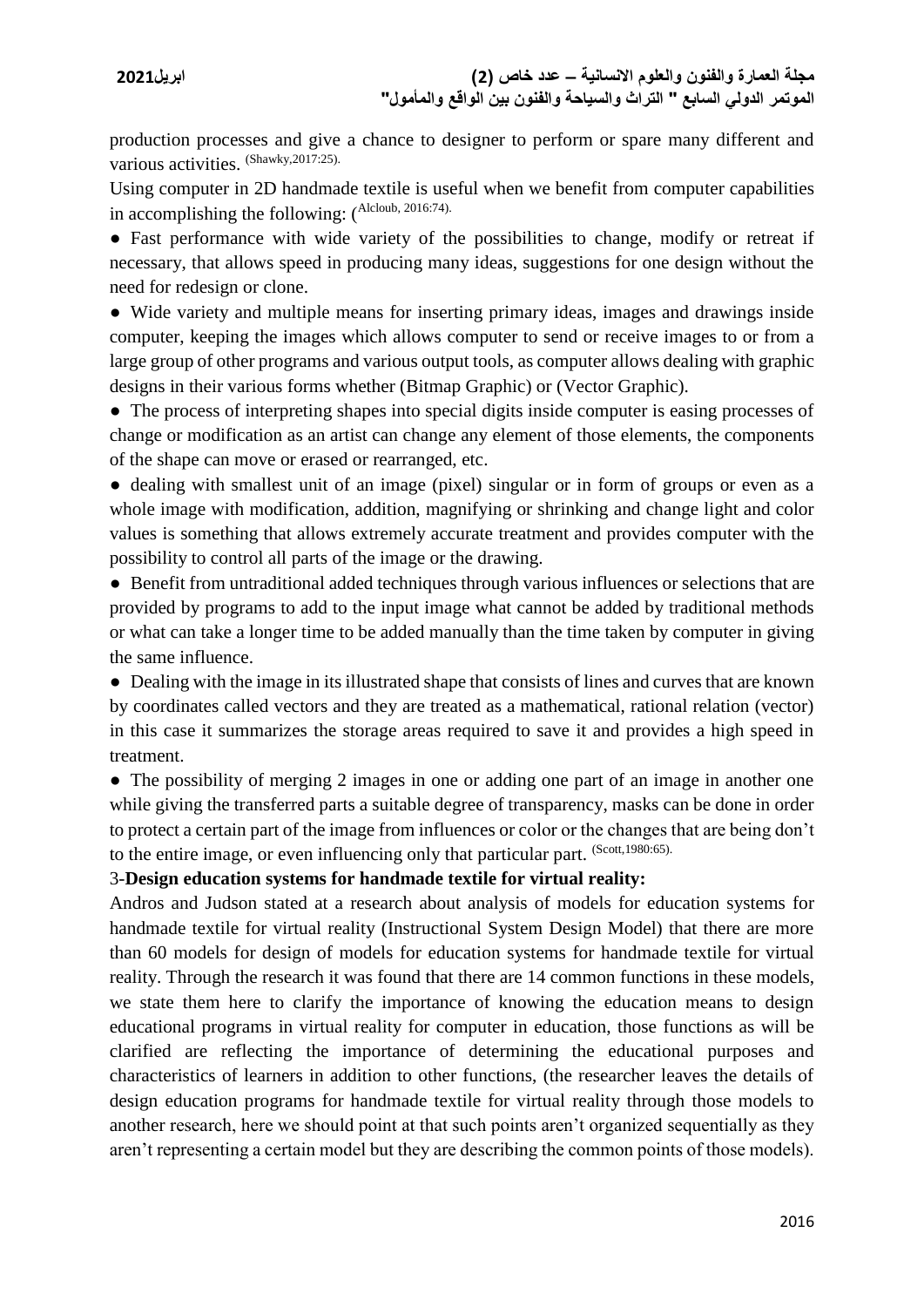## **Those models have in common:**

1- Determine major goals and partial ones in a way worthy of being observed.

2- Determine needs, localize the main problem and determine qualifications and required trainings.

3- Development of primary measuring test and the final test to be identical to the major and partial goals.

4- Analysis of major and partial goals for the required educational skills.

5- Arrange goals sub sequentially to ease the education.

6- Identify characters and qualities of learners regarding age, sex, educational level, practical skill, readiness to learn or incapability and finally estimation of accomplishment of previous and current goals.

7- Determine educational strategies for virtual reality to match the curriculum and learning demands.

8- Choose the virtual education means for strategies to be accomplished.

9- Develop programs using specified strategies.

10- Put an experimental test for programs of virtual reality for learners to diagnose mistakes and determine the required modification.

11- Develop procedures and tools for actual application in addition to continuous maintenance.

12- Consider the possibility of finding alternative solutions for the education approach.

13- Construct system and education environment and determine obstacles.

14- Determine cost of VR technique in handmade textile.

# **4-Applications of virtual reality techniques in handmade textiles:**

## **A-Drill and practice: applications between convenient or inconvenient:**

Programs of practice and training are the most used VR programs in handmade textile and it is also possible that those programs are the highly criticized ones, some of that criticisms are justified because most software of training or practice programs are weak and of short term in addition to using them doesn't require hyper software skills which lead to the availability of information about the written results which create sort of connection to the simple user and provoking the innovative user while frustrating users of the system who are willing to develop skills and activities of its use and actually apply it for real in the field of design. (Myers,1966:74).

Programs of training and practice use flash cards, number of users of such programs inquire about the point of their use in fields with effective activities like field of printing or publishing that basically rely on answer models that can realize kind of excitement in educating or learning specific curriculums. Some of users of the system think that programs of virtual reality technique which rely on programs of practice and training fit the (higher perceptual standards) besides it fits digital and mathematical calculations that its learning or teaching require perfecting specific professional skills (Abd Albaky,2002:81).

Researches and studies and actual practices, in the field of application of programs of virtual reality technique, have proven the significance of using training and practice programs in teaching fields that include:

● Effective, interactive subjects that require high level of thinking and cognition.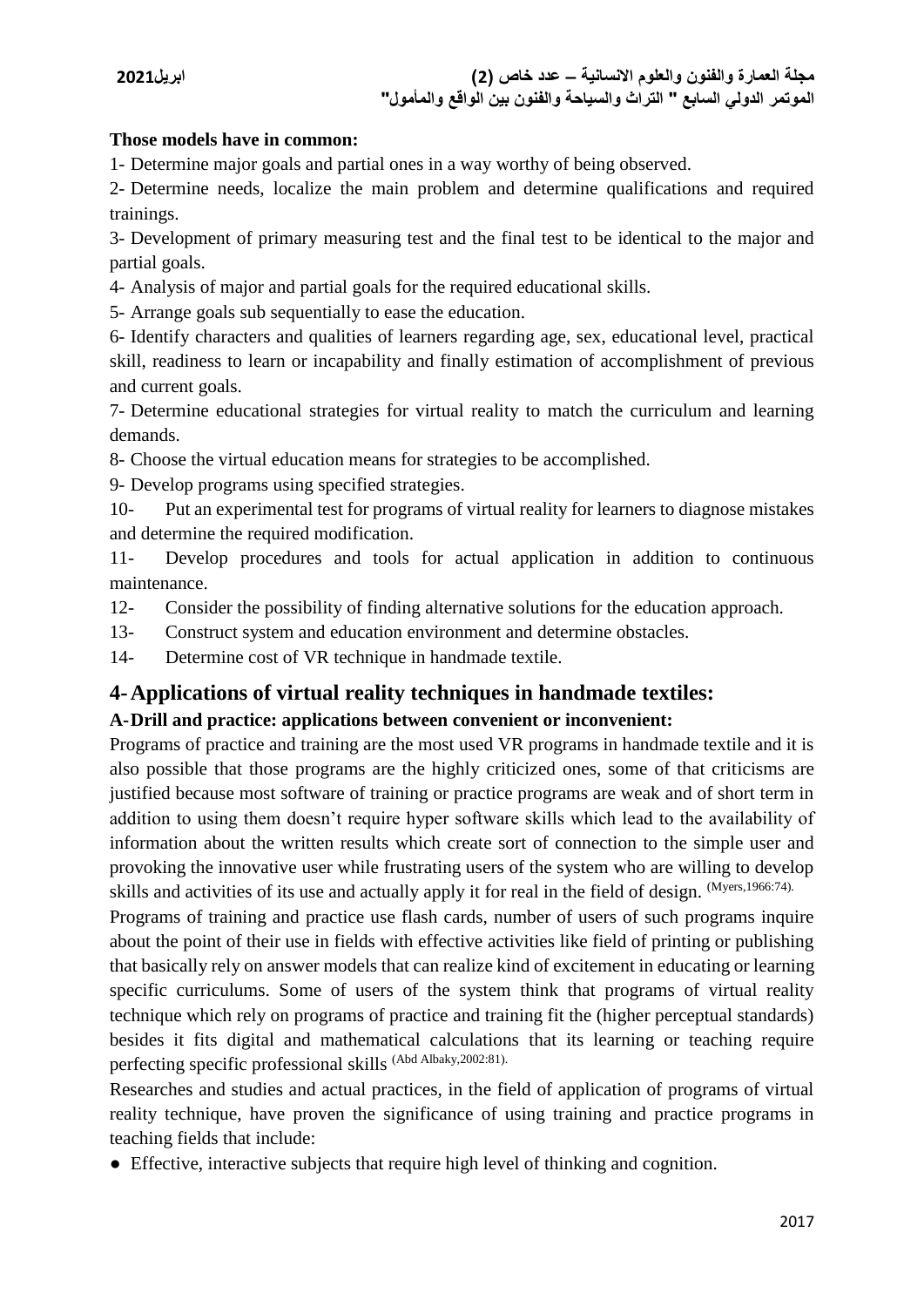• Concepts of tele-communication that are linked to effective dialogue activities and skills (conversant).

● Connected to activities of (Instructional Alternatives) and (Implicit Skills and Activities) that have direct relation with the actual applications of a system or a teaching approach that depend on high level of interaction means that require type of connection characterized with flexibility and (Effectiveness).

There is a study made by (Alderman), (Swanton), and (Braswell) in 1998, has clarified that some (Inappropriate) applications of programs of virtual reality technique in the field of practice and training, the study was based on Mathematical Concepts and how effective they are, the study reached many results the most prominent of them that success or failure of applying programs of training and practice in education that rely on VR are based on:

● Type of raised questions and answers in the program and how committed they are to the methodological, sequential context.

• Type of experience of teachers and lecturers and how far they are aware of the used system and the significance of using it.

● Type of integration in the curriculum activities and how they fit the practices with diversification of levels of those activities.

Most of workers in the field of VR technique in various other fields of education have benefited of the results of this study, the actual practice of the training and practice program has added a new suggestion that was represented in the necessity to use Virtual Concept Exhibition Model that help in modeling activities and skills, the significance of using such model in the program is due to its effectiveness in the positive influence on accomplishments of teachers and students for what is related to means of improvement in the levels of education performance by teachers or lecturers (members of teaching association) and students.

Managing programs of training and practice requires the availability of managerial skills that are linked to the processes of learning and teaching, knowing that rarity of usage or absence of such skills lead to creation of a dull education environment that doesn't help in achieving the aimed goals of applying the program. The responsible for executing the training and practice programs in the VR technique should consider that skills that are linked to the program are considered secondary skills when compared to skills and activity of running a classroom, that's why a plan should be prepared that includes determine the time rates that are used in developing both types of skills with what match each of them and their roles in the processes of learning and teaching. A study made by Winston in 1991 has determined reasons of failure of some training and practice programs in the VR technique are due to: Anderson, 1997: 42

- Low level of usage and application of management skills.
- Most of benefiters and users of the program feel frustrated when hearing the voices coming out of the device in case of wrong responses by the students.
- Lack of knowledge about training and practice software by teachers or lecturers.

● Teachers or lecturers lack of consideration to managerial responses of the students in case of responses whether they are correct or false responses. Winston thinks that there is a difference that distinguish the nature of the computer device and the nature of the lecturer in the field of using training and practice programs, such difference is due to the device doesn't get bored of repeating the performance of a certain part of the program, or when dealing with a reaction of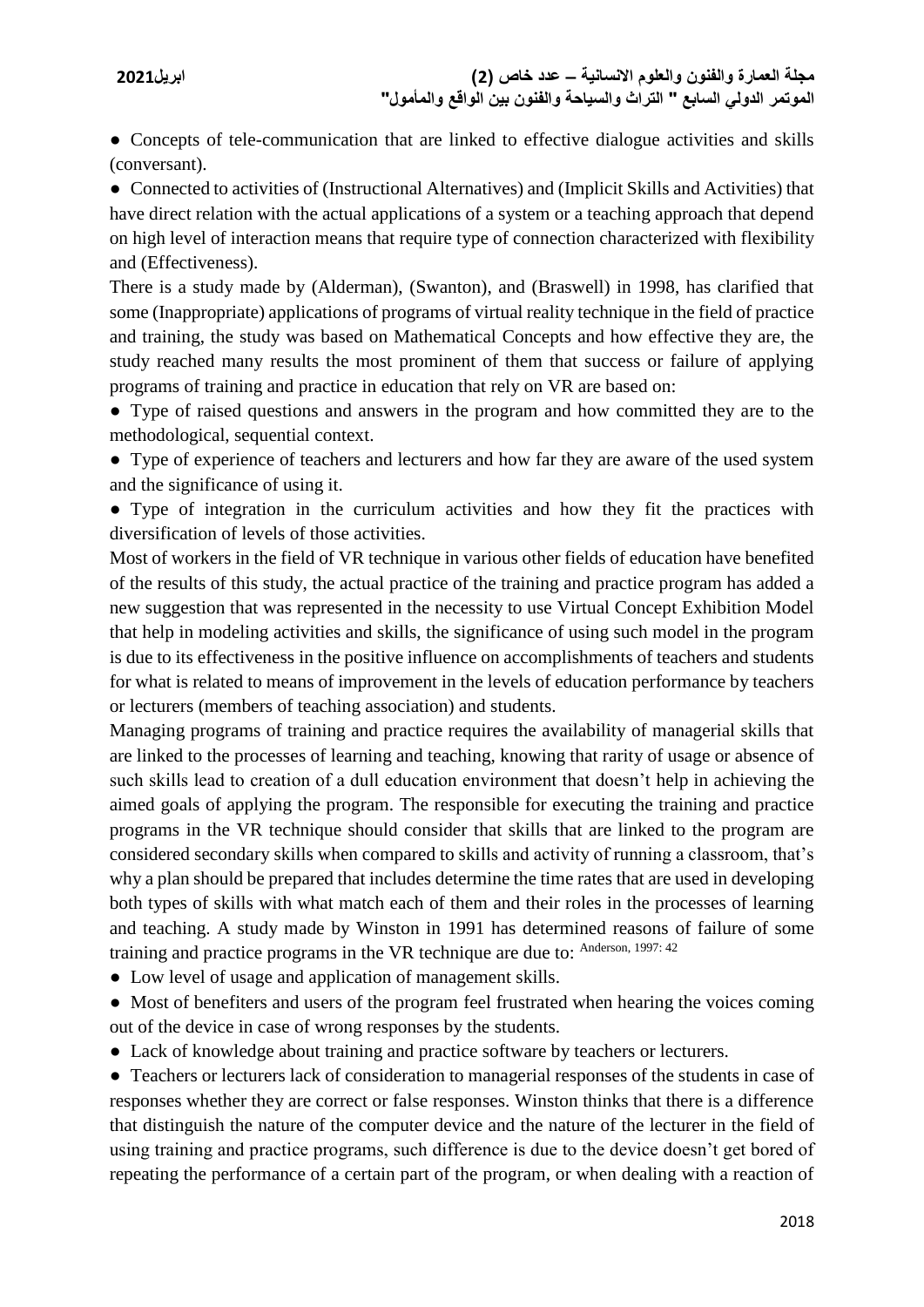the students' reactions, that character is one of the advantage of using computer in the general virtual reality technique programs, and training and practice programs) particularly.

## **B-Characteristics of drill and practice programs in VR:**

Drill and practice program is characterized by its ability to deal with basics of building and developing programs, the process of developing virtual reality technique programs faces many challenges, the most highlighted ones are:

• The necessity to choose activities that previously match the goals.

• Introduce level of education service that fits the level of the lecturer cognition on one hand and level of complexity graduation in the curriculum on the other hand.

# **Characteristics of drill and practice programs can be determined according to the coming fields:**

# - **Field of educational activities in handmade textile:**

Most of people responsible for managing and planning of drill and practice programs can't understand the nature of mistakes resulting from using and applying such programs, they think those mistakes arise from the user lack of knowledge about means of its development and what are linked to them from points of strength in managing computer and in reality they overcome the facts that such mistakes are linked to that the responsible managers lack of understanding of the goals of the approach in particularly educational goals and what are linked to them from activities and skills generally. (Silbert) has pointed at that point in 1999 saying that teaching as a work starts by performing some voices that are represented by number of letters described as the (Smallest Meaningful) unit. Once students are acknowledged with these letters, they start forming meaningful words of each group of them, which is followed directly by putting strategic basics for teaching those words or each group of words, the more a student reads those words each time the more he becomes able to identify them and the rest of them faster.

(Samuels)pointed in 1990 that the process of teaching is dramatically affected with (Phonic Approaches) (Barringer, 1989: 39) and also (Visual Oriented Approaches). He also suggested many strategies to understand the content of field of educational activities in technique of virtual reality which are: (Briggs, 1998: 34)

- (The Whole Word Strategy) is linked to the means of identification of words in terms of that they represent meaningful units and they represent visualized units and he pointed at the necessity of continuous follow up for means of learning development and rates of using each one of them in case of system desire to identify new words or concepts. (Words Characteristics Strategy) which is a strategy for learning that rely basically on the length of the word and the possibility of determining it and means of identifying the actual use of those words. He pointed that applying means of training and practice rely on (Definition) and (Recognition) which are considered essential for use and application of that strategy effectively:

- Strategy of shape of words in handmade textile:

Which is a strategy depending on shapes, drawings and shades and what are linked to them of techniques and media. He pointed that such strategy is developed and matches the modern uses for organizing means of communication in the learning process and he recommended the necessity of distinguishing between the shape as a function and the shape as a meaning and as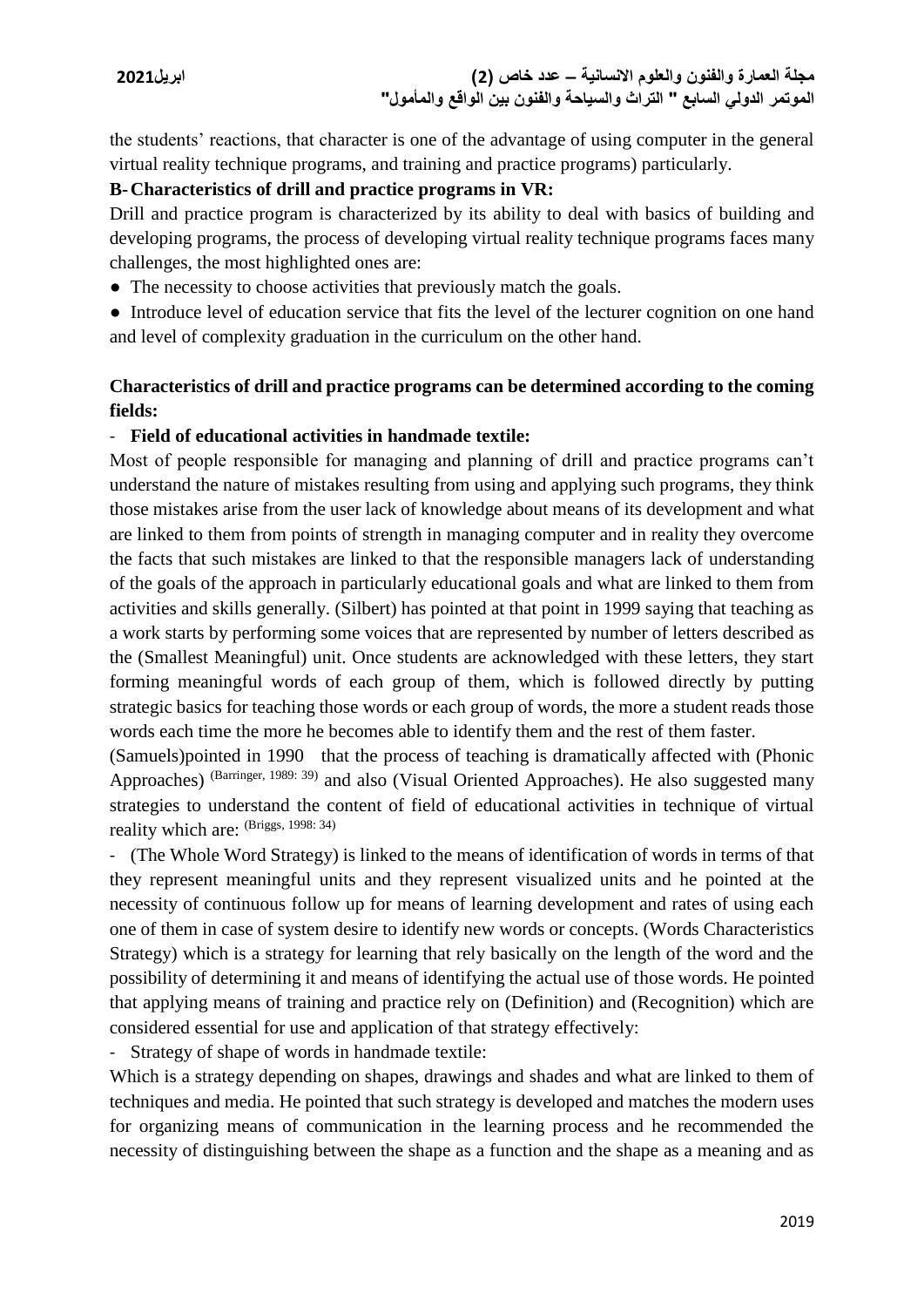**مجلة العمارة والفنون والعلوم االنسانية – عدد خاص )2( ابريل2021 الموتمر الدولي السابع " التراث والسياحة والفنون بين الواقع والمأمول"**

a mean for Recognizing Performance. The process of evaluating the use of any of those strategies in training and practice programs depends on multiple factors including: Brenner, 1999: 18.

- Type of program and what it includes of skills and activities.
- Type of devices used in the program.
- The used software in the program.
- Methods of identification of levels of development of students' performance in the program.

# - **Interactive Structure Activities:**

Media of modern technology allows the choice of type of activities that suit programs of training and practice in handmade textile which cope with levels of skills and cognition of students. Programs of training and practice use many modern techniques in design, the most important of them are: Class, 1992: 15)

- o (Voice Mail) technique.
- o (Electronic Mail) technique.
- o (Video Disc) technique.
- o (Fax) technique.
- o (On line Database) technique.

The use and execution of each technique of these techniques in the field of training and practice programs, require many managerial and technical procedures, the most prominent ones are: Baker, 1998: 23.

- Determine the responsible of managing the program.
- Determine price of the program cost.
- Determine location the program execution.
- Determine training means of the program.
- Determine of evaluation means of the program.

# **5- Program of training and practice of handmade textile in virtual reality, the most prominent examples of such programs are:**

# **1- DLM academic program:**

It is a program related to teaching math and languages arts, it was designed by both (Thompson and (Shaffwell) in 1983. The program allows the user to benefit from computer capabilities in learning 6 arts of a language which are names, pronouns, verbs, prepositions, adverbs and Affixation which includes Prefix, Suffix and times. The program also allows the user to learn simple calculations and some upscale math. (Engelmann, 1992: 30).

2- (Hartley Program) is a linguistic program connecting to methods of correcting grammars and provide teacher or lecturer and student with many practices for the right use of words and it includes 2 discs one for introducing the program, it includes practices and trainings while the other includes means for performance variation. The program follows the sequencing approach in presentation or evaluation and it is considered one of the most commonly used programs and to some extent it is considered of low cost. (Evans, 1999 :27).

3- Darts program:

It firstly appeared in 1985 and it includes many practices in the form of games and it is considered one of the most commonly used training and practice programs in raising up (Pre-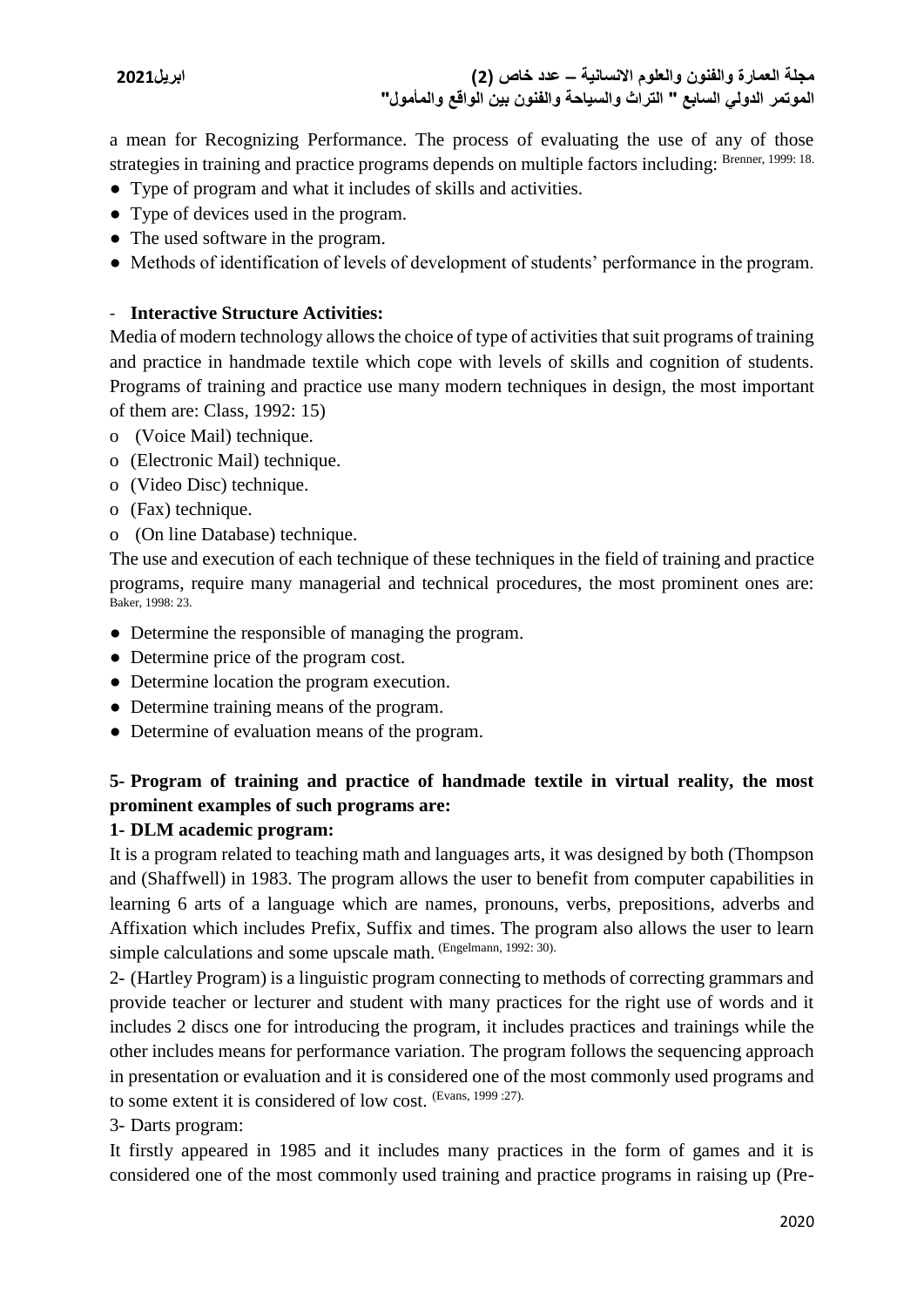**مجلة العمارة والفنون والعلوم االنسانية – عدد خاص )2( ابريل2021 الموتمر الدولي السابع " التراث والسياحة والفنون بين الواقع والمأمول"**

School Children) through the use of miniature computer in design, enhancement and feeding forms are taking the formula of musical sounds, animal shapes and expressive, clarifying drawings. The program is characterized by simplicity in its procedure, some of the fields that the program is being used at are reading, learning letters and digits and it is basically used in Language Learning for Beginners. (Baker, 1998: 35).

# *Tutorials:*

The school program(Tutor) is considered the most famous training and practice programs in technique of virtual reality, the capabilities of this program vary to fit the various subjects and age stages, many programs were created that use: (Butler, 1989: 28).

- o (Artificial Intelligence System).
- o (Intelligent Tutor System).

The programs of those systems have become available for use at all fields of education.

## **(Oregon Trail)**

It is a training and practice program that is related to (Simulation). Applying the program has started in Aragon university in America in 1980.:

The program includes many teaching approaches that are being applied through simulation at many design situations such as:

- o (Theoretical)
- o (Applied)
- o (Team)
- o (Distance Learning)
- o (Communication)
- o (Volcano)

It is a training and practice program related to (Simulation), it is activated by 2 or 3 people at the same time and it is considered one of the most used programs in the field of scientific research in the technical field, the program is achieving many goals, some of which are:

- o (Integration) in the teaching process.
- o Communication among (System elements).
- o Development of (Academic concepts and Skills).
- o Realization of (Prediction Styles).

The process of using the program requires the availability of special devices and techniques and it is the program of the highest cost among training and practice programs, the program has modernized integrated electronic communication systems so the individual by using them can get a particular information service related to the field of his work or expertise.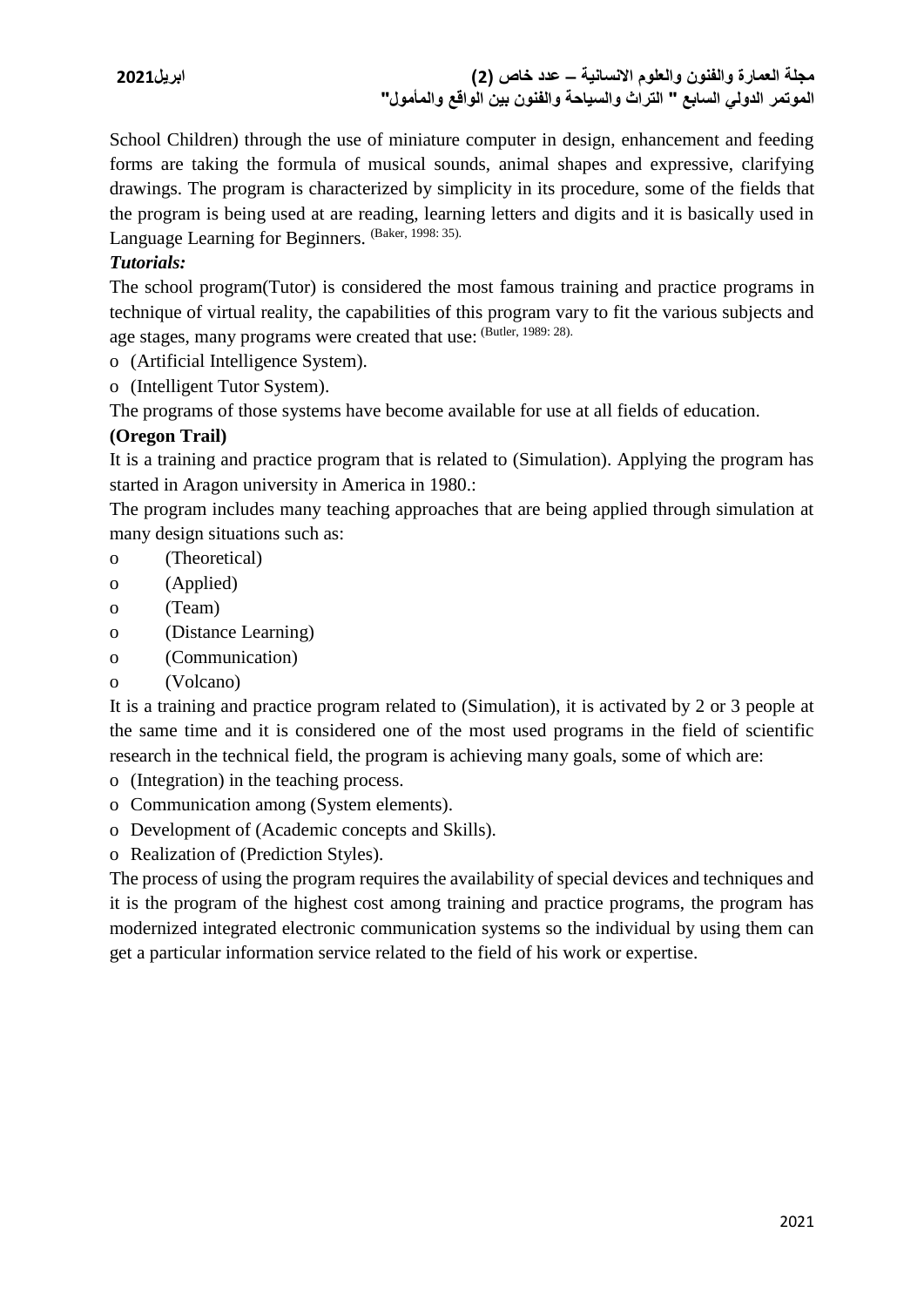

#### **Figure 2 is clarifying an educational program in virtual reality technique**.

The program management determines policies -4 of execution of education subjects and strategies.

put standards and specific, clear formula to -5 identify progress of level of students' performance.

The program management determines standards of -6 evaluating students'performance and education subjects and strategies.

Model of the educational program consists of the following elements:

specify the program activities as goals and units.  $-1$ 

students are allowed to join the program after -2 passing(Placement Test).

participation of students and lecturer in formulizing -3 . education subjects and strategies in the program.



It is clear after knowing means and styles of virtual reality technique that its results and applications don't minimize the significance of teachers or lecturers despite the fact that most of them targeting to achieve integration in teaching and learning handmade textile and its industry. The process of using and applying systems of VR technique programs by a lecturer requires from him/her to be total aware of means of total and integrated understanding of the curriculum, skills and activities so his style of using and applying the system can be effective. The value of learning which relies on virtual reality is connected to the type of its products and the capability of the teacher to achieve integration between the product and the educational goals. From the actual application it is clear that the effective use of programs of virtual reality technique in design depends on:

- (Introductions) and presentation of concepts.
- (Reinforcing) concepts introduction.
- (Generalizing) concepts.
- (Efficiency) of lecturer and teacher using the concepts.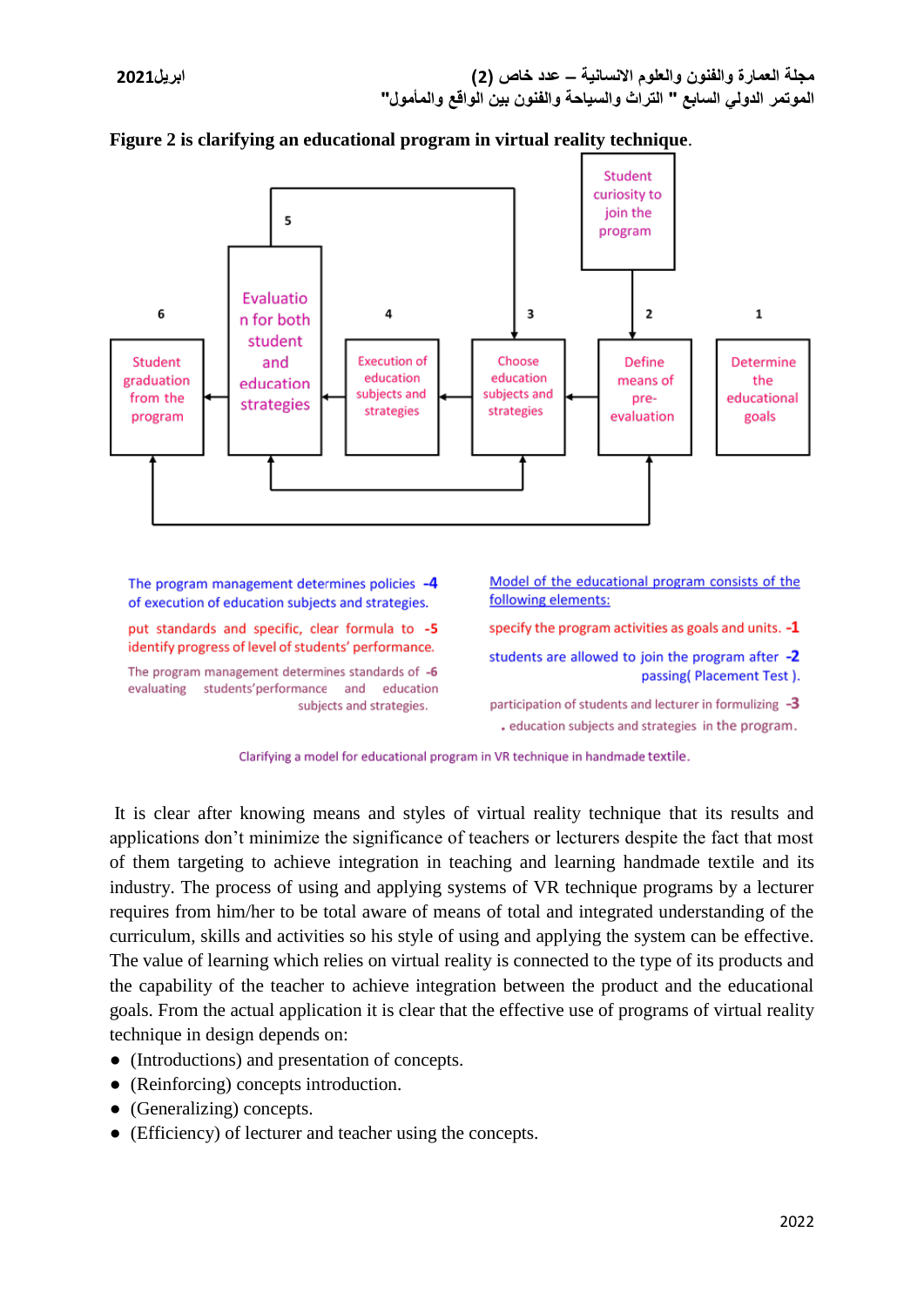# **6-Use of virtual reality technique in learning handmade textile:**

Norman wats suggested 12 usages for virtual reality technique in education in general and in handmade textile in particular, Roux added the  $13<sup>th</sup>$  one and the last, these usages are:

1- Managerial usages which include accounts, files of employees, students' attendance, and grades and putting time tables, etc.

2- Usages for planning curriculums, which include references and data files, materials production and educational means.

3- Usages for profession development.

- 4- Usages for school libraries or information centers.
- 5- Usages for scientific researches.

6- Using virtual reality technique as a guide and special usages that include professional consultation in addition to consultations for evaluation and analysis of data.

7- Usages for school tests that include putting questions, grading, evaluation and analysis of results.

8- Using virtual reality technique as an assistant.

- 9- Using virtual reality technique to run the process of teaching.
- 10- virtual reality technique that assist learning.
- 11- Computer literacy.
- 12- Computer science.

13- Education coordinator which includes sharing information and coordinates among education associations. (Alan Roux: 1981:40).

# **7-The research methodology:**

## **A-The sample:**

The study was performed on a group of members of teaching association in departments of art education at faculty of quality education, 50 members have participated in this study, 40 of them completed the answers for the questionnaire pre and post teaching and training, while the remaining 10 have answered the questionnaire only once, either pre or post treatment. The table no. (1) clarifies the descriptive statistics of the sample:

## **Table 1**

|                 | pairing        |                          |            |                                       |  |  |
|-----------------|----------------|--------------------------|------------|---------------------------------------|--|--|
| <b>Standard</b> | <b>The</b>     | <b>The</b>               | <b>The</b> | <b>Clause</b>                         |  |  |
| deviation       | highest        | lowest                   | average    |                                       |  |  |
| 3.19            | 38             | 18                       | 22.4       | 1- No. of training hours.             |  |  |
| 27.54           | 162            | $\overline{\phantom{0}}$ | 38.1       | 2- No. of study hours.                |  |  |
| 2.90            | 20             | 2                        | 4.53       | of hours for<br>$3 - No.$<br>computer |  |  |
| 0.635           | $\overline{4}$ |                          | 2.28       | curricula                             |  |  |
|                 |                |                          |            | 4- Accumulative rate.                 |  |  |

It is clear from the table that the difference between the highest and the lowest limits is actually wide, which results in a weakness in the followed education system, which means that teaching and training hours are considered not enough regarding the use and teaching of virtual reality technique in textile field.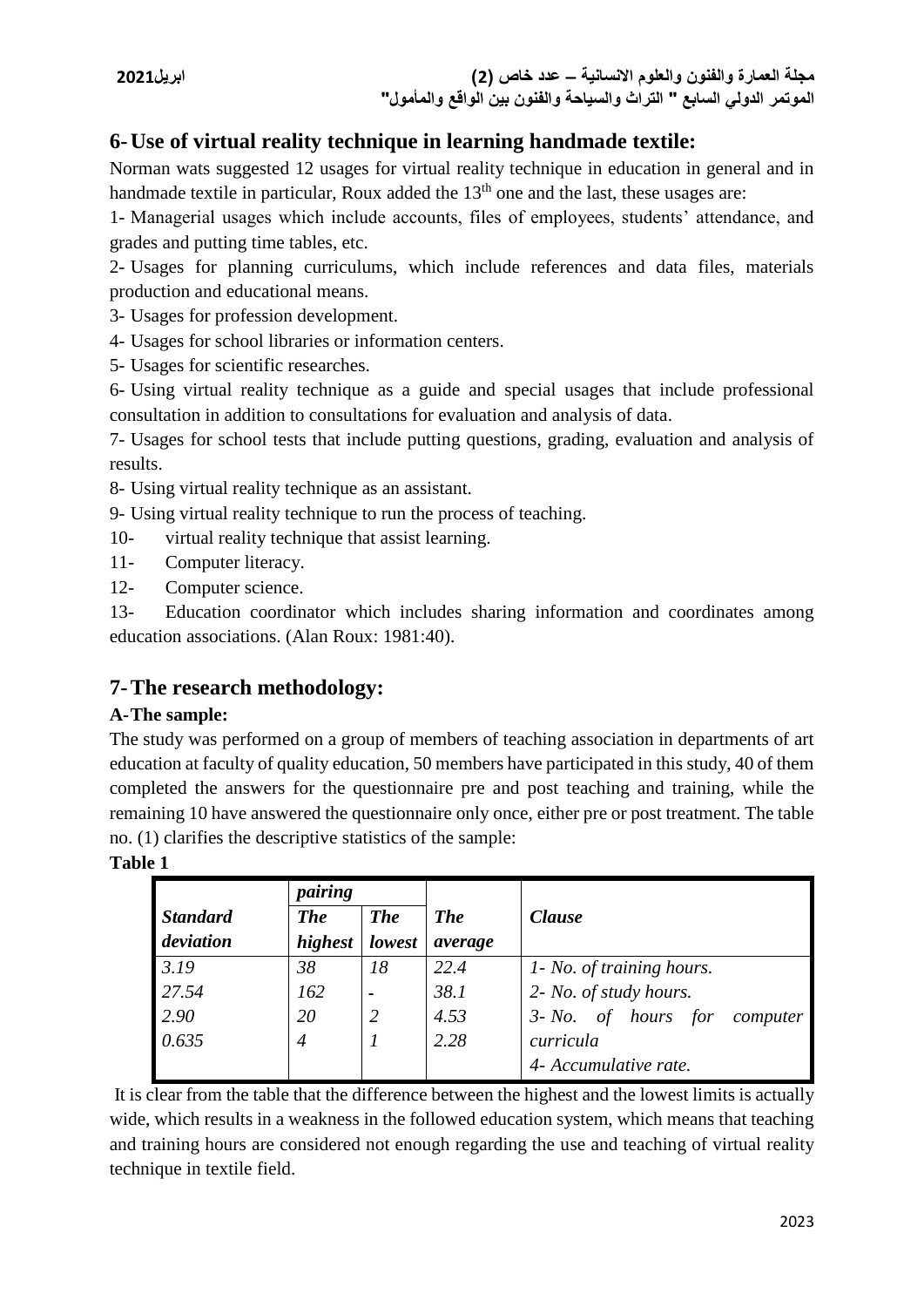# **مجلة العمارة والفنون والعلوم االنسانية – عدد خاص )2( ابريل2021 الموتمر الدولي السابع " التراث والسياحة والفنون بين الواقع والمأمول"**

While tables (2,3) are clarifying an analytical description for the distribution of the answers of members of teaching association who participated in answering the questionnaire, one third of the participants have pointed that they have an idea about virtual reality technique, while 38 ones have expressed their intentions of using virtual reality technique and those represented 76% of the sample, 66.83% of participants have clarified that they have never used virtual reality technique, while 17 participants have used it on intermittent periods or for a little time and their percent is 33.17%, 22% of them have clarified that they use virtual reality technique for entertaining purposes and 24% have declared that they have no intention in using it at all. *Table (2)* 

| percentages | <b>Number</b> | <i>Clause</i>                                           |  |  |  |
|-------------|---------------|---------------------------------------------------------|--|--|--|
|             |               |                                                         |  |  |  |
| 33.17%      | 17            | 1- Use of virtual reality technique.                    |  |  |  |
| 66.83%      | 33            | 2- Not using of virtual reality technique.              |  |  |  |
| 76%         | 38            | 3- Have the intention to use virtual reality technique. |  |  |  |
| 24%         | 12            | 4- Don't have the intention to use virtual reality      |  |  |  |
|             |               | technique.                                              |  |  |  |

## **Table (3)**

*\*Samples have been taken from faculties of quality education in (Mansoura-Met Ghamr-Tanta- Zagazig-Damietta).* 

| percentages      | <b>Number</b> | Clause                                                   |  |  |  |
|------------------|---------------|----------------------------------------------------------|--|--|--|
| 15%              |               | 1- Not using the technique in field of textile.          |  |  |  |
| $\frac{1}{33\%}$ | 26            | 2- Minimum use of technique in the field of              |  |  |  |
| $10\%$           |               | textile.                                                 |  |  |  |
| 22%              | 12            | 3- Much use of the technique in the field of<br>textile. |  |  |  |
|                  |               | 4- Only for entertainment.                               |  |  |  |

# *B-The search tool:*

The directions of opinions towards the use of virtual reality technique in textile have been measured by using the hypothetical criterion of alienation, table 4 clarifies vocabularies of hypothetical criterion of alienation of which include 20 vocabularies. It was asked from the participants to choose the range of their approval or disapproval to each one of them, the level of approval was determined with 5 levels, its highest level is extremely agreeing which represents no. 1, and its lowest level is extremely disagree which represents no. 5, sentences haven't been arranged on the same pace, but the researcher has considered changing directions of the sentences that some of them are within the positive direction towards virtual reality technique in textile, that include sentences no. (1,3,4,6,10,11,12,13,15,17), while other sentences have been towards the negative direction which are no.  $(2,5,7,8,9,14,16,18,19,20)$ , after performing the appropriate analysis, the hypothetical criterion of alienation was calculated that the high sign indicates a high level of criterion and vice versa, the closer the sign towards the highest level the closer towards the negative direction towards virtual reality technique.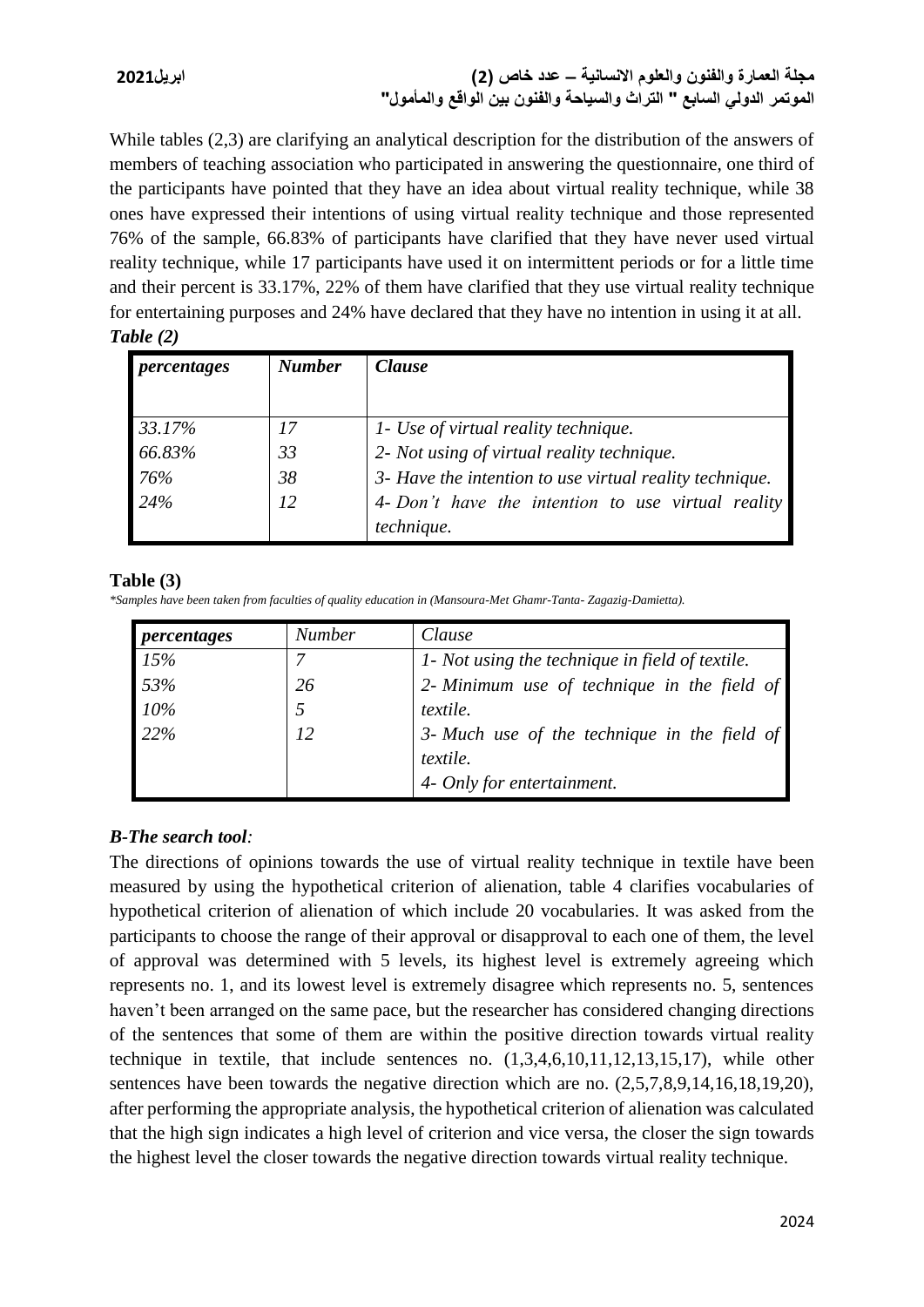| <b>Ratio</b> | <b>Description</b>                                                                                                 | م  | Ratio  | <b>Description</b>                                                                | م                       |
|--------------|--------------------------------------------------------------------------------------------------------------------|----|--------|-----------------------------------------------------------------------------------|-------------------------|
| 0.318%       | The use of virtual reality is<br>fun itself.                                                                       | 11 | 0.451% | I feel that virtual reality is<br>controlling me instead of<br>me controlling it. | $\mathbf{1}$            |
| 0.591%       | Use of virtual reality<br>causes more troubles than<br>its benefits.                                               | 12 | 0.270% | Virtual reality deprives<br>me of my humanity as if I<br>was a digit space.       | $\overline{2}$          |
| 0.545%       | I harmonize with the use of<br>virtual reality.                                                                    | 13 | 0.570% | I can clearly understand<br>how to use virtual reality.                           | $\overline{\mathbf{3}}$ |
| 0.537%       | I can clearly understand<br>techniques of virtual<br>reality.                                                      | 14 | 0.194% | virtual reality can't<br>control feelings.                                        | 4                       |
| 0.439%       | I use virtual reality even if<br>I am not asked to.                                                                | 15 | 0.431% | Just thinking of using<br>virtual reality makes me<br>feel worried and anxious.   | 5                       |
| 0.423%       | Working with the<br>complicated virtual reality.                                                                   | 16 | 0.554% | I don't feel helpless while<br>using virtual reality.                             | 6                       |
| 0.486%       | virtual reality software are<br>easy to use and flexible.                                                          | 17 | 0.375% | Virtual reality encourages<br>unethical practices.                                | 7                       |
| 0.387%       | I don't care about what<br>people say, virtual reality<br>isn't for me.                                            | 18 | 0.219% | I cannot get terms of<br>virtual reality.                                         | 8                       |
| 0.519%       | I don't like to work based<br>on virtual reality<br>instructions.                                                  | 19 | 0.253% | My work should be<br>modified to fit virtual<br>reality.                          | 9                       |
| 0.492%       | There are big differences<br>between the real<br>advantages of virtual<br>reality and the announced<br>advantages. | 20 | 0.318% | Virtual reality shouldn't<br>be modified to fit my<br>work.                       | 10                      |

To test how fixed the standard is regarding the nature of using virtual reality technique in design, Cronbach alpha coefficient was calculated which has reached 93% using statistics groups of social science which is a pretty satisfying level and matches the previous studies that have used the same or similar coefficient and the percent has reached 92%, the performance stability was confirmed through calculating the internal consistency as the correlation coefficient was calculated for each vocab and the tool after removing the vocab from it. Table 5 clarifies the correlation coefficients and it is clear that all processing has statistics significances at level 0.01, which indicates the stability of the tool, and for that a test of the tool credibility through calculating the relative honesty by studying how the coefficient is related to other coefficients close to it, a positive relation with statistics significations at the level 0.005.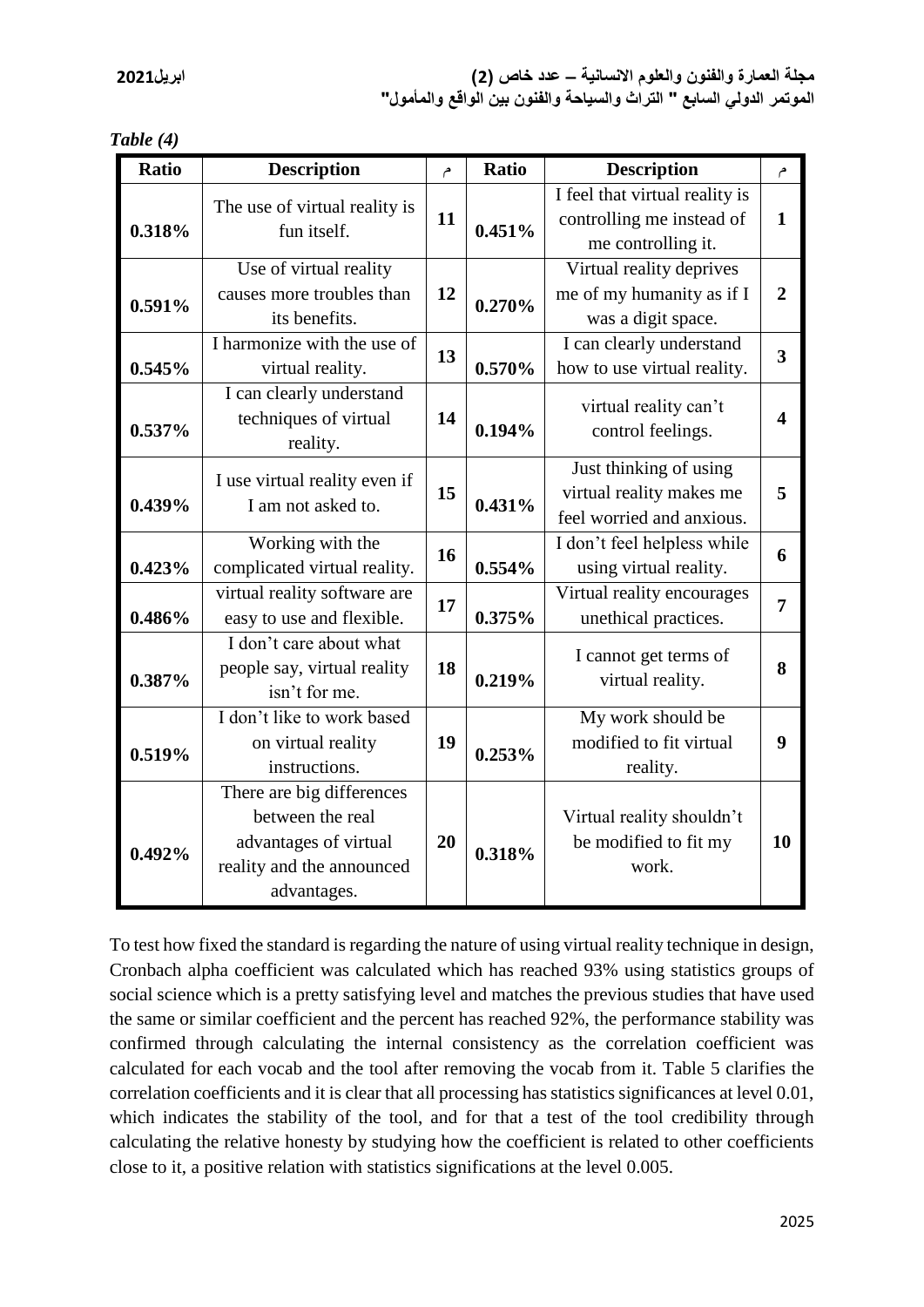**Table 5**

| statistics significations                    | coefficient | The variable                                  |
|----------------------------------------------|-------------|-----------------------------------------------|
| Significant at the level $\vert 0.205 \vert$ |             | - Middleton's criterion of alienation         |
| 0.005                                        | $-0.381$    | - level of satisfaction about virtual reality |
| Significant at the level                     |             | experience.                                   |
| 0.0001                                       |             |                                               |

Table 6 clarifies analysis of the contrast pre and post teaching and training on virtual reality technique in textile whether among groups or inside groups, it is clarifying that there are no differences with statistical signification pre and post teaching or training, as the average is close which means that there is no effect on directions of opinions due to teaching or training, the researcher in this field has to consider the technical background of the participant and if he has studied virtual reality technique or trained on it or not, as this has an extremely significant effect whether theoretically or practically.

**Table 6**

| <b>Value of F</b>             | <b>Average of</b><br>squares | Sum of squares | Degree of<br>liberation | Source of<br>contrast |
|-------------------------------|------------------------------|----------------|-------------------------|-----------------------|
| 01.97                         | 96.20                        | 96.20          |                         | Among groups          |
| With no                       | 48.72                        | 9792.40        | 201                     | Inside groups         |
| statistical<br>signification. | 144.92                       | 9888.55        | <b>202</b>              | The sum               |

Table 7 clarifies that practical teaching and training in the field of using and teaching virtual reality technique in textile has an effect on the average of criterion of alienation and change in opinion direction to be positive towards using and teaching virtual reality technique, the presence of correlation rate with strong statistical signification among number of training hours and level of alienation confirms the sureness of that result. Pearson's correlation coefficient which has reached -0.185, with statistical signification at level 1% is considered the experimental proof to that.

# **Fourth: evaluation of programs of virtual reality technique in textile:**

The need to establish rules for evaluation of programs of virtual reality technique in education field in general and textile field in particular represents a necessity especially for workers in fields of education whether at schools or universities due to:

1- Limited budgets specialized for computer use and application.

2- Lack of workers' experiences as regarding computer use and application.

3- The available large amount of computer programs and lack of knowledge for workers about their use or applications.

Schneiderman mentioned that there are no fixed basics or rules that can be counted on in performing an evaluation for the used programs of virtual reality even at centers with long history in the field of production and marketing such programs. That's why the measurement of programs quality has become an urgent case that requires kind of study and search and it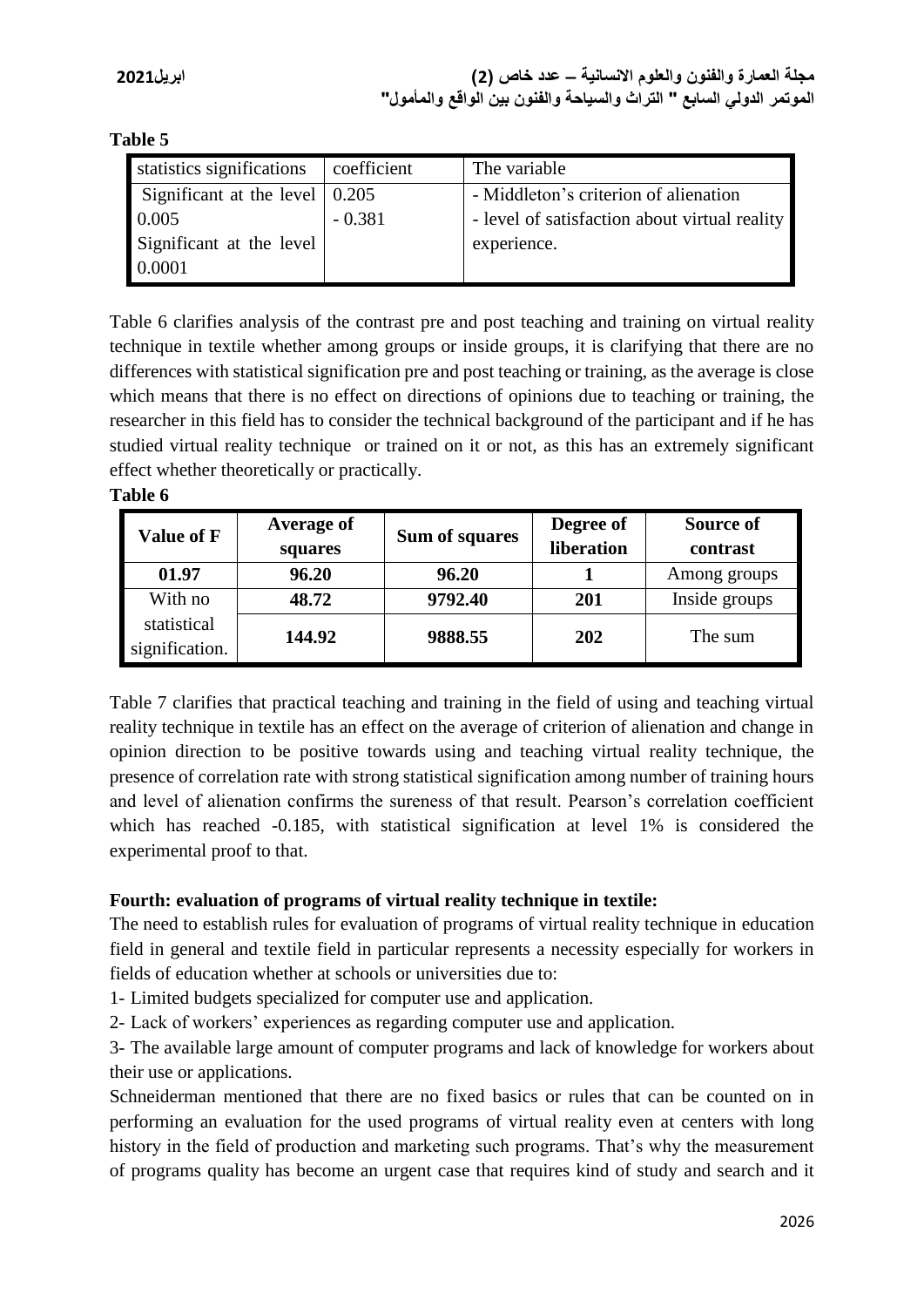increases as the programs increase and the rate of its development, that's why the question now that requires an answer has become:

## **1- What are the quality standards of programs of virtual reality technique in textile?**

To answer that question the researcher thinks that there should be some determinants of the coming considerations:

- 1- The educational application of the program.
- 2- Points of strength and weakness in the various programs and specialties.
- 3- Functions of programs and their costs.

In addition to those considerations, the process of selection of assisting educational subjects is considered necessary and it depends on the specialized budget for programs and how they fit the development in the updates in the field of media and types of functions and roles that such media can perform in programs, and how convenient those programs for means of solving problems in the education field, knowing that many workers in the field of education whether the responsible or members of teaching association don't have enough knowledge about methods and organization of programs of virtual reality technique.

Besides that, the actual application requires determinants, we can turn to members of teaching association and those responsible for the teaching process of such programs to recognize them and ways of measuring performance to identify their development and the obstacles that stand against executing the required targets of the program.

2- Steps of evaluation of programs of virtual reality technique in textile:

- Steps of evaluation:

# **The process of evaluation of programs of virtual reality technique in education passes through 3 main steps which are:**

1- Classification of both education application and environment that the program will be used at.

- 2- Specify points of strength and weakness.
- 3- Do comparative determination of the efficiency of program cost.

## - **Defining means of applying the evaluation:**

We should search for a clear answer for the coming questions when trying to determine the method for applying the program evaluation in the education field.

1- What is the type of program required to be introduced? What is the study stage it was designed for? What is the behavior of teacher and learner in it?

2- What is the education role of the evaluation? Are there any specific professional roles for the programs? What are activities and skills that the program acquires to develop? What are the methods that can be followed for realizing those goals?

3- What is the type of learners benefiting from the program or its users? What are the basic skills and activities for it? What are the type of the basic and assisting education materials? What are the needs for each one of them in executing the program?

## - **Program utility:**

# **In order to identify the program utility that rely on virtual reality technique, 3 main concepts have to be introduced first:**

1- Education (Effectiveness) for curricula and teaching methodologies.

2- (Maintenance) of educational subjects used in execution.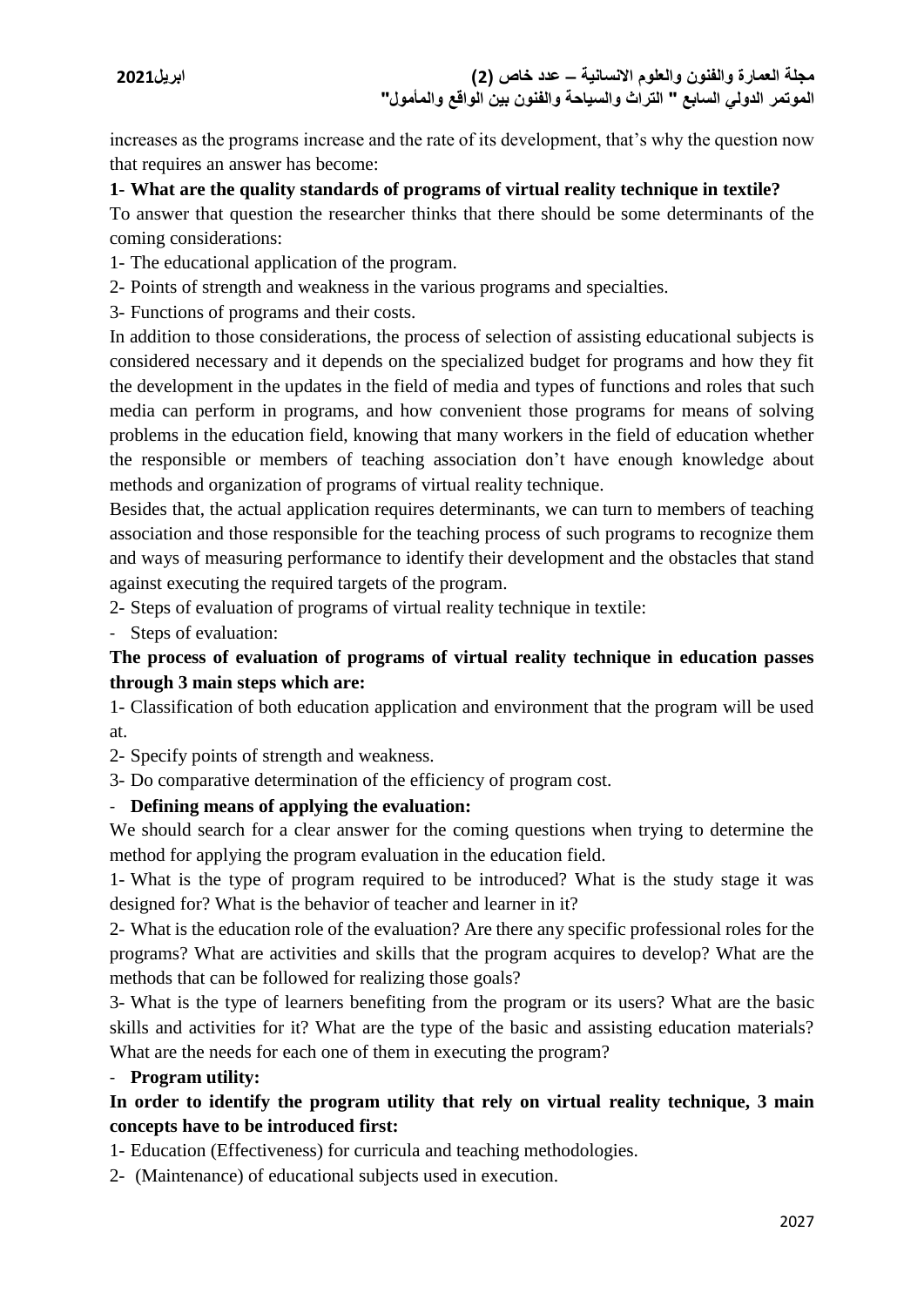3- (Availability) of executing techniques in realizing targets of the content.

## **3-Education effectiveness for curricula and teaching methodologies:**

In order to identify education effectiveness for curricula and teaching methodologies that are being used in the program which rely on virtual reality technique, the following must be determined:

- 1- Characteristics and features of program units.
- 2- Means for content analysis.
- 3- Ways for accomplishing performance levels.

# **The most effective factors in the education efficiency for curricula and teaching methodologies in virtual reality technique are:**

## **1- Descriptive features for effectiveness of virtual reality technique:**

To identify the features of a program efficiency, first features of used system should be determined and the ability of each one of them to execute the used ways in the pursuit of achieving the required goals of the program and their effect on modifying the methods of performance for the learner, the level of effectiveness in the form of steps that determine means of interaction and written reports are prepared about levels of interaction in each used Paradigm, determining those levels leads to the ease in recognition of accomplishment or progress in the learner performance in the program.

By updating the responsible people with such reports we, points of strength and weakness can be recognized and the contribution of (Teaching Characteristic) in achieving elevation or downgrading in the way of certain performance in the program. The process of measuring the effect of teaching characteristics on the learner performance is considered one of the most important process that determining its (Internal and External Frames) should be confirmed.

# **2- Teaching Staff Conduct:**

The program must have effectiveness and excitement so it becomes more likely not only for buying and selling but also for application and actual use. Both relations between effectiveness and excitement on one hand and learner needs and demands of education process on the other hand should be considered, as such relation is considered important in its influence on teachers whether those who have experience and knowledge of computer or who don't have neither knowledge nor experience).

## **3- Effectiveness with Learners:**

The program designer should have clear, subjective and total awareness of the answer about the coming question before starting in producing the program; what are the demands, needs, skills and activities that the learner needs to develop through using the program?

The presence of a satisfying answer about that question supplies the program designer with basic role that can contribute much in electing effective basics and activities that the program adopts and help on realizing those demands, the designer also should be aware of teaching methods so a type of active matching can be realized among the teaching methods and means of developing skills or activity through the program.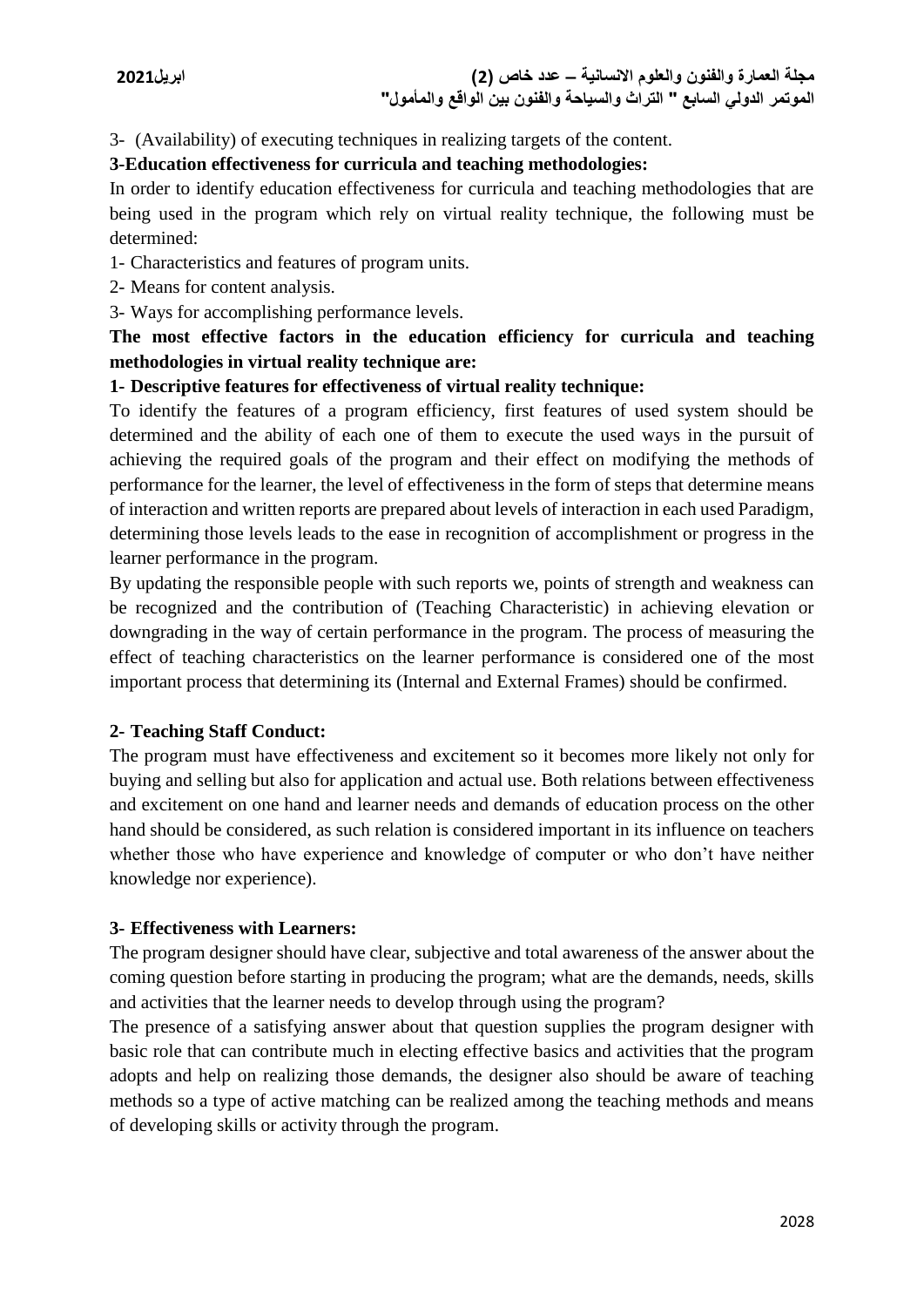## **4- System Software Maintenance:**

Standards of computer maintenance should include basics, through which modifications can be done by deleting or adding to ease the coping with the updates that can be done in the used teaching method, as this help the teacher to immediately determine the requirements of developing skills and activities of students, a kind of flexibility should be created in the maintenance procedures in the education programs such as the procedures in commercial programs. A school or foundation which is about to start applying an education program depends on virtual reality technique should ask the producing company for lists that explain methods of maintaining software, and lately companies and foundations producing education programs depend on virtual reality technique started to produce Software Package that has the basics and methods of software maintenance.

## **5- Devices features:**

Many basic features should be available in the devices that are being used in virtual reality technique programs, the most important ones are:

# **1- Companies designing and producing devices used in virtual reality technique programs considers:**

Fixed basics to determine possibilities of carrying and transferring devices from one place to another, also they consider steady maintenance of the used programs systems.

As for printers they can be changed according to the appropriate form that suits the method of execution or actual application of the program. Many education institutions have started to perform studies and various researches of methods for developing systems of used devices in virtual reality technique programs with considering the required modifications or changes and how convenient they are for development means and their ability to cope up with the technological updates.

2- **Cost:** Companies producing virtual reality technique programs and foundations that execute or apply the program consider the cost factor as it is considered a basic in the choice of the program type, the selection process also depends on the availability of trained and experienced personnel in the field, in addition to that the process of the actual application and its conditions are considered the most prominent process that should be focused on, that's why the responsible for virtual reality technique programs advice the education foundations about the necessity of determining requirements of use, and the anticipated budget that has been customized for the program before starting to execute or use.

## **4-How to perform Virtual Reality Program Evaluation?**

The process of evaluating programs depending on virtual reality technique requires multiplicity of experiences of the responsible for practicing the system so they can keep up with the needs that by recognizing them, it is possible to make an effective and influencing choice of the program, the evaluation process requires determination of the coming skills and activities:

# **a- (Initial Testing) skills: through the availability of this skill the following can be determined:**

1- Means of program application.

- 2- Means for program evaluation.
- 3- Type and quality of the program.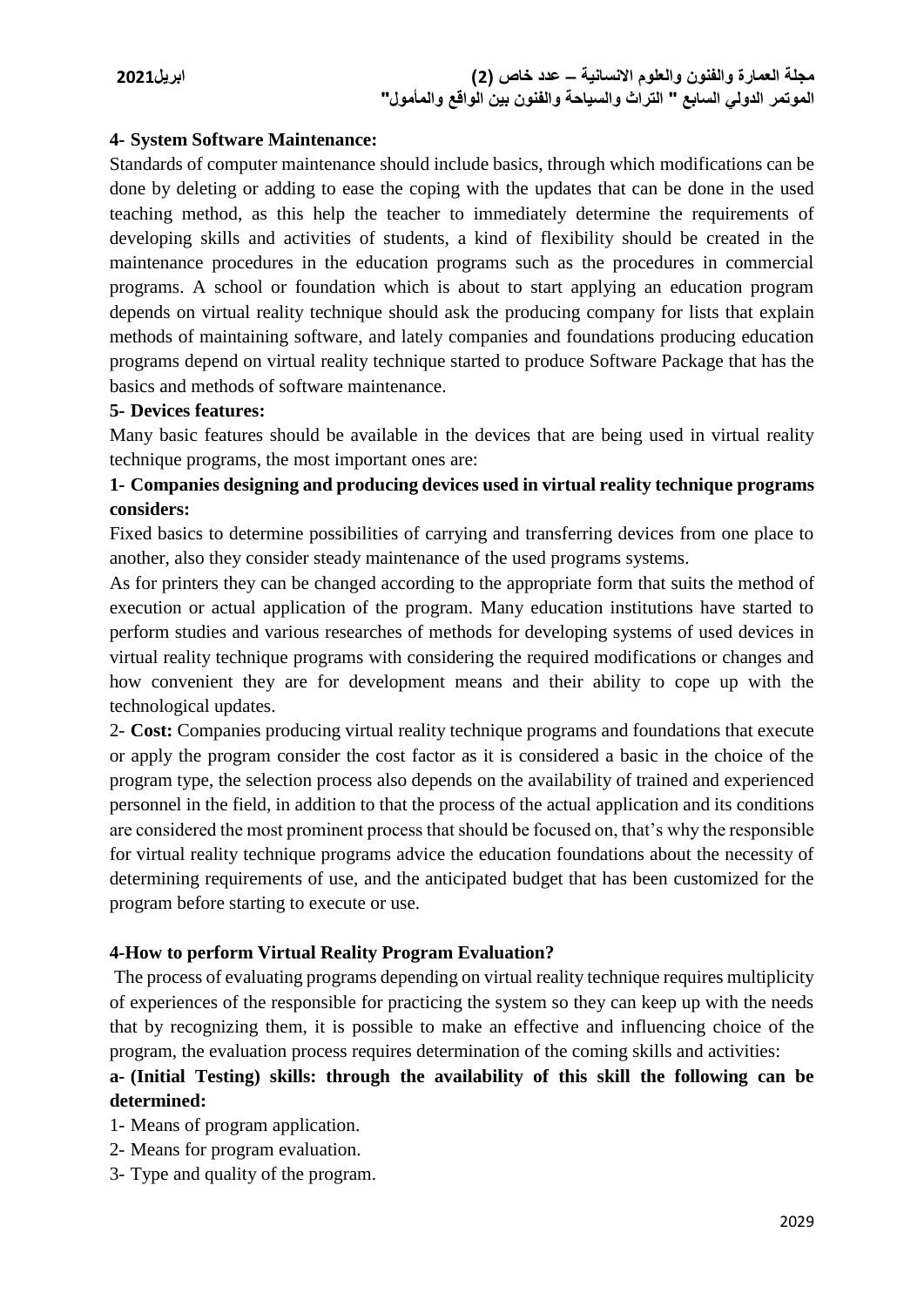4- Clarity of purposes served by the program.

# **b- (Review and Testing) skill: through the availability of these skills the following can be determined:**

1- Type of field that the program is required to be used in.

2- Type of curriculum that the program is required to be used in.

c- **(Synthesis and Preparation) skill:** through the availability of these skills the we can determine basics and means for analyzing skills and activities that program is used for their development, that skill plays a basic role in performing the process of final evaluation as it contributes in defining summaries or abstracts for the type of data that are being used in the program for explanation, clarification or analysis.

# **5- (Program Evaluation Form):**

The two researchers have created a form for evaluation of virtual reality technique programs in the education field in general and in the technical field in particular, they have used previous studies and (Review of Literature) of virtual reality technique. The researcher also has read some specialized references and articles of the same subject (references are available at the end of the research), this form can be used by the responsible for preparation of such programs and those who are responsible of executing them. The coming is a brief explanation of the form:

# **1- Description of the form:**

● The first paper of the form includes the program name, name of the publisher and price of the program with other general information.

- The form has been divided into 4 main fields which are:
- a- (Content) b- (Design).

c- (Management) d- (Use).

The evaluation of those fields is done in pentagonal shape with 5 points, starting from the most important to the least important. The suggested evaluation form also includes data related to methods of storing information with what is related to it from data that can be obtained from the teacher guide or the activity guide inside the classroom. The program guide should include a description of the required device to be used in the program and the method of activating it and the used media in applying the device and the benefit of each one of them.

# **2- Fields of virtual reality technique program Evaluation Form in textile:**

# - **Content of virtual reality program:**

A space was added to the field, under each standard of it so to add an explanation and description for all components of the program, vocabularies of content are being evaluated and the various other fields in pentagonal shape which is (excellent- very good- good- accepted- weak).

# **A-Vocabularies of content:**

# **They include the following:**

1- (Defining Objectives): that vocab includes the determination of education goals that are required to be achieved by those programs and how clear are those goals and how can they keep up with skills and activities that are being developed through execution of the program.

2- Determine (Audio – Visual) goals clearly and show (Instructional Materials) and how they match the use and application and their ability to develop skills and activities.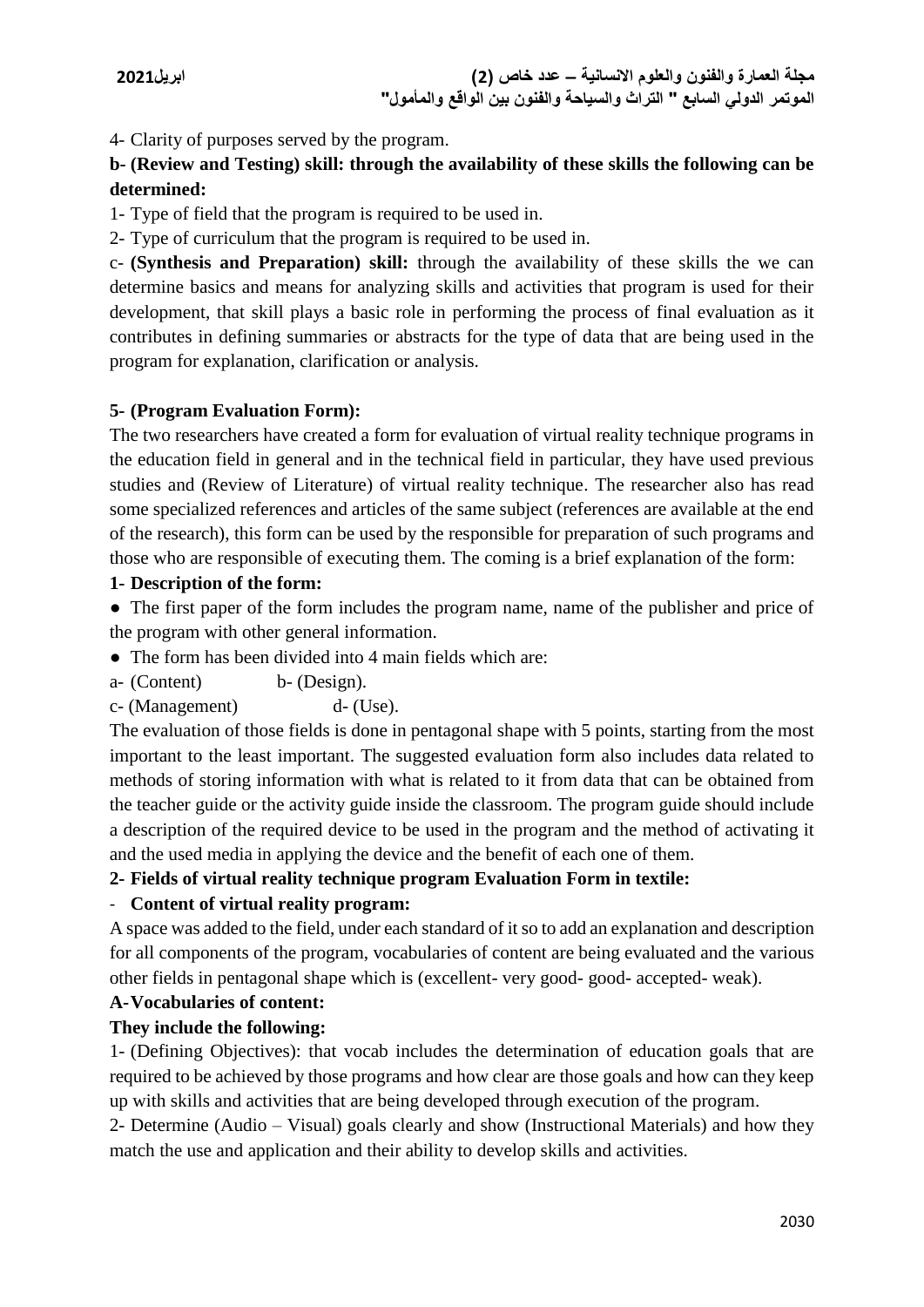3- (Defining External Activities) in an effective and appropriate way and identify how convenient those activities for the used skills in teaching methodology and the program capability on deleting, modifying or adding skill to realize (Integration).

4- Define the required skills in a clear specific way: identify how convenient means and methods of the used programs to develop those used skills and means and how skills match (Media) development.

5- Determine the content clearly and subjectively: by determining the content, operational means can be identified through which the applied performance of the learner can be elevated.

6- Determine means of transferring the program content: that helps in realizing sort of (Communication and Integration) in executing the required goals with consideration of the terms of the transfer process which are (Technical) (Scientific) and (Managerial).

7- Define means of (Validity and Reliability) of the program content, that process helps in selecting the type of (Media) and (Materials) that contribute in achieving the goals and the required ones from the program.

8- Determine the level of program vocabularies: that standard is considered essential and vital as it leads to defining means of recognition of performance levels and how those vocabs are matching the content, that's why most programs consider the process of supplying the benefiter of the program or the user with a guide that helps in determine the level of vocabs of the program content and what it requires of skills and activities.

## **B-Design virtual reality program:**

The process of textile is pointing to the method or approach that by following it a communication between the program and the learner is achieved, vocabs of design field includes the following:

## **1- Specify program instructions:**

By following such instructions, a kind of interaction can be achieved among the learner, image and text, programs vary in the ways of introducing practices and trainings but they all agree on the necessity of classifying learners' responds to recognize the progress of their performance.

## **2- 2- specify methods for program use:**

Because the program is basically designed to enhance education, most educational subjects that are being used were designed to be used by the student or the learner, those programs give multiple chances for the students for selection.

# **3- Specify methods for dealing with the program:**

Program units are representing teaching tools through using them, a kind of effective responds for learners is realized, those tools also contribute in introducing types of remedy for many study problems that students can face in addition that they can participate in presentation and explanation and clarification of scientific concepts in an accurate simple way.

## **4- Specify methods for showing results:**

The program locates many methods and ways that student or learner by following them can look for formulas and alternatives that ease the process of reaching the correct answer and use many program software packages that include many questions models and such software consider graduation in introducing questions, the process of benefiting from those software depends on the type of practice methods and used media in the program system.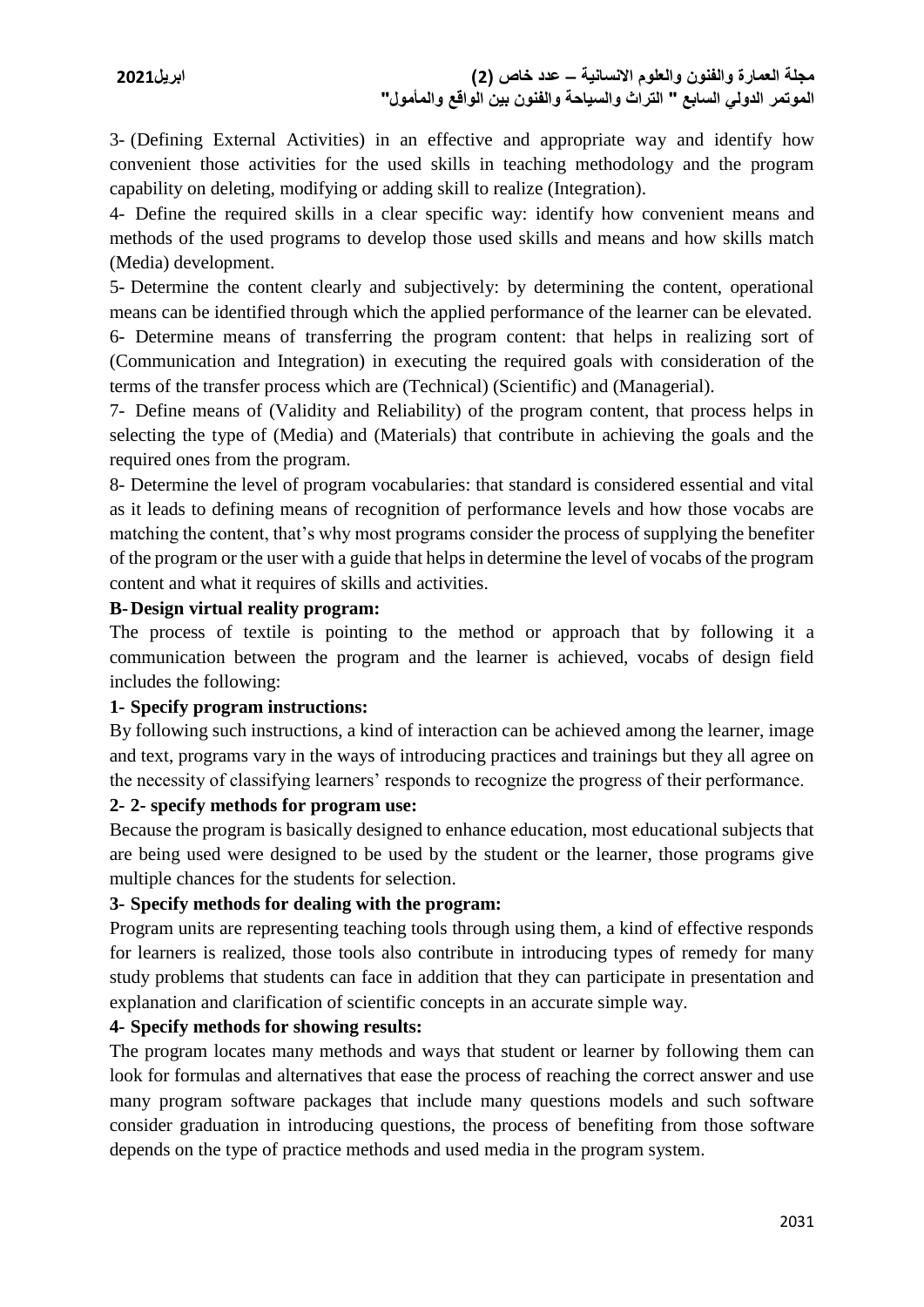## **5- Determine the respond of the student:**

Most of VR technique take into consideration to follow methodological means that ease for student or learner the means of benefiting from the system as it helps to select the best means for dealing with the used media, through identification of students responds the best means for identifying the progress in performance of a particular educational skill or activity is recognized.

## **6- Determine means for linking education subjects:**

Most VR technique allow the realization of communication among device or the used media in the device and learner, as it also contributes in realizing a kind of feedback that help learner to achieve better performance in responds, in addition to allowing tests variety in field of activities, skills and means of their manipulation.

## **7- Specify means for review and control:**

That standard is basically applied to on programs of teaching methodologies as the process of developing the used ideas in text book is done, knowing that programs aren't subjected to measurement and not easy to be handled that's why program management considers the necessity of introducing subjects in an integrated methodological form that is directly linked to what the student is actually studying.

# **8- Specify means for modification of program vocabs:**

That is being done in a periodic manner according to the program requirements and the needs of benefiters or users with what match its purposes.

## **9- Determine methods of display:**

They include use of graphics, voice, picture with consideration of media selection that match the display of each one of it with what cope with the available capabilities of the system and cope with learners' potentials and how they are aware of the program and the content it offers.

## **10- Determine methods of feedback:**

That method depends on determination of quantity and type of students responds and factors influencing them, some program managerial departments created forms to measure level of student performance according to style of responds that the introduce, the use of such form contributes in developing the used program systems for what's good for student or learner.

## **11- Define learning strategies:**

That process depends on locating all used media in the system and skills and activities required to be developed in addition to determination of types of study and education subjects that the program is being used at and the stage that student is studying at.

## **12- Determine methods of application availability:**

Most responsible for education look at VR technique programs as practical programs which its mean is methodological scientific theory and its purpose is the actual applied practice, in order to determine means of application of those programs, ways and understanding levels, application, analysis and measurement of education and study subjects should be identified.

## **13- Determine methods of program processing:**

That requires from students to know what is expected from them of performance levels with the use of computer programs as it also requires from teachers and lecturers to identify the methods of level of performance progress in programs.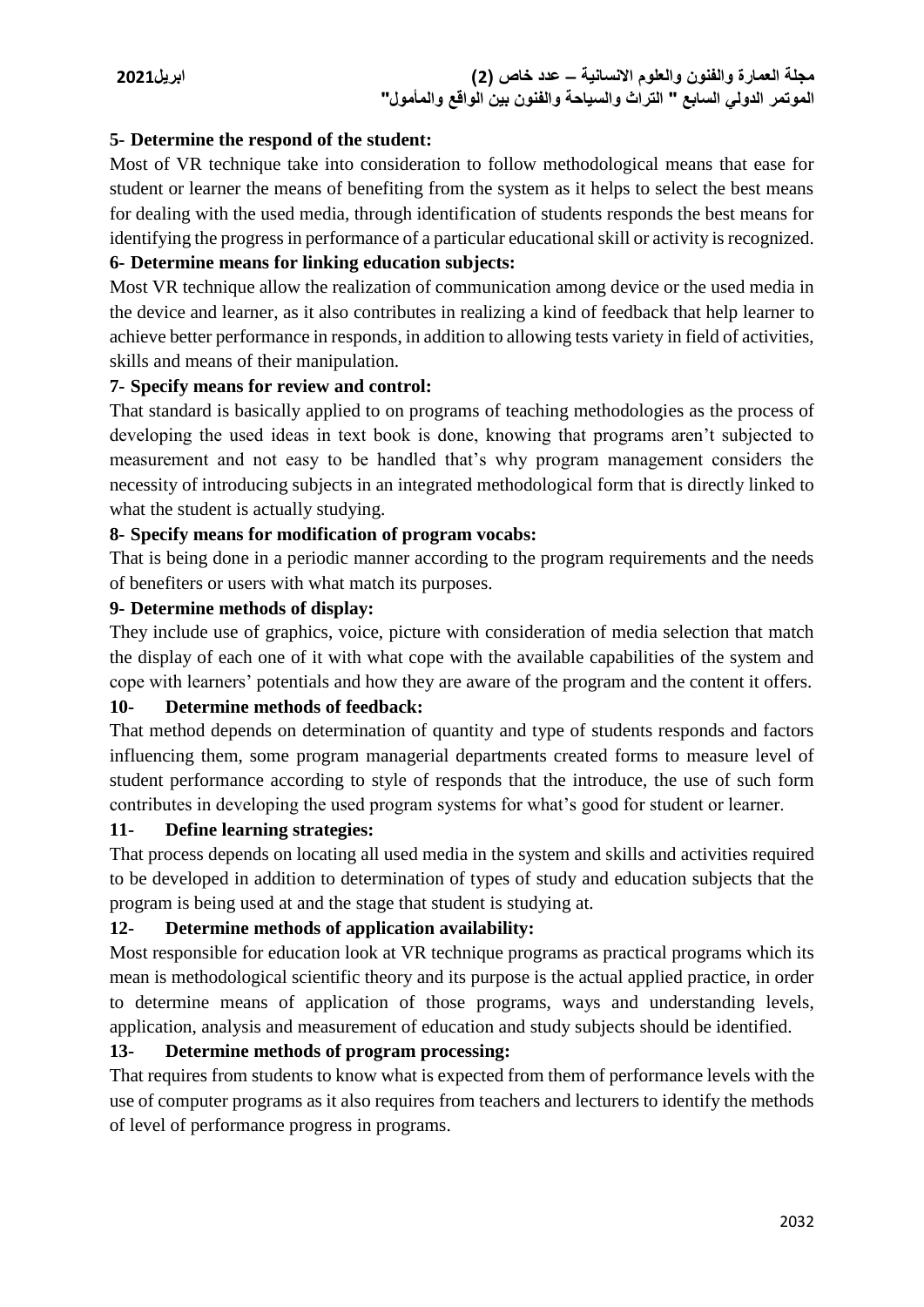## **14- Specify clearly types of regulated displays:**

It requires that both learner and teacher must recognize the means of media utilization in the field of developing skill and activity in the study subject.

## **C-Management of virtual reality program:**

The management field is considered of the most important fields that should be focused on in the field of evaluation of virtual reality technique programs and it includes the next enhancements:

1- Determine methods of recording programs files as the program must give an accurate record for methods of students dealing with the program and means of recognition of basics of rationing students responds and how they signify the performance progress.

2- Consider type of media that allow the system to realize an archive system that helps to achieve effective and special information on retrieval.

3- The program includes evaluating and personalizing selection methods which can be done through following a methodological policy that provide the user or the benefiter with methodological methods and means that help in realizing diagnostic remedial for skills and activities.

4- Through the program application a follow up plan is produced for students' progress and that can be achieved by making flow charts.

5- The program gives statistical data about students' progress, such data contribute in providing basics to establish on line data base.

6- The program allows display and print data of the program and students, that way allows to give a clear idea of the program and identification of means and basics of its evaluation.

## **D-Use of virtual reality program:**

Virtual reality technique programs focus on the use as it represents the actual application of programs and it includes the field of using the coming vocabularies:

1- Define instructional materials: in an effective and influencing way and provide evidence for the work of subjects that clarify methods of their use and practical application.

2- Define methods of use in a scientific standardized way: that provide for benefiter and user potential to help applying the used system in ease.

3- Define procedure of use clearly: that process provides both teacher and student with possibility for practical application for skills and activities that are being handled in the program.

4- Define a mechanization method for the actual use: it requires the necessity of presence of some assisting devices and techniques and both student and teacher should study means of their use practically which lead to saving time and effort and better communication.

## **Fifth: obstacles against application of the use of virtual reality technique in textile:**

Besides that, there are multiple obstacles standing in the way of successful normalization and effective use for virtual reality technique the various fields of its use. (Kling, 1980: 33) If we take into consideration the education field in textile as an example, we can classify those obstacles into 3 main divisions which are: economic and financial, technical and social obstacles.

Economic obstacles are represented in large financial commitments that should be customized not just for primary investment but also for maintenance, activation and follow up as virtual reality technique develops in a magnificent speed which push progressed devices into the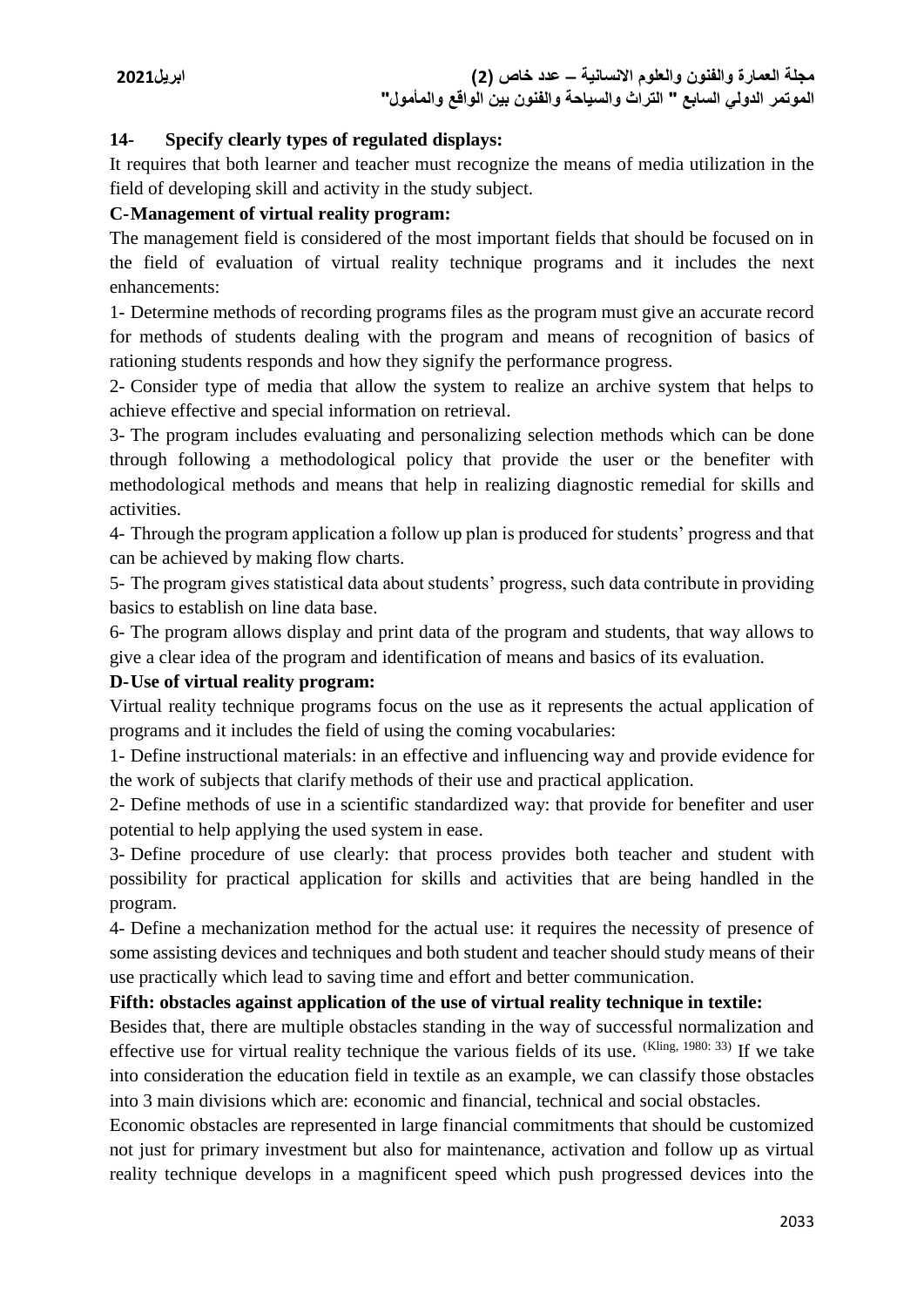education system during short periods that convert the bought devices into technically consumed ones. In addition, that investment doesn't stop at buying devices and software and their maintenance but it also includes what follows that investment from training of employee that will activate them such as teachers and preparing the appropriate laboratories for them. (Lucian, 2008: 93)

As for technical artistic sector we can point at lack of used educational programs in this field in Arabic language and technical difficulties facing teachers while training on the available software, this is only a few amounts of technical problems that Arab researchers and educators try to concur and reduce their effect in this field.

While the third group of obstacles that was called social obstacles are the most dangerous and most influential on the possibility of success and application of VR technique for being invisible for many people. (Kling, 1980: 23; Lucas, 1975: 11) Which is a name containing both social and cultural content of the technique. Many wrong beliefs, feelings and common opinion directions for some sectors of society towards virtual reality technique, it was proven that many people have beliefs and opinions like that as a result of lack of nature and possibilities of virtual reality technique, some sense that this technique will deprive the society of its means of controlling its fate and eventually it will destroy humane sense and social relations. (Attewell, 1983: 54) if those beliefs remained hidden without an effect on the process of absorbing virtual reality technique in art education in particular and education in general, there was never be a problem, but it was proven that influencing variables on behaviors towards virtual reality technique and opinions towards it resulting from such beliefs and feelings, as the level and quality of use of virtual reality technique is influenced by the nature of user's opinion. (Fishbein and Ajzen, 1995: 28; Lucas, 2009: 39) it is even far from that as those directions might decide starting from purchase decision or even the will to invest. (Abdul Gader, 2013: 21)

## **The closure:**

This study has concluded a result that is summarized in the influence of using virtual reality technique in education in countries importing this technique including Egypt has two main faces which are:

**The first:** the use of the first part of virtual reality technique which is hardware that consists of (device, memory, screen, keyboard, etc.) doesn't affect the general characteristics of cultures and their distinguish in the education system, as those devices can be considered as culturally neutral, any society can benefit from them without being affected by the culture of the manufacturing countries.

**The second:** the second part of virtual reality technique which is software is a part that has cultural and civilizational effects on education system as those software was created according to educational purposes and philosophies with different characteristics than our Islamic culture and civilization. So the challenge faces Arabic education systems and foundations in particularly Egypt is finding and developing education software that match the education purposes and general cultural features of the Islamic civilization so the Arabic education systems can benefit from such important technique to develop and improve education systems in general.

This study has shown the importance of learning and training to decrease the distance among people towards virtual reality technique as they are either wrong or negative which creates a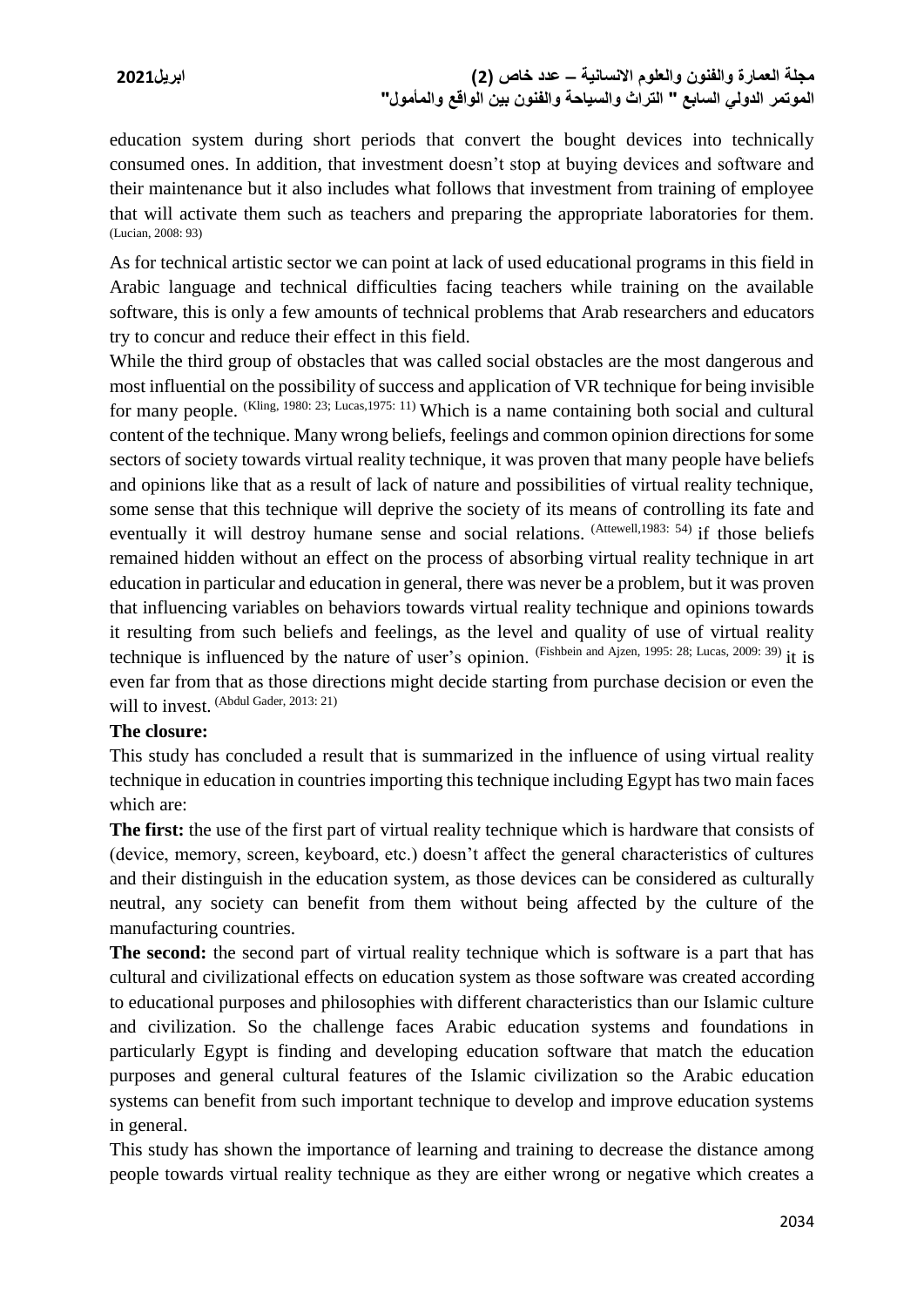social and psychological gab that causes people repulsion of using and absorbing virtual reality technique as it should be in the education field.

Those beliefs and feelings were trapped among theoretical frame extended from theory of social alienation which helped on revealing its various dimensions and benefit of the previous basics of such beliefs and feelings.

The researcher has found that the sample has a low level of virtual alienation which means a positive attitude towards virtual reality technique. She also concluded that despite of humility of education level and virtual computer practice before the period of the conduction of this study but students and teachers with previous practice experience expressed more positive opinions towards virtual reality technique in the education field especially textile.

It was clear that the more the teacher was satisfied about his/her personal experience with virtual reality technique the less his/her level of virtual alienation. That has driven the researcher to recommend working on enriching the experience of both students and members of teaching association with virtual reality technique and make it more fun and satisfying to get the required satisfaction, that can be achieved through multiple ways, the most important of which are: make software easy to use, adding intelligent elements so as to deal with learner in a loving way, closer to the way of experienced human trainer. May be artificial intelligence theories and expert systems technique have the acquired solution. Working on making that software connected to culture and origins of students and teachers decreases the distance and increase satisfaction, Arabic and Islamic software are more coherent to the psychology of teacher and his/her tendencies.

Also from the results of this study that virtual alienation is linked to not willing to listen to data or news concerning virtual reality technique which limit educators' capabilities to change level of virtual alienation, it is known that changing opinion attitude is possible by sending information packs targeting that. <sup>(Hunter et al., 1984)</sup> If students and teachers with alienation avoid that information, the responsibility thrown on educators increases and becomes more challenging. May be study the main dimensions forming the virtual alienation. (Dimensions) identified by (Seeman, 2011) and were developed by <sup>(Minch & Ray, 2016)</sup> and <sup>(Abdul-Gader, 2018)</sup>. May be there is something in that points towards the nature of reasons and dimensions of alienation at students and teachers so it can be focused on. For example, if the reason for someone's alienation is the feel of being Powerlessness when using virtual reality technique in art education field, an advertising packs that show the human power over virtual reality technique and confirm that it is just a tool that its services are being formed according to human needs.

It is obvious that thinkers and decision makers have reached the conviction that justifies that exertion whether on investment sector in virtual reality technique and spread them in universities or on the sector of search fund in that field. In addition to the aspired positive education returns, there are long term strategic and economic turns that can be sensed in the education field, one of researcher (Trucker, 1987) confirms that the competitive race among people of the world for obsession of larger sector in the global market in the education system in the fields of virtual reality technique in education, necessities proceeding in some kind of change in the level and direction of education wheel instead of universities missions are limited to creating producing industrial generations, their targets must be developed so it work on planting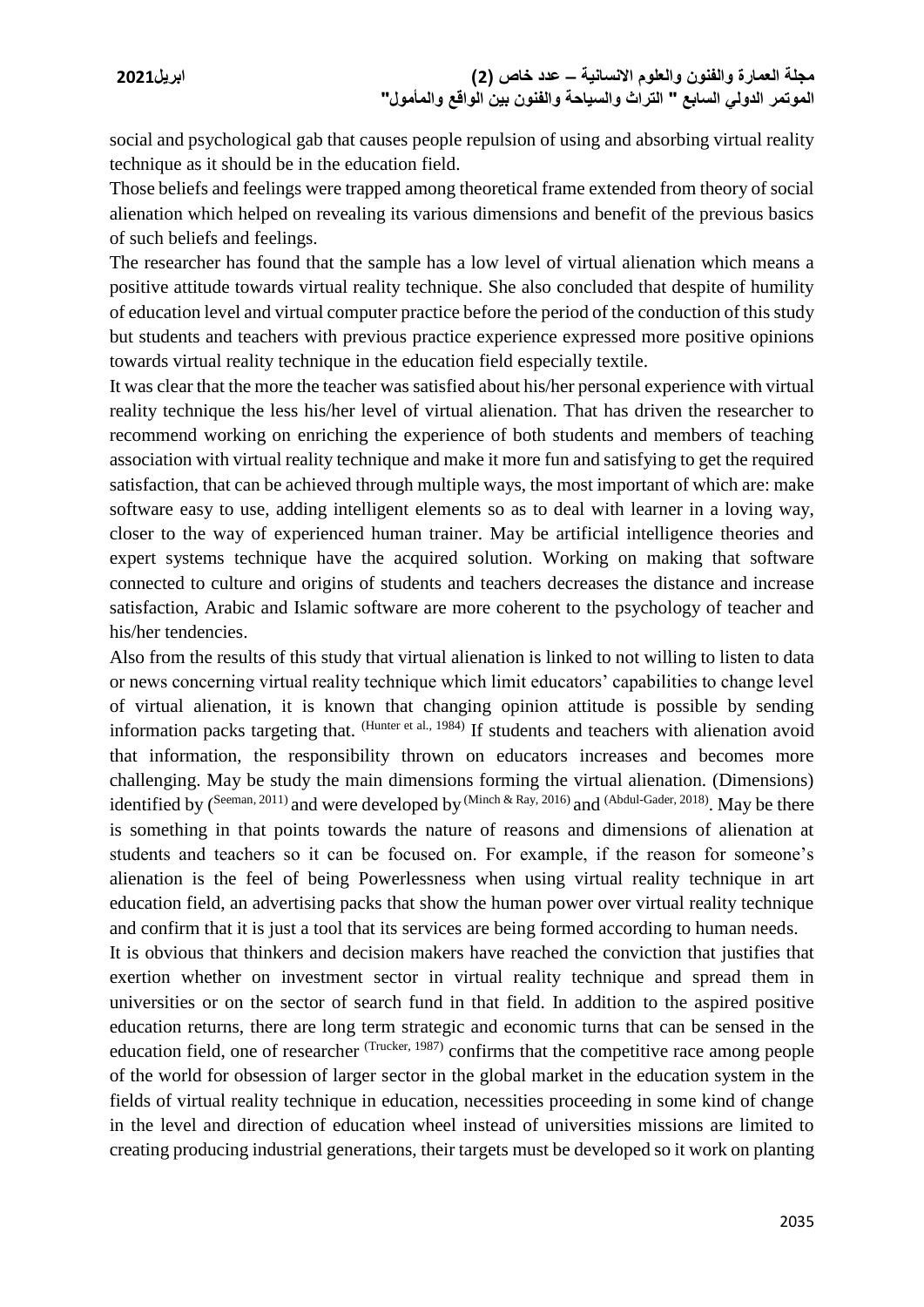the desire in increasing true values for what is being produced, and capability to realize that desire by developing Creativity inside students and teachers. (Byrne, 1992: 63)

Is the time has come to reconsider what we plan to change and renovate in the education system based on updates of virtual reality means in education in general and in the field of art education in particular? To get a satisfying answer for: why we change? How? For whom? If we are as teachers and lecturers are the sons of this age, is it enough to feel belonging to it without using its resources to provide path in planning for change or renovation in education system with what suit the greatness of the role of education. At the same time, we are debating about meanings of change and renovation in education system and its means, we find in front of us models for educational foundations starting to pick the fruits of change in their education system based on use of virtual reality technique and its employment in more performance deepening.

# **Results and recommendations:**

## **First: results:**

The researcher has concluded the coming results:

1- Modern artistic trends are considered a resource for researchers, expert and practitioners to enrich their artistic thoughts and innovations in all artistic fields especially the field of textile, virtual reality technique is considered an innovative entrance in that field.

2- virtual reality technique is resulting from sum of internal and external forces for the witness, as characteristics of visual form or quality of the eye and mental state, these forces are colliding together so realization is becoming different from the true reality.

3- Through the data of virtual reality technique, many variable, experimental entrances for textile can be found which contributes in developing creative capabilities of students when designing or executing textile works.

4- Textile has added aesthetical vision and new dimensions for virtual reality technique after performing it especially with the use of programs that led to creating light reflections and shades that appear and vanish with the movement of the artistic work or the viewer.

5- The researcher has used simple textile through the program that has clear influences of virtual reality technique that must have suited the artistic works with new visions that match cultures of modern age. She also has done operations that enrich design aesthetics which are linked to material and diversity of artistic vision which are represented in line, rhythm, movement, depth and spaces and what they realize of mechanical rhythms.

6- The researcher has realized the influences resulting from merging the technique with education in his own works using textile depend on various programs, which appears as creative and innovative style that belongs to fluency of artistic and plastic expression in virtual reality.

## **Second: recommendations:**

This study has concluded some recommendations; the most important ones are:

1- Researchers should handle virtual reality technique with more search and study in the field of textile for being considered as source of artistic creativity.

2- There should be a center for handmade textile provided with variable artistic works in the scientific section and provided with modern computers to train students as being the most modern used methods in design in the present time.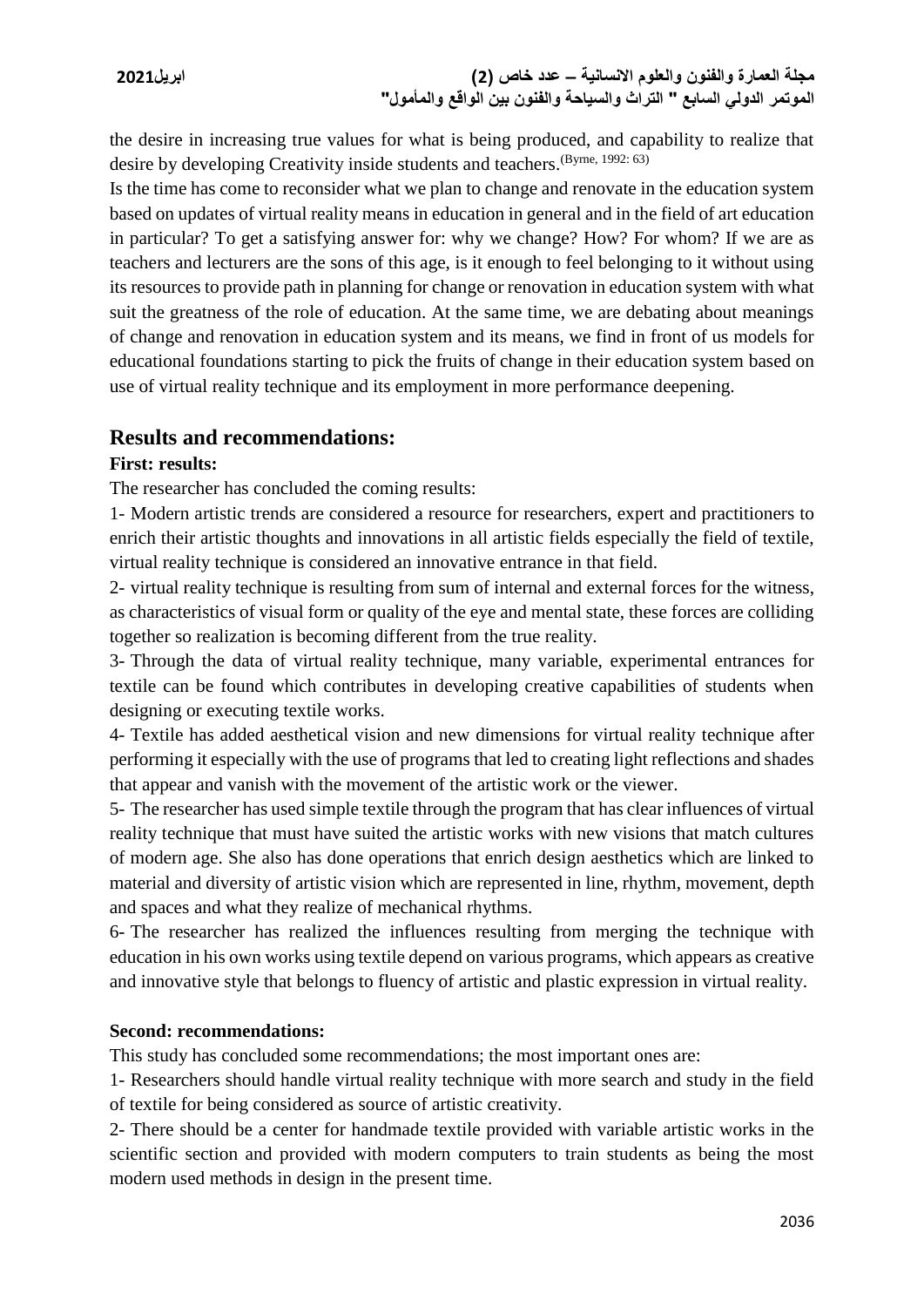3- There has to be a communication between department of art education in the faculty with the work market through holding up exhibitions whether for members of teaching association works or students, so the faculty will have the privilege of introducing modern designs for factories instead of importing them from outside and discard the capabilities of the Egyptian weaver.

4- Necessity for search and experiment with various materials to monitor their plastic potentials and try to invest them with what suit their nature and virtual reality technique.

5- Performing analytical studies containing modern artistic trends that are counting on virtual reality technique with its various methods and trial to obey its data to enrich the education aspect in the faculty and find a variable experimental entrances.

# **References**

*1-* Ismael Raafat (2018): Textile; its material, tools and compositions. Al Sindbad publishing house, Cairo.

*2-* Ismael Shawky (2017): Art and design. Faculty of art education, Helwan university.

*3-* Ansaf Nasr-Kawthar AL Zoghby (2005): Studies in textile, 2nd edition- Al Fekr Al Arabi publishing house. Cairo.

*4-* Patrika Egyptirion- William Helal (2003): Computer illustrations, translated by Sorour Ali Ibrahim, Al Marikh publishing house. Riyadh.

*5-* Bernard Meyers (2015): Plastic arts and how do we taste them? Translated by Saad Al Mansoury- Mossaad Al Kady, ministry of learning and education. Cairo.

*6-* Basheer Abd Al Rahim Al Klob (2018): Educational means; its preparation and means of use. Beirut.

*7-* Robert Jelam Scott (2018) Design basics, Nahdat Misr publishing house- Fagalla. Cairo.

*8-* Sami Hussain Abd Al Baky (2002): Computer in textile industry, Rose Al Youssef. Cairo.

*9-* Saied Al Wateery- Salwa Al Gharib (1988): Design basics and their turn in developing innovative capabilities of the designer, Helwan university print house.

*10-* Al Gharib Zaher Ismael (2001): Information technology and modernizing education. Cairo. World of books.

*11-* Kamel Abd Al Hameed Zaytoun (2004) Education technology in age of data and communication. Cairo. World of books.

*12-* Mohamed Al Saeed Khashba (2010): Systems of activating personal Computer-Cairo. Al Maeref publishing house.

*13-* Alderman, D. L., Swinton, S.S., & Braswell, J.S: Assessing Basic Arithmetic Skills *Across Curricula. Computer-Assisted Instruction and Compensatory Education: The ETS / LAUSD Study. Princeton, N.J.: Educational Testing Service, 2015.* 

*14- Anderson, R. C. Educational Psychology. In P.R. Farnsworth (ED), Annual Review of Psychology. Palo Alto, Claif: Annual Review, Inc., 2017.*

*15- Baker, J. C. Corporate Involvement in CAI. Educational Technology W, 1998, 18(4).* 

*16- Barringer , C., & Gholson, B.: Effects of Type and Combination of Feedback Upon Conceptual Learning by Children: Implications for Research in Academic Learning. Review of Education Research, 1999, 49 (3), 459-478.*

*17- Bouchlaghem, N., et.al (2007):Virtual Reality Applications In TUK,s Construction Industry ,Available at [http://www.sciencedirect.com](http://www.sciencedirect.com/)*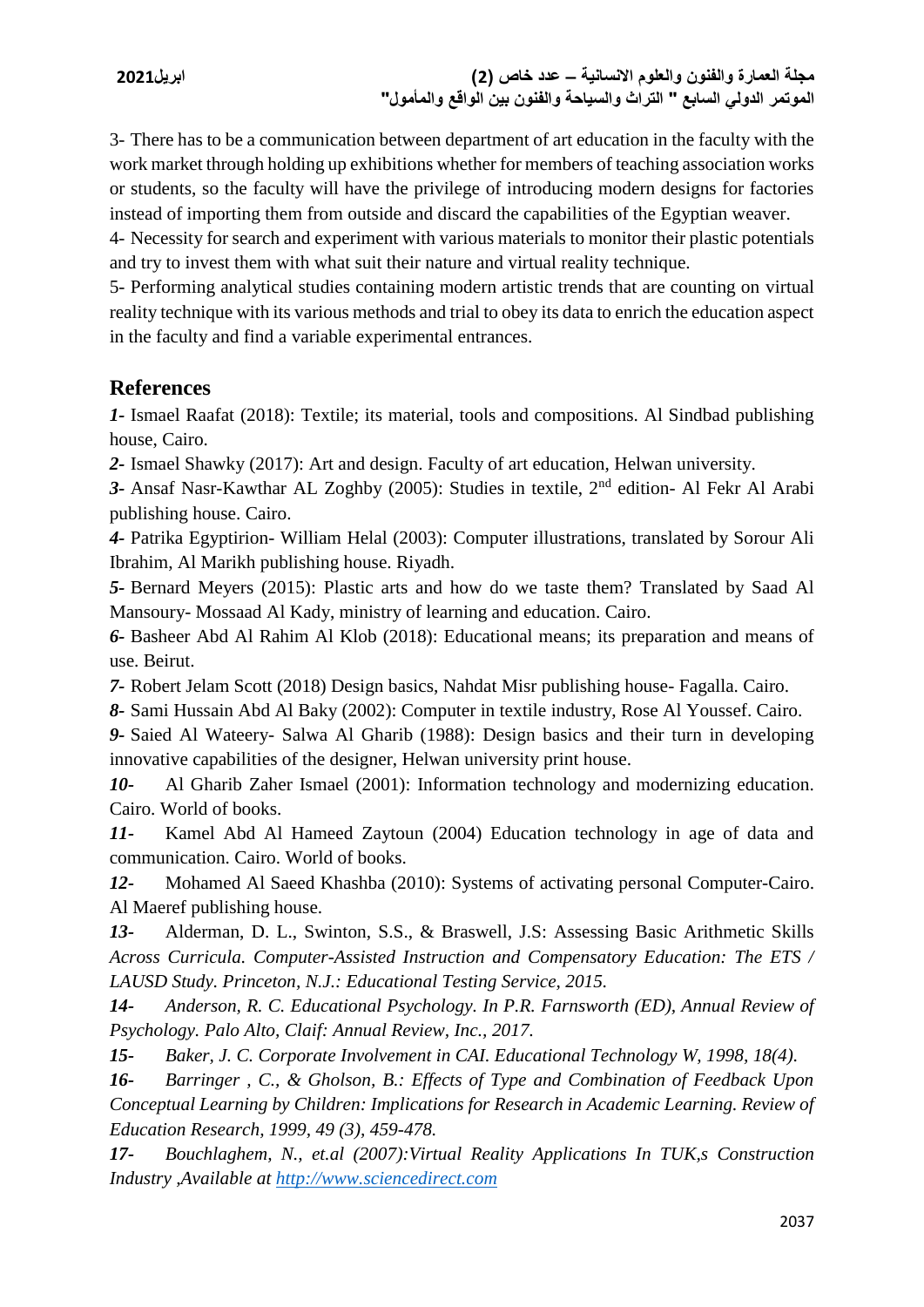*18- Brenner, L. P. & Agee, C.: The Symbioses of PLATO and Microcomputers. Educational Technology, 2018, 19 (10)*

*19- Brieken , M.(1991): Virtual Reality Learning Environment :Potentials and Challenging Human Interface Technology Laboratory teaching Publication Seattle .*

*20- Briggs, L.J. Sequencing of Instruction in Relation to Hierarchies of Competence. A Final Report Prepared by the Instructional Methods Program of the Center for Research and Evaluation in Application of Technology in Education (CREAT). American Institutes for Research, 2015.* 

*21- Butler, a: Learning with CAI, Review of Educational Research, 1989, 52 (7)*

*22- Byrne, G. (2016): Water on Top: The use of Virtual Reality as Educational Tool, Dissertation Department of Industrial Engineering University of Washington, Seattle.*

*23- Class, G: An Electronic Curriculum Management System. New York: Holt, Rinehart & Winston, 2012.* 

*24- Cronin, p. (2017): Report on the Applications of Virtual Reality Technology to Education, HCRC, University of Education.*

*25- Engelmann, S., & Carnine, D. Theory of Instruction: Principles and Application. New York: Irvington Publishers, Inc., 2014.* 

*26- Evans, C.: CAI Application. New York: Washington Square Press, 2015.* 

*27- Evans, C.: The Micro millennium. New York: Washington Square Press, 2015.* 

*28- Gotkin, L.G., McSweeney, J., & Richardson, E.: Acquisition of Pre-Reading Skills in Five – Year – Old Children from Disadvantaged Backgrounds Using the E.R.E. Automated Teaching System. NSPI Journal, 2014, 6 (3)*

*29- Gradecki , j .(1994):The Virtual Reality Programmers Kit , John Wiley &Sons , I NC., isbn:0- 471-05253-1.* 

*30- Hartley, J.R.: Computer Assisted Learning. In H. T. Smith & T.R.G. Green (Eds), Human Interactions. London: Academic Press, 2015.* 

*31- Hartley, S.S.: Meta-analysis of the Effects of Individually Based Instruction in Mathematics (Doctoral Dissertation, University of Colorado at Boulder, 1997. University Microfilms International No. 77-29, 926).* 

*32- Hunter, B.: My students Use Computers: Curriculum Plans for Grades K-8 Reston, Va: Reston Publishing Co., 2008.* 

*33- Isdale , J.(2014): what is virtual reality ? , at: [Http://www.isx.com/jisdale/what is](http://www.isx.com/jisdale/what%20is%20vr.html)  [vr.html.](http://www.isx.com/jisdale/what%20is%20vr.html)*

*34- Jacobson,(2007): Distributed V IRTUAL Reality : Application for Education , entertainment industry , available online on 20 October , available at [http://www](http://www/) .nta.no /teekronikk/tema / nr 493.*

*35- JOHN b. & Scott,(2008) : Ten Steps to Developing Virtual Reality Applications for Engineering Education , Department of Chemical Engineering University of Michigan, ANN Arbor, Available at [http://www.sciencedirect.com](http://www.sciencedirect.com/)*

*36- Klaus, D.J. The art of Auto-Instructional Programming. Audio Visual Communication Review, 2003, 19.* 

*37- Kuo , E & M arc L (2002) : Anew Roman World: using Virtual Reality technology as Acritical Teaching Tool, College of letters and Science University of California Los Anglos .*